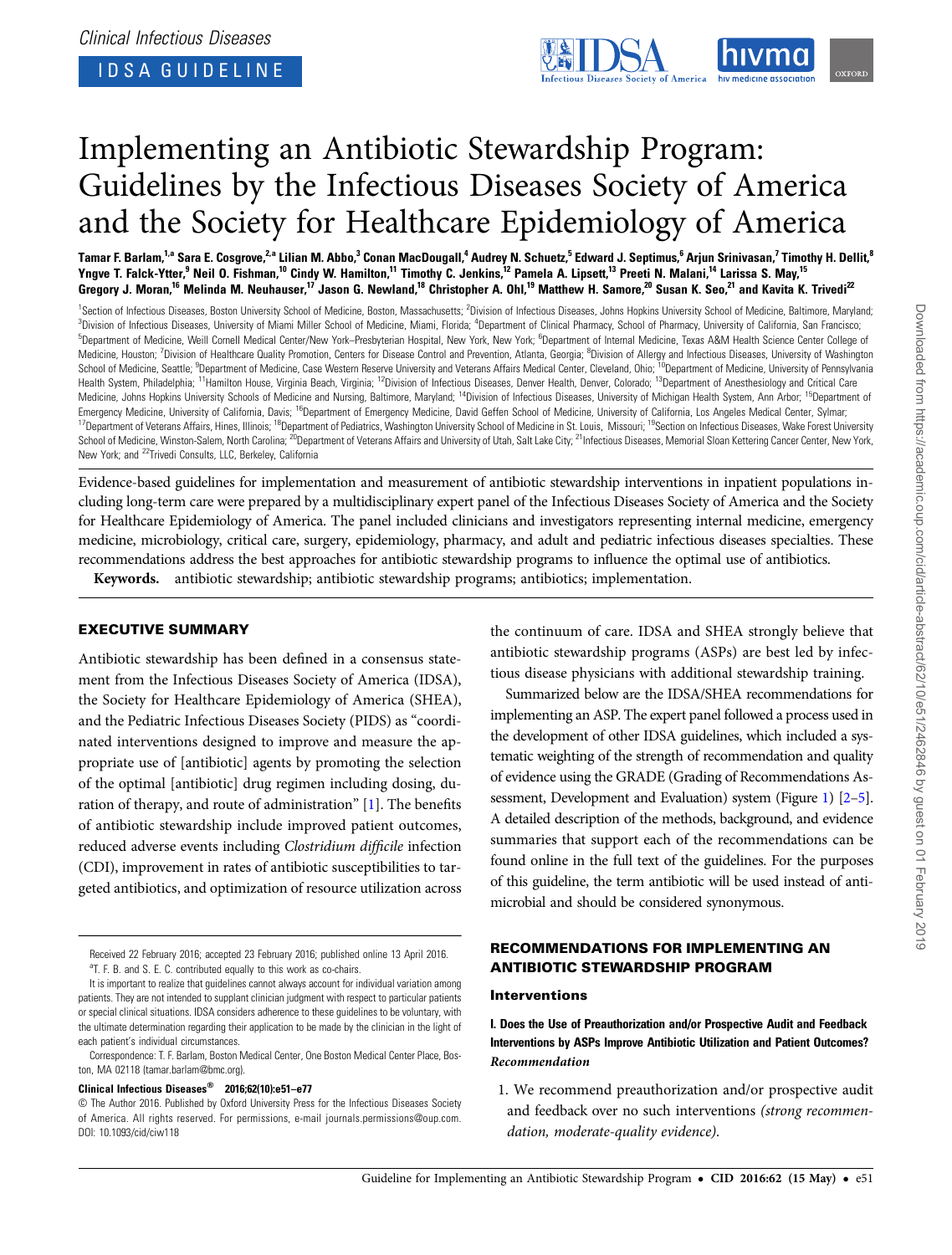<span id="page-1-0"></span>

Figure 1. Approach and implications to rating the quality of evidence and strength of recommendations using the Grading of Recommendations Assessment, Development and Evaluation (GRADE) methodology (unrestricted use of this figure granted by the US GRADE Network).

Comment: Preauthorization and/or prospective audit and feedback improve antibiotic use and are a core component of any stewardship program. Programs should decide whether to include one strategy or a combination of both strategies based on the availability of facility-specific resources for consistent implementation, but some implementation is essential.

### II. Is Didactic Education a Useful Antibiotic Stewardship Intervention for Reducing Inappropriate Antibiotic Use? Recommendation

2. We suggest against relying solely on didactic educational materials for stewardship (weak recommendation, lowquality evidence).

Comment: Passive educational activities, such as lectures or informational pamphlets, should be used to complement other stewardship activities. Academic medical centers and teaching hospitals should integrate education on fundamental antibiotic stewardship principles into their preclinical and clinical curricula.

### III. Should ASPs Develop and Implement Facility-Specific Clinical Practice Guidelines for Common Infectious Diseases Syndromes to Improve Antibiotic Utilization and Patient Outcomes? Recommendation

3. We suggest ASPs develop facility-specific clinical practice guidelines coupled with a dissemination and implementation strategy (weak recommendation, low-quality evidence).

Comment: Facility-specific clinical practice guidelines and algorithms can be an effective way to standardize prescribing practices based on local epidemiology. ASPs should develop those guidelines, when feasible, for common infectious diseases syndromes. In addition, ASPs should be involved in writing clinical pathways, guidelines, and order sets that address antibiotic use and are developed within other departments at their facility.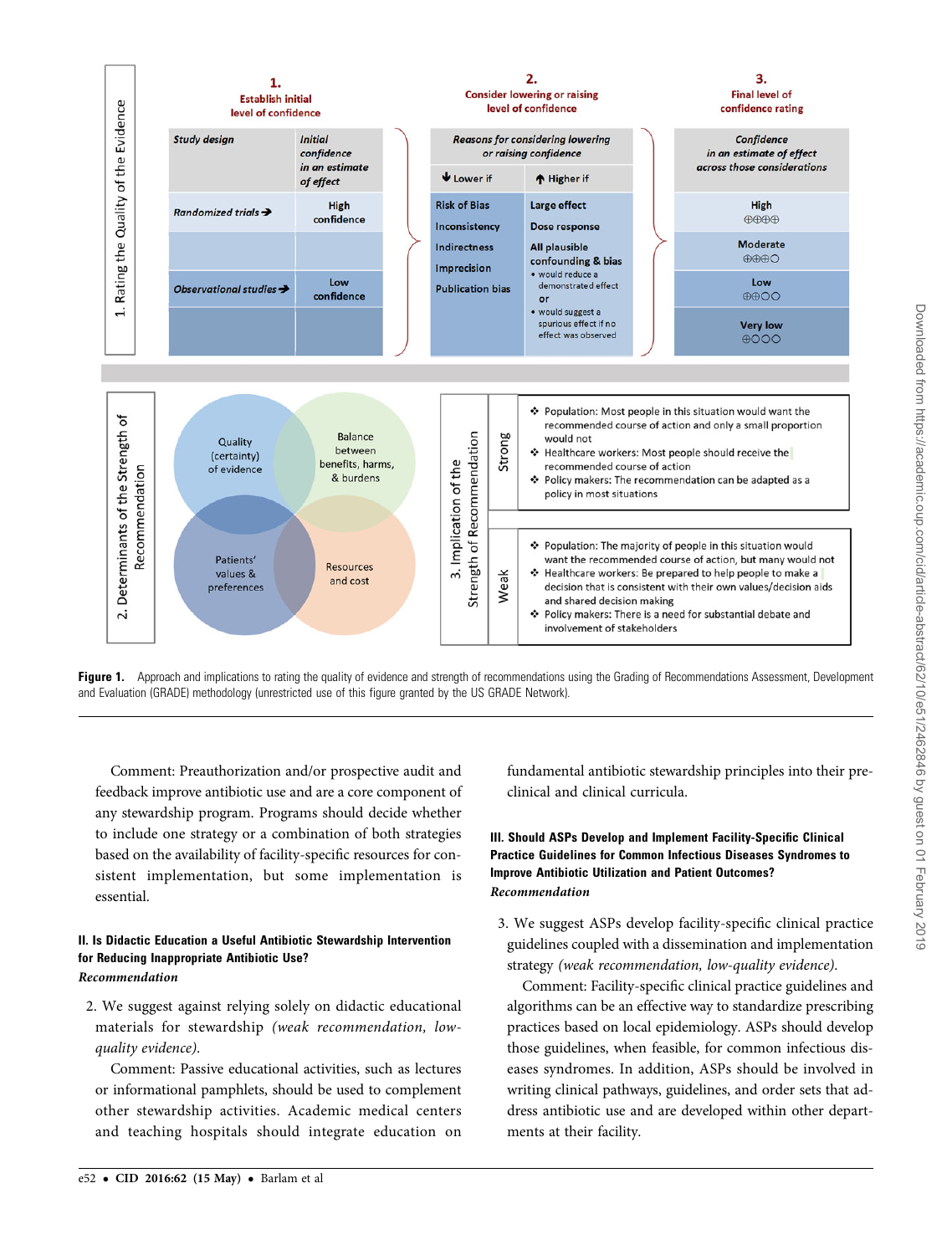### IV. Should ASPs Implement Interventions to Improve Antibiotic Use and Clinical Outcomes That Target Patients With Specific Infectious Diseases Syndromes? Recommendation

4. We suggest ASPs implement interventions to improve antibiotic use and clinical outcomes that target patients with specific infectious diseases syndromes (weak recommendation, low-quality evidence).

Comment: ASP interventions for patients with specific infectious diseases syndromes can be an effective way to improve prescribing because the message can be focused, clinical guidelines and algorithms reinforced, and sustainability improved. ASPs should regularly evaluate areas for which targeted interventions are needed and adapt their activities accordingly. This approach is most useful if the ASP has a reliable way to identify patients appropriate for review.

### V. Should ASPs Implement Interventions Designed to Reduce the Use of Antibiotics Associated With a High Risk of CDI? Recommendation

5. We recommend antibiotic stewardship interventions designed to reduce the use of antibiotics associated with a high risk of CDI compared with no such intervention (strong recommendation, moderate-quality evidence).

Comment: The goal of reducing CDI is a high priority for all ASPs and should be taken into consideration when crafting stewardship interventions.

### VI. Do Strategies to Encourage Prescriber-Led Review of Appropriateness of Antibiotic Regimens, in the Absence of Direct Input From an Antibiotic Stewardship Team, Improve Antibiotic Prescribing? Recommendation

6. We suggest the use of strategies (eg, antibiotic time-outs, stop orders) to encourage prescribers to perform routine review of antibiotic regimens to improve antibiotic prescribing (weak recommendation, low-quality evidence).

Comment: Published data on prescriber-led antibiotic review are limited, but successful programs appear to require a methodology that includes persuasive or enforced prompting. Without such a mechanism, these interventions are likely to have minimal impact.

### VII. Should Computerized Clinical Decision Support Systems Integrated Into the Electronic Health Record at the Time of Prescribing be Incorporated as Part of ASPs to Improve Antibiotic Prescribing? Recommendation

7. We suggest incorporation of computerized clinical decision support at the time of prescribing into ASPs (weak recommendation, moderate-quality evidence).

Comment: Computerized clinical decision support for prescribers should only be implemented if information technology resources are readily available. However, computerized surveillance systems that synthesize data from the electronic health record and other data sources can streamline the work of ASPs by identifying opportunities for interventions.

### VIII. Should ASPs Implement Strategies That Promote Cycling or Mixing in Antibiotic Selection to Reduce Antibiotic Resistance? Recommendation

8. We suggest against the use of antibiotic cycling as a stewardship strategy (weak recommendation, low-quality evidence).

Comment: Available data do not support the use of antibiotic cycling as an ASP strategy, and further research is unlikely to change that conclusion. Because clinical data are sparse for antibiotic mixing, we cannot give any recommendation about its utility.

### **Optimization**

### IX. In Hospitalized Patients Requiring Intravenous (IV) Antibiotics, Does a Dedicated Pharmacokinetic (PK) Monitoring and Adjustment Program Lead to Improved Clinical Outcomes and Reduced Costs? Recommendations

- 9. We recommend that hospitals implement PK monitoring and adjustment programs for aminoglycosides (strong recommendation, moderate-quality evidence).
- 10. We suggest that hospitals implement PK monitoring and adjustment programs for vancomycin (weak recommendation, low-quality evidence).

Comment: PK monitoring and adjustment programs can reduce costs and decrease adverse effects. The ASP should encourage implementation and provide support for training and assessment of competencies. The conduct of those programs should be integrated into routine pharmacy activities.

### X. In Hospitalized Patients, Should ASPs Advocate for Alternative Dosing Strategies Based on PK/Pharmacodynamic Principles to Improve Outcomes and Decrease Costs for Broad-Spectrum ß-Lactams and Vancomycin? Recommendation

### 11. In hospitalized patients, we suggest ASPs advocate for the use of alternative dosing strategies vs standard dosing for broad-spectrum β-lactams to decrease costs (weak recommendation, low-quality evidence).

Comment: Although data for improved outcomes for broad-spectrum β-lactam dosing with this approach are still limited, these interventions are associated with antibiotic cost savings. ASPs should consider implementation but must take into account logistical issues such as nursing and pharmacy education and need for dedicated IV access. Considering the limited evidence, we cannot give any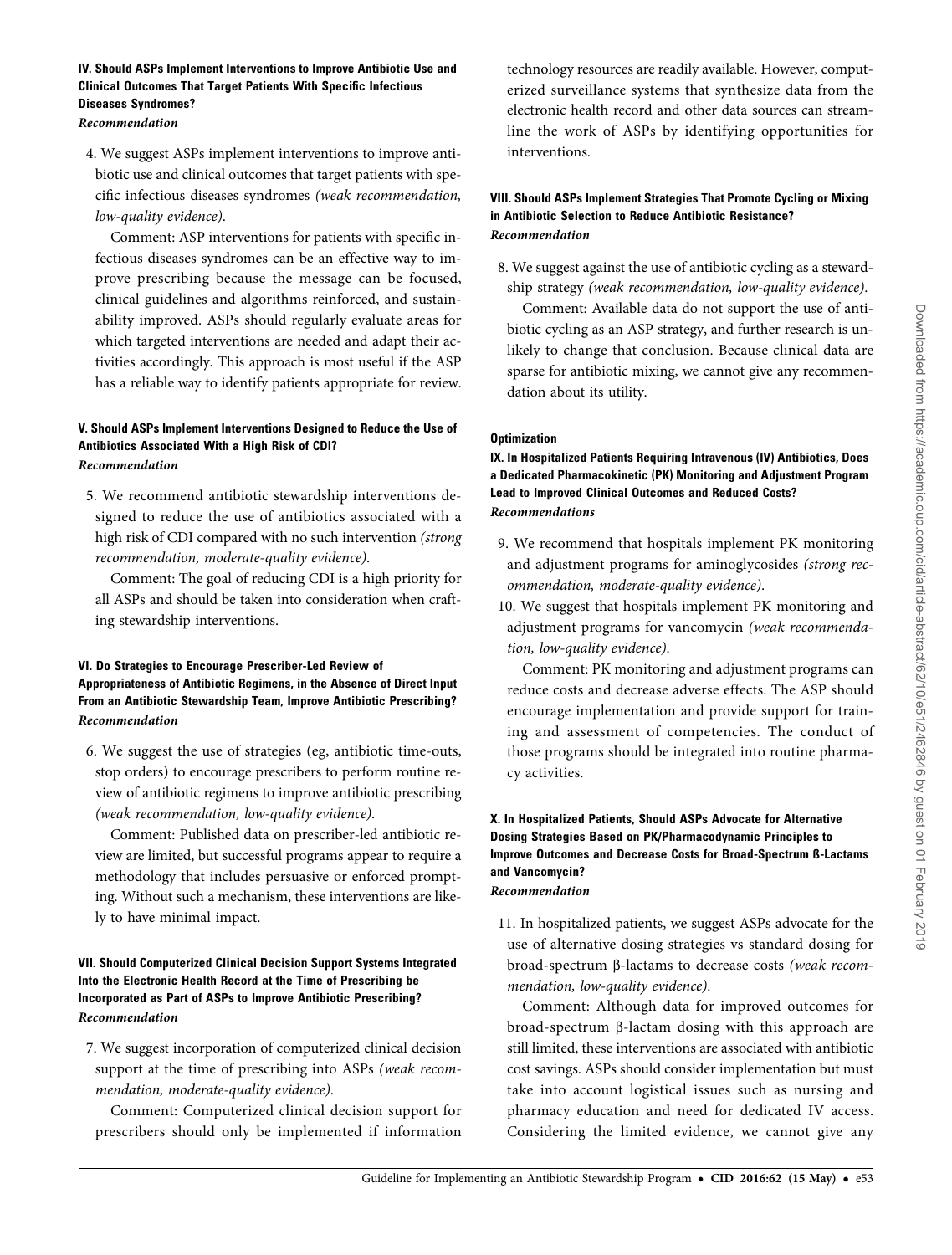recommendation about the utility of alternative dosing strategies for vancomycin.

### XI. Should ASPs Implement Interventions to Increase Use of Oral Antibiotics as a Strategy to Improve Outcomes or Decrease Costs? Recommendation

12. We recommend ASPs implement programs to increase both appropriate use of oral antibiotics for initial therapy and the timely transition of patients from IV to oral antibiotics (strong recommendation, moderate-quality evidence).

Comment: Programs to increase the appropriate use of oral antibiotics can reduce costs and length of hospital stay. IV-to-oral conversion of the same antibiotic is less complicated than other strategies and is applicable to many healthcare settings. The conduct of those programs should be integrated into routine pharmacy activities. ASPs should implement strategies to assess patients who can safely complete therapy with an oral regimen to reduce the need for IV catheters and to avoid outpatient parenteral therapy.

### XII. In Patients With a Reported History of ß-Lactam Allergy, Should ASPs Facilitate Initiatives to Implement Allergy Assessments With the Goal of Improved Use of First-Line Antibiotics? Recommendation

13. In patients with a history of β-lactam allergy, we suggest that ASPs promote allergy assessments and penicillin (PCN) skin testing when appropriate (weak recommendation, low-quality evidence).

Comment: Allergy assessments and PCN skin testing can enhance use of first-line agents, but it is largely unstudied as a primary ASP intervention; however, ASPs should promote such assessments with providers. In facilities with appropriate resources for skin testing, the ASPs should actively work to develop testing and treatment strategies with allergists.

### XIII. Should ASPs Implement Interventions to Reduce Antibiotic Therapy to the Shortest Effective Duration?

### Recommendation

14. We recommend that ASPs implement guidelines and strategies to reduce antibiotic therapy to the shortest effective duration (strong recommendation, moderate-quality evidence).

Comment: Recommending a duration of therapy based on patient-specific factors is an important activity for ASPs. Suitable approaches include developing written guidelines with specific suggestions for duration, including duration of therapy recommendations as part of the preauthorization or prospective audit and feedback process, or specifying duration at the time of antibiotic ordering (eg, through an electronic order entry system).

### Microbiology and Laboratory Diagnostics

XIV. Should ASPs Work With the Microbiology Laboratory to Develop Stratified Antibiograms, Compared With Nonstratified Antibiograms? Recommendation

15. We suggest development of stratified antibiograms over solely relying on nonstratified antibiograms to assist ASPs in developing guidelines for empiric therapy (weak recommendation, low-quality evidence).

Comment: Although there is limited evidence at this time that stratified antibiograms (eg, by location or age) lead to improved empiric antibiotic therapy, stratification can expose important differences in susceptibility, which can help ASPs develop optimized treatment recommendations and guidelines.

### XV. Should ASPs Work With the Microbiology Laboratory to Perform Selective or Cascade Reporting of Antibiotic Susceptibility Test Results?

### Recommendation

16. We suggest selective and cascade reporting of antibiotics over reporting of all tested antibiotics (weak recommendation, low-quality evidence).

Comment: Although data are limited that demonstrate direct impact of those strategies on prescribing, some form of selective or cascaded reporting is reasonable. After implementation, ASPs should review prescribing to ensure there are no unintended consequences.

### XVI. Should ASPs Advocate for Use of Rapid Viral Testing for Respiratory Pathogens to Reduce the Use of Inappropriate Antibiotics? Recommendation

17. We suggest the use of rapid viral testing for respiratory pathogens to reduce the use of inappropriate antibiotics (weak recommendation, low-quality evidence).

Comment: Although rapid viral testing has the potential to reduce inappropriate use of antibiotics, results have been inconsistent. Few studies have been performed to assess whether active ASP intervention would improve those results.

### XVII. Should ASPs Advocate for Rapid Diagnostic Testing on Blood Specimens to Optimize Antibiotic Therapy and Improve Clinical Outcomes?

### Recommendation

18. We suggest rapid diagnostic testing in addition to conventional culture and routine reporting on blood specimens if combined with active ASP support and interpretation (weak recommendation, moderate-quality evidence).

Comment: Availability of rapid diagnostic tests is expected to increase; thus, ASPs must develop processes and interventions to assist clinicians in interpreting and responding appropriately to results.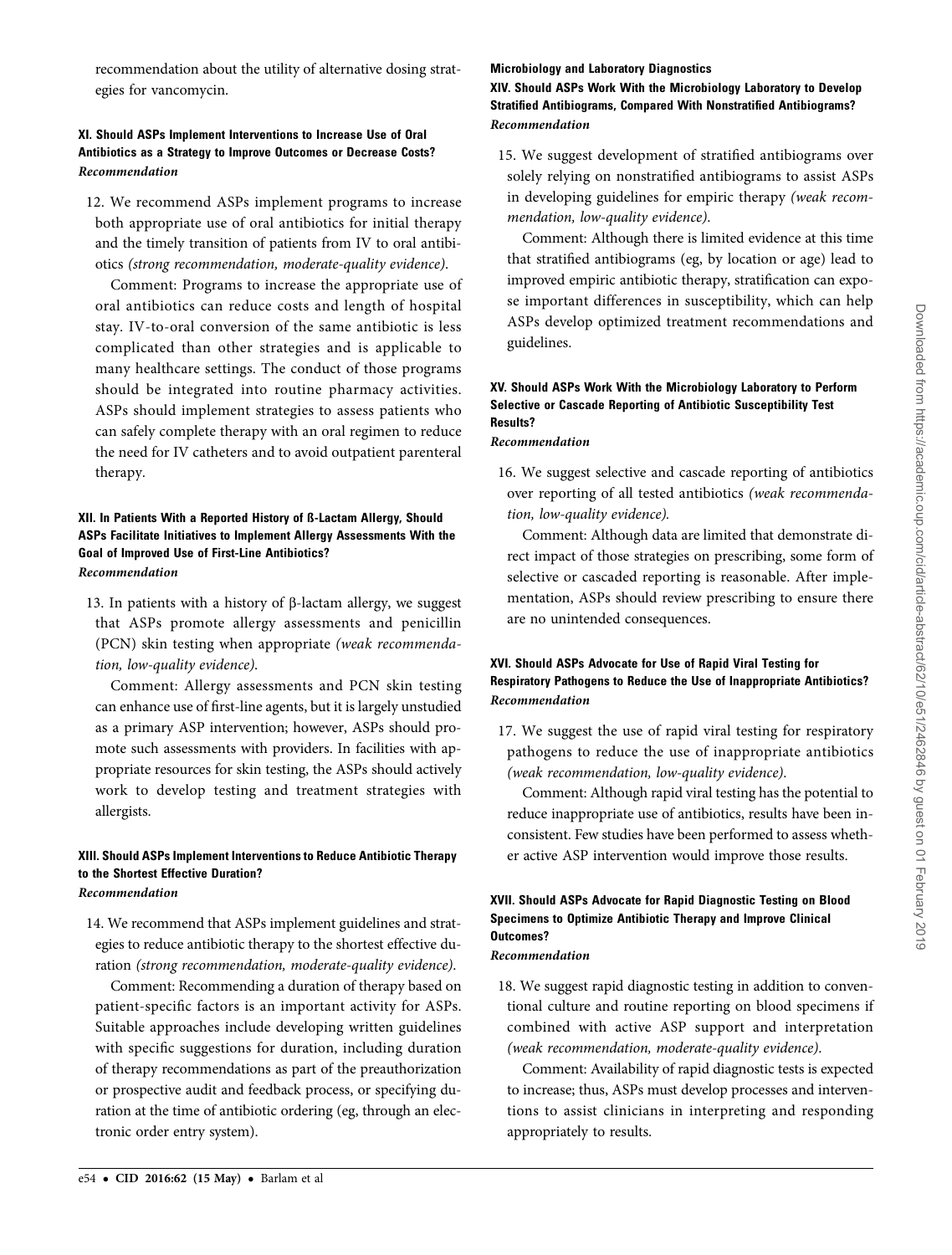### XVIII. In Adults in Intensive Care Units (ICUs) With Suspected Infection, Should ASPs Advocate Procalcitonin (PCT) Testing as an Intervention to Decrease Antibiotic Use? Recommendation

19. In adults in ICUs with suspected infection, we suggest the use of serial PCT measurements as an ASP intervention to decrease antibiotic use (weak recommendation, moderatequality evidence).

Comment: Although randomized trials, primarily in Europe, have shown reduction in antibiotic use through implementation of PCT algorithms in the ICU, similar data are lacking for other regions including the United States where the patterns of antibiotic prescribing and approach to stewardship may differ. If implemented, each ASP must develop processes and guidelines to assist clinicians in interpreting and responding appropriately to results, and must determine if this intervention is the best use of its time and resources.

## XIX. In Patients With Hematologic Malignancy, Should ASPs Advocate for Incorporation of Nonculture-Based Fungal Markers in Interventions to Optimize Antifungal Use?

Recommendation

20. In patients with hematologic malignancy at risk of contracting invasive fungal disease (IFD), we suggest incorporating nonculture-based fungal markers in ASP interventions to optimize antifungal use (weak recommendation, low-quality evidence).

Comment: ASPs with an existing intervention to optimize antifungal use in patients with hematologic malignancy can consider algorithms incorporating nonculture-based fungal markers. Those interventions must be done in close collaboration with the primary teams (eg, hematology-oncology). Antibiotic stewards must develop expertise in antifungal therapy and fungal diagnostics for the programs to be successful. The value of those markers for interventions in other populations has not been demonstrated.

### Measurement

### XX. Which Overall Measures Best Reflect the Impact of ASPs and Their Interventions?

### Recommendation

21. We suggest monitoring antibiotic use as measured by days of therapy (DOTs) in preference to defined daily dose (DDD) (weak recommendation, low-quality evidence).

Comment: Every ASP must measure antibiotic use, stratified by antibiotic. DOTs are preferred, but DDDs remain an alternative for sites that cannot obtain patient-level antibiotic use data. ASPs should consider measurement of appropriate antibiotic use within their own institutions by examining compliance with local or national guidelines, particularly when assessing results of a targeted intervention, and share

that data with clinicians to help inform their practice. Although rates of CDI or antibiotic resistance may not reflect ASP impact (because those outcomes are affected by patient population, infection control, and other factors), those outcomes may also be used for measurement of targeted interventions.

### XXI. What is the Best Measure of Expenditures on Antibiotics to Assess the Impact of ASPs and Interventions? Recommendation

22. We recommend measuring antibiotic costs based on prescriptions or administrations instead of purchasing data (good practice recommendation).

### XXII. What Measures Best Reflect the Impact of Interventions to Improve Antibiotic Use and Clinical Outcomes in Patients With Specific Infectious Diseases Syndromes?

Recommendation

23. Measures that consider the goals and size of the syndromespecific intervention should be used (good practice recommendation).

### Special Populations

### XXIII. Should ASPs Develop Facility-Specific Clinical Guidelines for Management of Fever and Neutropenia (F&N) in Hematology-Oncology Patients to Reduce Unnecessary Antibiotic Use and Improve Outcomes?

### Recommendation

24. We suggest ASPs develop facility-specific guidelines for F&N management in hematology-oncology patients over no such approach (weak recommendation, low-quality evidence).

Comment: Clinical guidelines with an implementation and dissemination strategy can be successfully used in the care of cancer patients with F&N and are strongly encouraged.

### XXIV. In Immunocompromised Patients Receiving Antifungal Therapy, do Interventions by ASPs Improve Utilization and Outcomes? Recommendation

25. We suggest implementation of ASP interventions to improve the appropriate prescribing of antifungal treatment in immunocompromised patients (weak recommendation, low-quality evidence).

Comment: In facilities with large immunocompromised patient populations, ASP interventions targeting antifungal therapy can show benefit. Those interventions must be done in close collaboration with the primary teams (eg hematology-oncology, solid organ transplant providers). Antibiotic stewards must develop expertise in antifungal therapy and fungal diagnostics for the programs to be successful.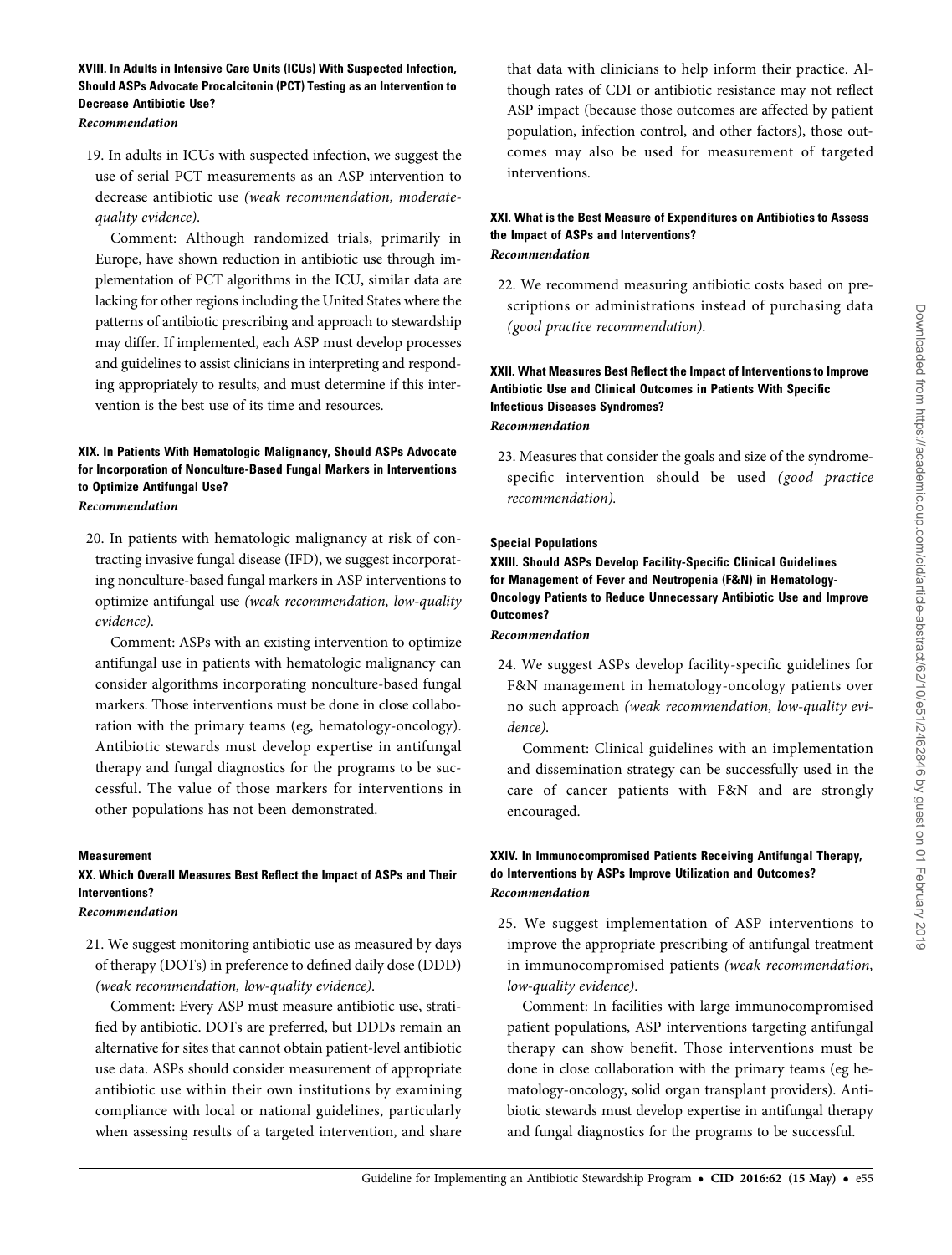### XXV. In Residents of Nursing Homes and Skilled Nursing Facilities, do Antibiotic Stewardship Strategies Decrease Unnecessary Use of Antibiotics and Improve Clinical Outcomes? Recommendation

26. In nursing homes and skilled nursing facilities, we suggest implementation of antibiotic stewardship strategies to decrease unnecessary use of antibiotics (good practice recommendation).

Comment: Implementing ASPs at nursing homes and skilled nursing facilities is important and must involve point-of-care providers to be successful. The traditional physician–pharmacist team may not be available on-site, and facilities might need to investigate other approaches to review and optimize antibiotic use, such as obtaining infectious diseases expertise through telemedicine consultation.

### XXVI. In Neonatal Intensive Care Units (NICUs), do Antibiotic Stewardship Interventions Reduce Inappropriate Antibiotic Use and/or Resistance?

Recommendation

27. We suggest implementation of antibiotic stewardship interventions to reduce inappropriate antibiotic use and/or resistance in the NICU (good practice recommendation).

### XXVII. Should ASPs Implement Interventions to Reduce Antibiotic Therapy in Terminally Ill Patients? Recommendation

28. In terminally ill patients, we suggest ASPs provide support to clinical care providers in decisions related to antibiotic treatment (good practice recommendation).

### INTRODUCTION

The discovery of antibiotics in the early 20th century transformed healthcare, dramatically reducing morbidity and mortality from infectious diseases and allowing for major advancements in medicine. The increase in organisms with resistance to antibiotics in our armamentarium, however, combined with the slow pace of development of new antibiotics threatens those gains. Approaches to optimize the use of both existing antibiotics and newly developed antibiotics are of critical importance to ensure that we continue to reap their benefits and provide the best care to patients.

The need for antibiotic stewardship across the spectrum of healthcare has been recognized in the National Action Plan for Combating Antibiotic-Resistant Bacteria issued by the White House in March 2015 [[6](#page-22-0)]. This plan calls for establishment of ASPs in all acute care hospitals by 2020 and for the Centers for Medicare and Medicaid Services to issue a Condition of Participation that participating hospitals develop programs based on recommendations from the Centers for Disease Control and Prevention's (CDC) Core Elements of

Hospital Antibiotic Stewardship Programs [[7](#page-22-0)]. Expansion of stewardship activities to ambulatory surgery centers, dialysis centers, nursing homes and other long-term care facilities, and emergency departments and outpatient settings is also recommended.

The purpose of this guideline is to comprehensively evaluate the wide range of interventions that can be implemented by ASPs in emergency department, acute inpatient, and longterm care settings as they determine the best approaches to influence the optimal use of antibiotics within their own institutional environments. In addition, this guideline addresses approaches to measure the success of these interventions. This guideline does not specifically address the structure of an ASP, which has been well outlined in a previous guideline [\[8\]](#page-22-0) and in the CDC's Core Elements of Hospital Antibiotic Stewardship Programs and Core Elements of Antibiotic Stewardship for Nursing Homes [\[7,](#page-22-0) [9\]](#page-22-0). These documents emphasize the importance of physician and pharmacist leadership for an ASP, the need for infectious diseases expertise, and the role of measurement and feedback as critical components of ASPs. This guideline does not address antibiotic stewardship in outpatient settings.

Although not all of the antibiotic stewardship interventions, optimization measures, diagnostic approaches, and program measurements described in this guideline have been implemented or evaluated in all populations or clinical settings, the majority could be considered for use in pediatrics, oncology, community hospitals, small hospitals, and nursing home and long-term care environments, and not limited to acute care facilities. Any antibiotic stewardship intervention must be customized based on local needs, prescriber behaviors, barriers, and resources. In contrast to other guidelines, this guideline provides comments that supplement the formal recommendations and contain practical input from the expert panel to better guide ASPs in determining which interventions to implement.

### METHODS

### Panel Composition

Led by Co-chairs Tamar Barlam and Sara Cosgrove, a panel of 18 multidisciplinary experts in the management of ASPs was convened per the IDSA Handbook on Clinical Practice Guideline Development [[10](#page-22-0)] in 2012. In addition to members of IDSA and the SHEA, representatives from diverse geographic areas, pediatric and adult practitioners, and a wide breadth of specialties representing major medical societies were included among the panel's membership (American College of Emergency Physicians [ACEP], American Society of Health-System Pharmacists [ASHP], American Society for Microbiology [ASM], PIDS, Society for Academic Emergency Medicine [SAEM], Society of Infectious Diseases Pharmacists [SIDP], and the Surgical Infection Society [SIS]). A guideline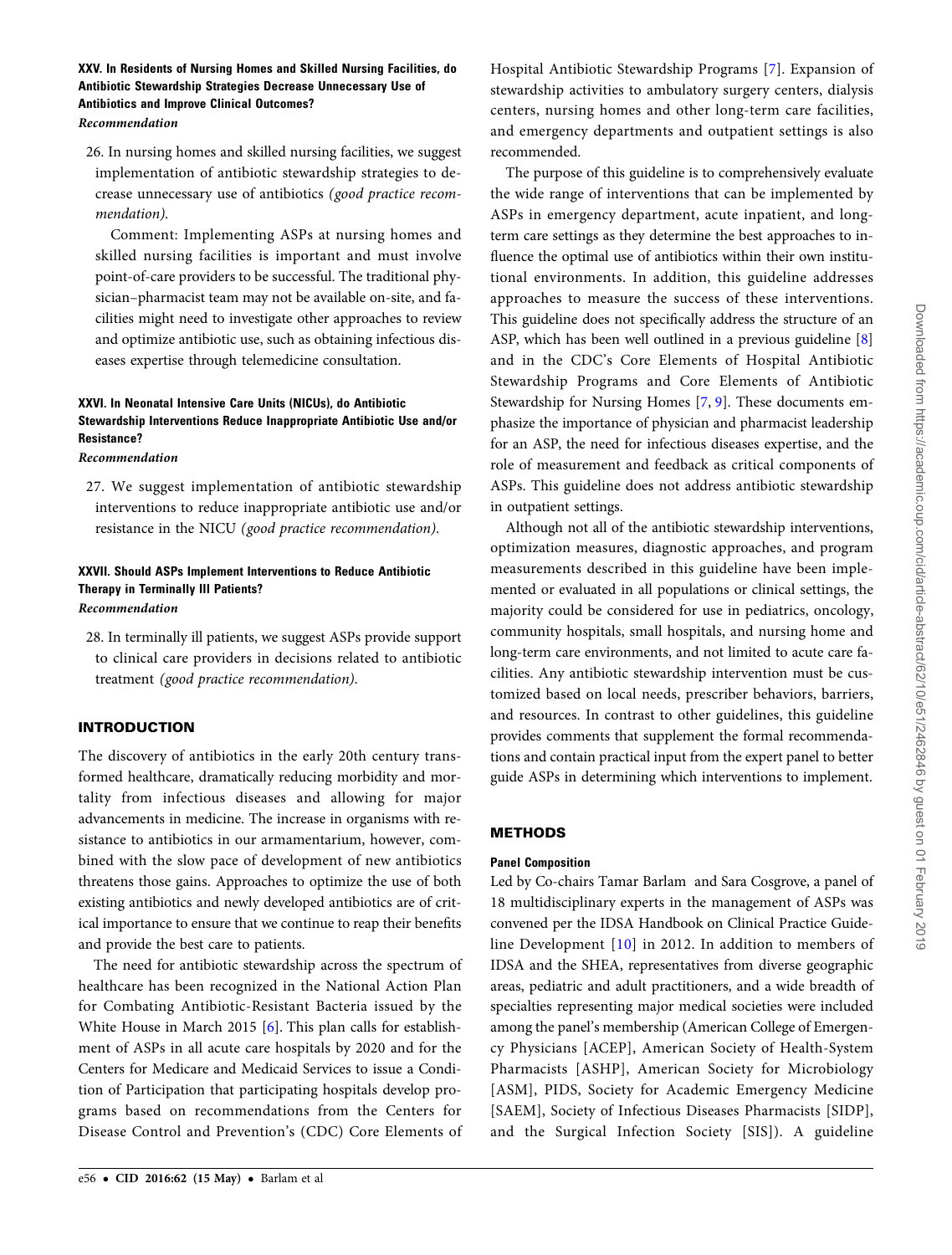methodologist and member of the GRADE Working Group and a medical writer were added to assist the panel.

### Literature Review and Analysis

PubMed, which includes Medline (1946 to present), was searched to identify relevant studies for each of the antibiotic stewardship guideline PICO ( population/patient, intervention/ indicator, comparator/control, outcome) questions. Search strategies were developed and built by 2 independent health sciences librarians from the Health Sciences Library System, University of Pittsburgh. For each PICO question, the librarians developed the search strategies using PubMed's command language and appropriate search fields. Medical Subject Headings terms and keywords were used for the main search concepts of each PICO question. A data supplement that includes search strings can be found following publication on the IDSA website [\[11](#page-22-0)]. Articles in all languages and all publication years were included. Initial searches were created and confirmed with input from the guideline committee chairs and group leaders from February through mid-July 2013. The searches were finalized and delivered between late July and September 2013. After the literature searches were performed, authors continued to review the literature and added relevant articles as needed.

### Process Overview

To evaluate evidence, the panel followed a process consistent with other IDSA guidelines. The process for evaluating the evidence was based on the IDSA Handbook on Clinical Practice Guideline Development [[10](#page-22-0)] and involved a systematic weighting of the quality of the evidence and the grade of re-commendation using the GRADE system (Figure [1](#page-1-0))  $[2-5]$  $[2-5]$  $[2-5]$  $[2-5]$  $[2-5]$ . Unless otherwise stated, each PICO comparator was usual practice.

For recommendations in the category of good practice statements, we followed published principles by the GRADE working group on how to identify such recommendations and use appropriate wording choices. Accordingly, a formal GRADE rating was not pursued for those statements [[12\]](#page-22-0).

Panel members were divided into 5 subgroups: (1) interventions, (2) optimization of antibiotic administration, (3) microbiology and laboratory diagnostics, (4) measurement and analysis, and (5) antibiotic stewardship in special populations. Each author was asked to review the literature, evaluate the evidence, and determine the initial strength of the recommendations along with an evidence summary supporting each recommendation in his/her assigned subgroup. The evidence was graded based on the effectiveness of the antibiotic stewardship intervention, not the underlying data that provided the groundwork for the intervention. The panel reviewed all recommendations, along with their strength and the quality of the evidence. Discrepancies were discussed and resolved, and all panel members are in agreement with the final recommendations.

### Consensus Development Based on Evidence

The panel met face to face on 3 occasions and conducted numerous teleconferences to complete the work of the guideline. The purpose of the meetings and teleconferences was to develop and discuss the clinical questions to be addressed, assign topics for review and writing of the initial draft, and develop recommendations. The whole panel reviewed all sections. The guideline was reviewed and approved by the IDSA Standards and Practice Guidelines Committee (SPGC), the IDSA Board of Directors, the SHEA Guidelines Committee, and the SHEA Board of Directors, and was endorsed by ACEP, ASHP, ASM, PIDS, SAEM, SIDP, and SIS.

### Guidelines and Conflicts of Interest

The expert panel complied with the IDSA policy on conflicts of interest, which requires disclosure of any financial or other interest that may be construed as constituting an actual, potential, or apparent conflict. Panel members were provided IDSA's conflicts of interest disclosure statement and were asked to identify ties to companies developing products that may be affected by promulgation of the guideline. Information was requested regarding employment, consultancies, stock ownership, honoraria, research funding, expert testimony, and membership on company advisory committees. Decisions were made on a case-by-case basis as to whether an individual's role should be limited as a result of a conflict. Potential conflicts of interests are listed in the Notes section at the end of the guideline.

### Revision Dates

At annual intervals, the panel chair, the SPGC liaison advisor, and the chair of the SPGC will determine the need for revisions to the guideline based on an examination of current literature. If necessary, the entire panel will reconvene to discuss potential changes. When appropriate, the panel will recommend revision of the guideline to the IDSA SPGC and SHEA guidelines committees.

### RECOMMENDATIONS FOR IMPLEMENTING AN ANTIBIOTIC STEWARDSHIP PROGRAM

### Interventions

I. Does the Use of Preauthorization and/or Prospective Audit and Feedback Interventions by ASPs Improve Antibiotic Utilization and Patient Outcomes? Recommendation

### 1. We recommend preauthorization and/or prospective audit and feedback over no such interventions (strong recommendation, moderate-quality evidence).

Comment: Preauthorization and/or prospective audit and feedback improve antibiotic use and are a core component of any stewardship program. Programs should decide whether to include one strategy or a combination of both strategies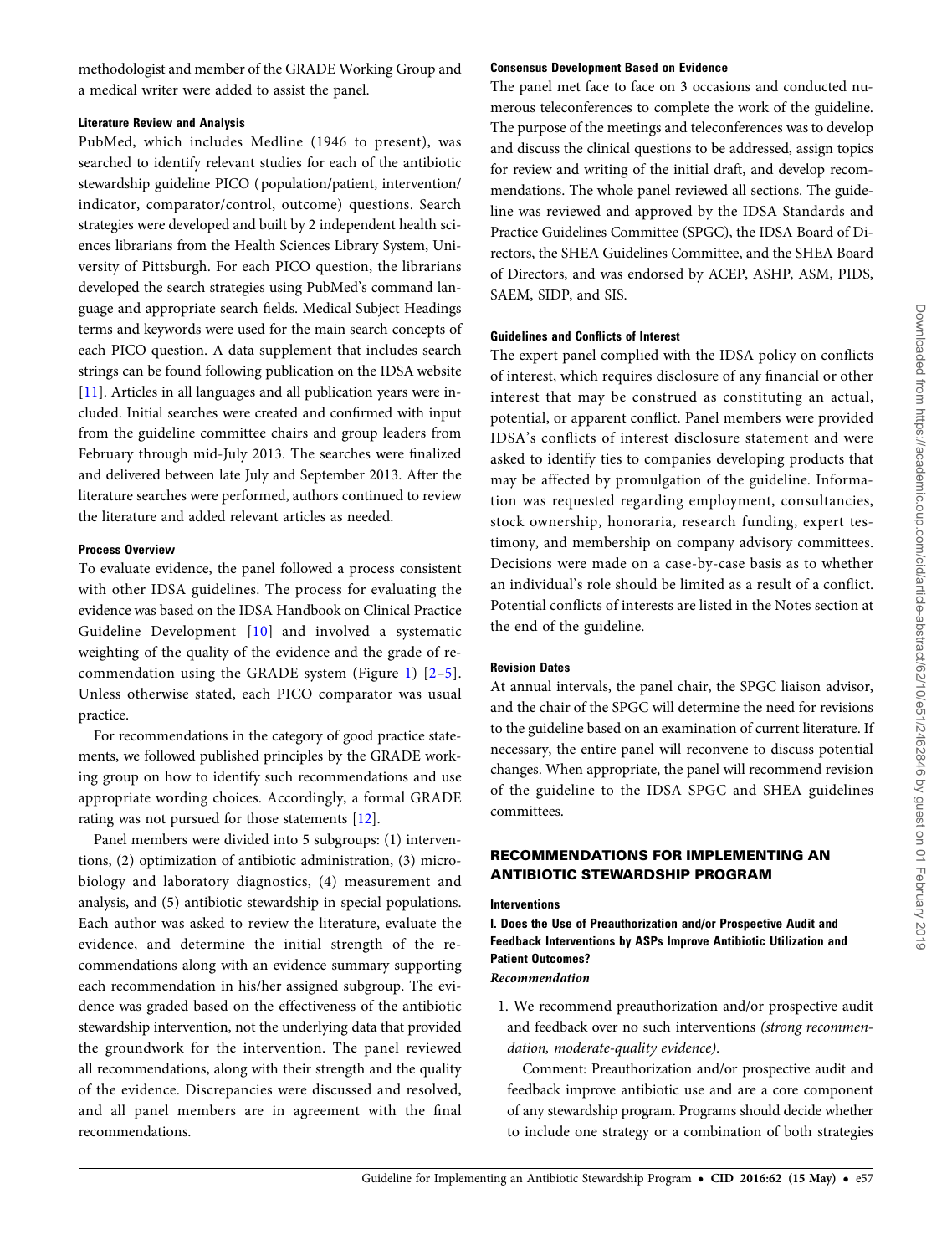based on the availability of facility-specific resources for consistent implementation, but some implementation is essential.

### Evidence Summary

Preauthorization is a strategy to improve antibiotic use by requiring clinicians to get approval for certain antibiotics before they are prescribed. Prospective audit and feedback (PAF) is an intervention that engages the provider after an antibiotic is prescribed. Each type is associated with unique advantages and disadvantages (Table 1).

Preauthorization has been associated with a significant reduction in the use of the restricted agents and of associated costs [[13](#page-22-0)–[16](#page-22-0)]. Outcome studies with preauthorization have shown decreased antibiotic use and decreased antibiotic resistance, particularly among gram-negative pathogens [[13](#page-22-0)–[15,](#page-22-0) [17](#page-22-0)]. Preauthorization studies have demonstrated no adverse effects for patients [[13,](#page-22-0) [14](#page-22-0)]. White et al [[13\]](#page-22-0) reported that initiation of a preauthorization requirement for selected antibiotics at a county teaching hospital was associated with a 32% decrease in total parenteral antibiotic expenditures  $(P < .01)$  and increased percentages of susceptible gram-negative isolates—all without changes in hospital length of stay and survival. For example, Pseudomonas aeruginosa susceptibility to imipenem increased for isolates recovered in the ICU (percentage of

Table 1. Comparison of Preauthorization and Prospective Audit and Feedback Strategies for Antibiotic Stewardship

| Preauthorization                                                                                                                                                                                                                                                                                                                                                                                                                                                                                    | Prospective Audit and Feedback                                                                                                                                                                                                                                                                                                                                                                                                                                                                                                                                                  |
|-----------------------------------------------------------------------------------------------------------------------------------------------------------------------------------------------------------------------------------------------------------------------------------------------------------------------------------------------------------------------------------------------------------------------------------------------------------------------------------------------------|---------------------------------------------------------------------------------------------------------------------------------------------------------------------------------------------------------------------------------------------------------------------------------------------------------------------------------------------------------------------------------------------------------------------------------------------------------------------------------------------------------------------------------------------------------------------------------|
| Advantages                                                                                                                                                                                                                                                                                                                                                                                                                                                                                          |                                                                                                                                                                                                                                                                                                                                                                                                                                                                                                                                                                                 |
| Reduces initiation of<br>unnecessary/inappropriate<br>antibiotics<br>Optimizes empiric choices and<br>influences downstream use<br>Prompts review of clinical data/<br>prior cultures at the time of<br>initiation of therapy<br>Decreases antibiotic costs,<br>including those due to high-cost<br>agents<br>Provides mechanism for rapid<br>response to antibiotic shortages<br>Direct control over antibiotic use                                                                                | Can increase visibility of<br>$\bullet$<br>antimicrobial stewardship program<br>and build collegial relationships<br>More clinical data available for<br>$\bullet$<br>recommendations, enhancing<br>uptake by prescribers<br>Greater flexibility in timing of<br>$\bullet$<br>recommendations<br>Can be done on less than daily<br>$\bullet$<br>basis if resources are limited<br>Provides educational benefit to<br>$\bullet$<br>clinicians<br>Prescriber autonomy maintained<br>$\bullet$<br>Can address de-escalation of<br>$\bullet$<br>antibiotics and duration of therapy |
| Disadvantages                                                                                                                                                                                                                                                                                                                                                                                                                                                                                       |                                                                                                                                                                                                                                                                                                                                                                                                                                                                                                                                                                                 |
| Impacts use of restricted agents<br>only<br>Addresses empiric use to a much<br>greater degree than downstream<br>use<br>Loss of prescriber autonomy<br>May delay therapy<br>٠<br>Effectiveness depends on skill of<br>٠<br>approver<br>Real-time resource intensive<br>Potential for manipulation of<br>٠<br>system (eg, presenting request in<br>a biased manner to gain approval)<br>May simply shift to other<br>antibiotic agents and select for<br>different antibiotic-resistance<br>patterns | Compliance voluntary<br>Typically labor-intensive<br>٠<br>Success depends on delivery<br>٠<br>method of feedback to prescribers<br>Prescribers may be reluctant to<br>٠<br>change therapy if patient is doing<br>well<br>Identification of interventions may<br>٠<br>require information technology<br>support and/or purchase of<br>computerized surveillance<br>systems<br>May take longer to achieve<br>reductions in targeted antibiotic<br>use                                                                                                                             |

susceptible isolates before vs after preauthorization: 65% vs 83%;  $P \leq .01$ ) and other inpatient settings (83% vs 95%;  $P \leq .01$ ). Overall 30-day survival rates were unchanged in patients with gram-negative bacteremia (79% vs 75%;  $P = .49$ ) [\[13\]](#page-22-0). In addition, restrictive policies such as preauthorization have been shown to be more effective than persuasive strategies in reducing CDI, according to a meta-analysis evaluating antibiotic stewardship and CDI [\[18](#page-22-0)].

There are several factors to consider when implementing a preauthorization intervention. The skills of the person providing approval are important. Antibiotic approval by an antibiotic stewardship team consisting of a clinical pharmacist and an infectious diseases attending physician was more effective than off-hour approval by infectious diseases fellows in recommendation appropriateness (87% vs 47%;  $P < .001$ ), cure rate (64% vs 42%;  $P = .007$ ), and treatment failures (15% vs 28%;  $P = .03$ ) [\[19](#page-22-0)]. Inaccuracy in communication of the clinical scenario by the requesting prescriber to the antibiotic stewardship team increases the likelihood of inappropriate recommendations [\[20\]](#page-22-0). Direct chart review optimizes preauthorization. It is also important to consider the alternative treatments that clinicians may choose when antibiotics are restricted and monitor changes in usage patterns. Rahal et al [\[21](#page-22-0)] implemented a preauthorization requirement for cephalosporins. This was associated with a reduction in the incidence of ceftazidime-resistant Klebsiella, but imipenem use increased and a 69% increase in the incidence of imipenem-resistant P. aeruginosa was seen. Preauthorization requires real-time availability of the person providing approval. Institutions that use preauthorization often allow administration of the restricted antibiotic overnight until approval can be obtained the next day. To provide 24-hour availability and to facilitate communication without impeding provider workflow, Buising et al  $[14]$  $[14]$  $[14]$  developed a computerized approval system based on defined indications for restricted agents, demonstrating reduced antibiotic consumption and increased Pseudomonas susceptibility rates over a 2-year period.

PAF interventions also have been shown to improve antibiotic use, reduce antibiotic resistance, and reduce CDI rates [\[22](#page-22-0)–[27\]](#page-22-0), without a negative impact on patient outcomes [\[26,](#page-22-0) [28](#page-22-0)–[30](#page-22-0)]. For instance, PAF conducted by a clinical pharmacist and infectious diseases physician at a community hospital led to a 22% reduction in the use of parenteral broad-spectrum antibiotics as well as a reduction in rates of CDI and nosocomial infections due to antibiotic-resistant Enterobacteriaceae over a 7-year period of time [\[22\]](#page-22-0). PAF has also been effective in the ICU [[24,](#page-22-0) [25](#page-22-0)]. For example, a PAF intervention in multiple ICUs at a large academic institution demonstrated decreased meropenem resistance and decreased CDIs  $(P = .04)$  without adversely affecting mortality [\[25\]](#page-22-0). PAF has been effective in children's hospitals by significantly reducing antibiotic use and dosing errors while limiting the development of antibiotic resistance  $[26, 27]$  $[26, 27]$  $[26, 27]$  $[26, 27]$ . PAF can also be a strategy to improve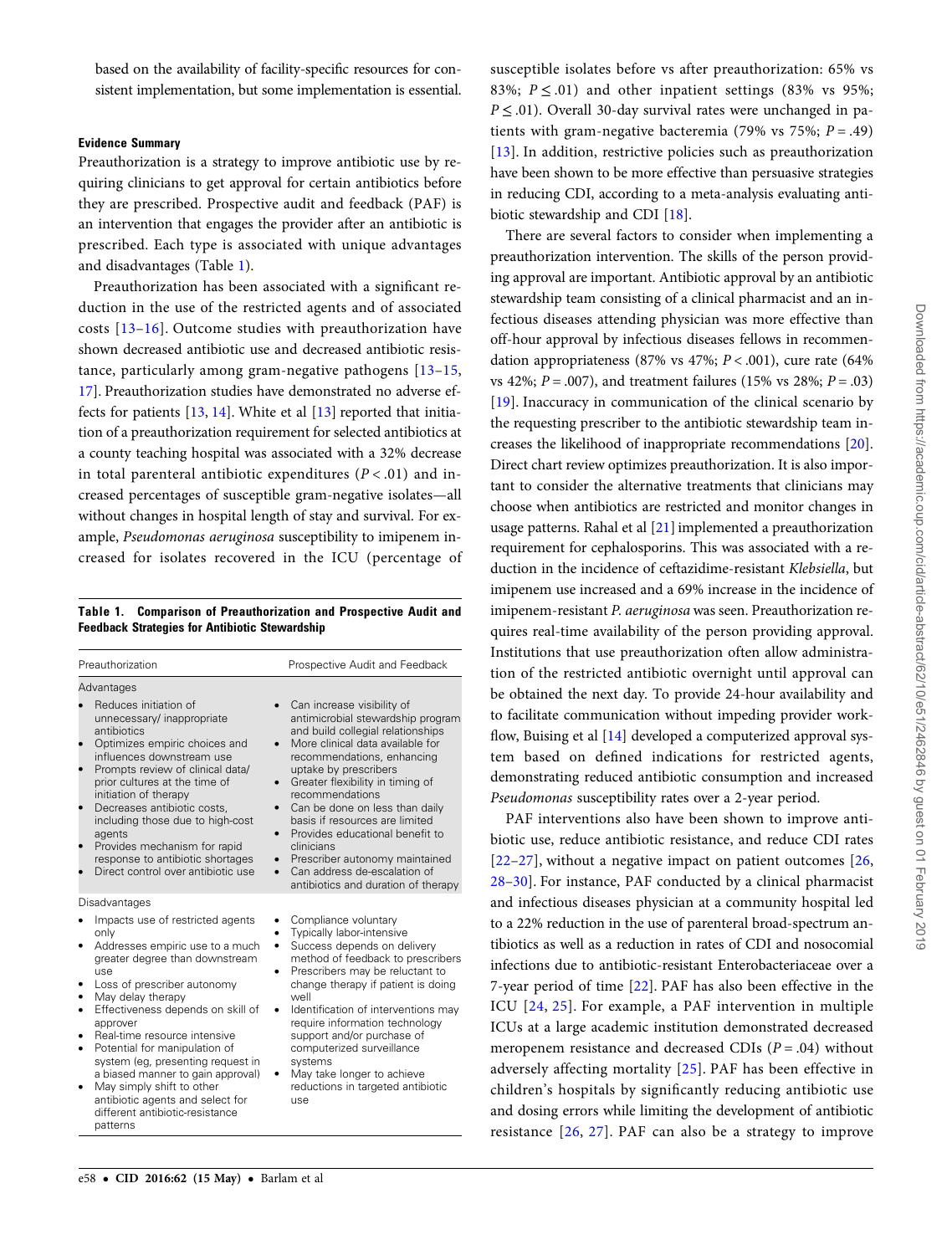antibiotic use in hematology-oncology patients. In one study, the addition of PAF led to a significant decrease in the use of restricted antibiotics during the intervention period from 574.4 to 533.8 study-antibiotic days per 1000 patient-days (incidence rate ratio, 0.93; 95% confidence interval [CI], .88–.97;  $P = .002$ ), although neutropenic patients and those undergoing hematopoietic stem cell transplant were excluded [[31](#page-22-0)].

The effectiveness of PAF may depend on the infrastructure in place at an institution. A multicenter study of a PAF program added to existing ASPs found overall that 27.3% of antibiotic courses were determined to be unjustified, and clinicians accepted recommendations to change or stop the antibiotics in 66.7% of these. In the 2 sites with established ASPs and dedicated personnel, the addition of PAF led to significant reductions in antibiotic usage; however, among the 3 centers without established resources, no impact was identified [\[31\]](#page-22-0).

PAF can be very labor intensive, and identification of appropriate patients for intervention can be challenging and require computerized surveillance systems; however, where daily review or preauthorization is not feasible, limited PAF can still have an impact [\[32](#page-22-0)]. A pharmacist-driven PAF intervention conducted 3 days a week at a 253-bed community hospital demonstrated a 64% decline in DOTs per 1000 patient-days after implementation, a 37% reduction in total antibiotic expenditures, and a decrease in use of carbapenems, vancomycin, and levo-floxacin [\[33\]](#page-22-0).

The benefit of preauthorization compared with PAF has had limited study. Restrictive measures such as preauthorization were compared with persuasive measures such as PAF in a meta-analysis of 52 interrupted time series in a Cochrane review [\[34](#page-22-0)]. Persuasive interventions included PAF, dissemination of educational resources, reminders, and educational outreach. Although equivalent to persuasive measures at 12 or 24 months, restrictive interventions had statistically greater effect size on prescribing outcomes at 1 month (+32%; 95% CI, 2%–61%;  $P = .03$ ) and on colonization or infection with C. difficile or antibiotic-resistant bacteria at 6 months (+53%; 95% CI, 31%–75%;  $P = .001$ ). The authors concluded that restrictive interventions are preferred when the need is urgent [\[34](#page-22-0)]. Another study [[35](#page-22-0)] at an academic institution demonstrated that when a preauthorization strategy was switched to a PAF strategy, overall antibiotic use increased ( preauthorization vs PAF: –9.75 vs +9.65 DOTs per 1000 patient-days per month;  $P < .001$ ), as did hospital length of stay (–1.57 vs +1.94 days per 1000 patient-days;  $P = .016$ ).

Whether one chooses preauthorization, PAF, or a combination of those strategies, implementation should serve as the foundation of a comprehensive ASP. Effective implementation requires the support of hospital administration, allocation of necessary resources for a persistent effort by dedicated, well-trained personnel, and ongoing communication with clinicians.

### II. Is Didactic Education a Useful Antibiotic Stewardship Intervention for Reducing Inappropriate Antibiotic Use? Recommendation

2. We suggest against relying solely on didactic educational materials for stewardship (weak recommendation, lowquality evidence).

Comment: Passive educational activities, such as lectures or informational pamphlets, should be used to complement other stewardship activities. Academic medical centers and teaching hospitals should integrate education on fundamental antibiotic stewardship principles into their preclinical and clinical curricula.

### Evidence Summary

Education is a common tool for ASPs. Strategies include educational meetings with didactic lectures and distribution of educational pamphlets and materials. No comparative studies are available to determine which educational strategy is most effective.

Dissemination of educational materials in the context of a focused stewardship goal can be successful. For example, in a Cochrane review published in 2013 [\[34\]](#page-22-0), dissemination of educational materials via printed forms or meetings was associated with improved antibiotic use in 5 of 6 studies; the median effect size based on the type of study ranged from 10.6% to 42.5%. Education alone, however, can result in nonsustainable improvements in antibiotic prescribing. Landgren et al [\[36](#page-23-0)] performed a crossover study with an educational marketing campaign that targeted perioperative prophylaxis. Prescribing improved during the intervention period but was not sustained over the next 12 months [\[36](#page-23-0)]. Educational strategies are likely most effective when combined with other stewardship strategies such as PAF [\[34](#page-22-0)].

Educational strategies should include medical, pharmacy, physician assistant, nurse practitioner, and nursing students and trainees. In a survey of fourth-year medical students at 3 schools in the United States [\[37\]](#page-23-0), 90% of respondents confirmed that they would like more education on appropriate antibiotic use. In addition, they had low mean knowledge scores on this topic, suggesting the need for instruction in fundamental antibiotic stewardship principles. The Accreditation Council for Graduate Medical Education announced its commitment to antibiotic stewardship in 2015 and will provide resources and materials to postgraduate training hospitals [[38\]](#page-23-0).

### III. Should ASPs Develop and Implement Facility-Specific Clinical Practice Guidelines for Common Infectious Diseases Syndromes to Improve Antibiotic Utilization and Patient Outcomes? Recommendation

3. We suggest ASPs develop facility-specific clinical practice guidelines coupled with a dissemination and implementation strategy (weak recommendation, low-quality evidence).

Comment: Facility-specific clinical practice guidelines and algorithms can be an effective way to standardize prescribing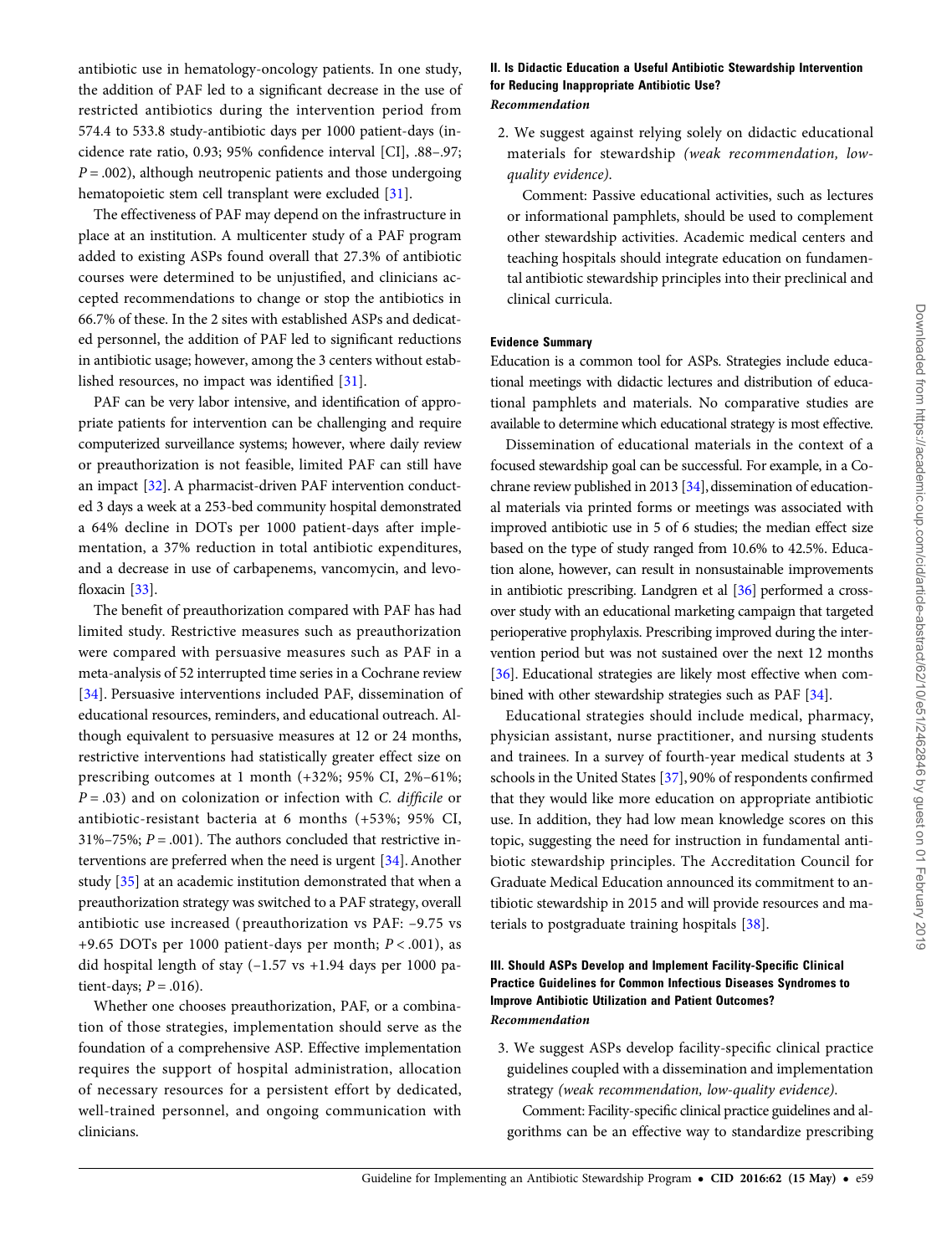practices based on local epidemiology. ASPs should develop those guidelines, when feasible, for common infectious diseases syndromes. In addition, ASPs should be involved in writing clinical pathways, guidelines, and order sets that address antibiotic use and are developed within other departments at their facility.

### Evidence Summary

Implementation of facility-specific clinical practice guidelines can lead to substantial changes in antibiotic use for infections commonly treated in hospitals. Most published studies of clinical practice guidelines have involved pneumonia, including community-acquired pneumonia (CAP) in adults [\[39](#page-23-0)–[41](#page-23-0)] and children [\[42](#page-23-0)], and healthcare-associated pneumonia [\[43](#page-23-0)–[46\]](#page-23-0). One study involved cellulitis and cutaneous abscesses [[47\]](#page-23-0). Several of these studies described a process of interdisciplinary guideline development along with a multifaceted dissemination and implementation strategy to increase awareness and uptake of the guideline [[40](#page-23-0), [43](#page-23-0), [45,](#page-23-0) [47\]](#page-23-0). Such strategies included guideline dissemination in electronic or hard-copy formats, provider education, engagement of peer champion advocates, audit and feedback of prescribing practices to providers, checklists, and incorporation of recommendations into electronic order sets.

Specific improvements in antibiotic use associated with implementation of facility-specific guidelines have included statistically significant increases in likelihood of adequate initial therapy [[40,](#page-23-0) [46](#page-23-0)], use of narrower-spectrum antibiotic regimens [\[41,](#page-23-0) [42,](#page-23-0) [47\]](#page-23-0), earlier switch from IV to oral therapy [[39](#page-23-0)], and shorter duration of treatment [\[39](#page-23-0), [41,](#page-23-0) [45](#page-23-0)–[47](#page-23-0)]—all without adverse effects on other clinical outcomes. For those studies powered to detect differences in clinical outcomes, reductions in mortality [[40](#page-23-0)], length of hospital stay [[39](#page-23-0)–[41](#page-23-0), [43,](#page-23-0) [44\]](#page-23-0), adverse events [[39](#page-23-0), [48\]](#page-23-0), recurrence or readmission [[46\]](#page-23-0), and treatment costs [\[40](#page-23-0), [44\]](#page-23-0) have been demonstrated.

The sustainability of the effects of guideline implementation has not been well established. In one study, changes in prescribing and outcomes were sustained 3 years after guideline implementation [\[43](#page-23-0)]; however, in another study, removal of measures to promote guideline adherence after 1 year was associated with a reduction in adherence [[49\]](#page-23-0). Therefore, interventions to maintain guideline adherence over time may be necessary, and intended outcomes should be monitored.

### IV. Should ASPs Implement Interventions to Improve Antibiotic Use and Clinical Outcomes That Target Patients With Specific Infectious Diseases Syndromes?

Recommendation

4. We suggest ASPs implement interventions to improve antibiotic use and clinical outcomes that target patients with specific infectious diseases syndromes (weak recommendation, low-quality evidence).

Comment: ASP interventions for patients with specific infectious diseases syndromes can be an effective way to improve prescribing because the message can be focused, clinical guidelines and algorithms reinforced, and sustainability improved. ASPs should regularly evaluate areas for which targeted interventions are needed and adapt their activities accordingly. This approach is most useful if the ASP has a reliable way to identify patients appropriate for review.

### Evidence Summary

In addition to hospital-wide activities, such as preauthorization or development of clinical guidelines, a strategy for targeted efforts to improve antibiotic use and clinical outcomes for a specific infectious diseases issue has been shown to be effective. Studies have involved skin and soft tissue infections (SSTIs), asymptomatic bacteriuria (ASB), or CAP.

For example, to reduce the use of broad-spectrum therapy and shorten the duration of treatment for adults with uncomplicated SSTIs, an intervention was developed that included dissemination of a treatment algorithm, electronic order sets, recruitment of physician champions, and quarterly feedback to providers of compliance with the guideline. This study of 169 adults demonstrated a 3-day reduction in the length of therapy, 30% reduction in broad-spectrum antibiotic prescribing, and 0.3% reduction in clinical failure [[47\]](#page-23-0).

Interventions to reduce inappropriate treatment of ASB at geriatric or long-term care institutions have resulted in significant decreases in antibiotic use [[50,](#page-23-0) [51](#page-23-0)]. For example, Zabarsky et al [\[50\]](#page-23-0) developed an intervention that discouraged both nurses from collecting urine cultures from asymptomatic patients and primary care providers from treating ASB. After the intervention, urine cultures decreased from 2.6 to 0.9 per 1000 patient-days ( $P < .0001$ ), ASB overall rate of treatment declined from 1.7 to 0.6 per 1000 patient-days ( $P = .0017$ ), and total days of antibiotic therapy were reduced from 167.7 to 117.4 per 1000 patient-days ( $P < .001$ ). The improvements were sustained for 30 months of follow-up.

ASP interventions for CAP have increased the proportion of patients receiving appropriate therapy (54.9% to 93.4% in one hospital and 64.6% to 91.3% in a second hospital) [[52\]](#page-23-0). In a pediatric population, a CAP intervention resulted in an increase in the proportion of patients receiving empiric ampicillin from 13% to 63% and a decrease in the proportion of patients receiving empiric ceftriaxone from 72% to 21%, without an increased risk of treatment failure. [[42\]](#page-23-0). Other studies have demonstrated optimization of antibiotic use, such as reduced time to oral antibiotic conversion by 1–2 days [[39](#page-23-0), [53\]](#page-23-0), decreased duration of therapy from a median of 10 to 7 days [[54\]](#page-23-0) with 148 days of antibiotic therapy avoided in the 6-month study period, and improved appropriate narrowing of antibiotic therapy from 19% to 67%. There was no difference between the baseline and intervention periods in the proportions of patients who were readmitted within 30 days (14.5% vs 7.7%;  $P = .22$ ) or who developed CDI (4.8% vs 1.5%;  $P = .28$ ). In a study involving 5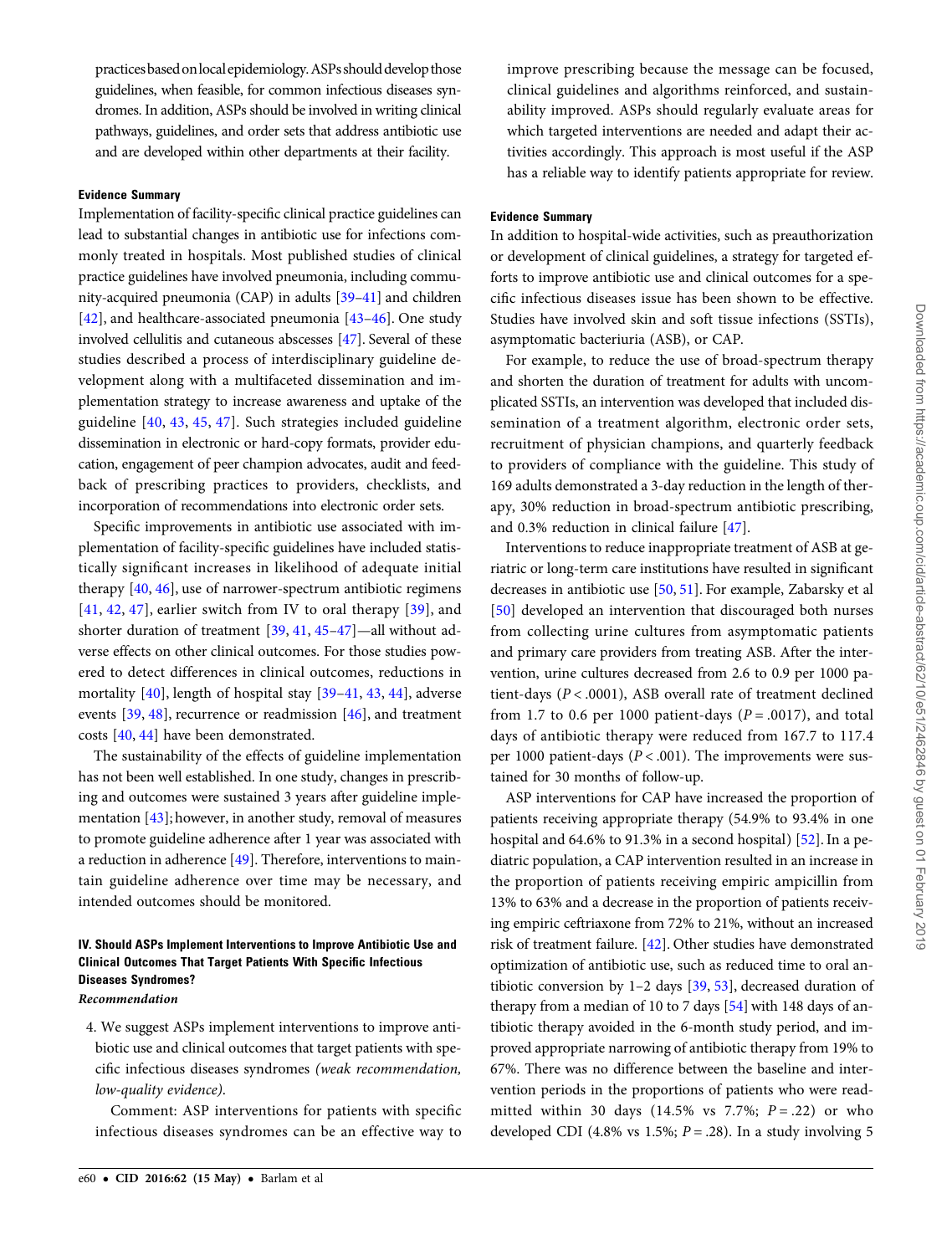hospitals, implementation of a guideline that included criteria for oral conversion and hospital discharge reduced length of stay from 7.3 to 5.7 days ( $P < .001$ ); 30-day readmission proportions did not differ  $(1.9\% \text{ vs } 2.4\%; P = .6) [53].$  $(1.9\% \text{ vs } 2.4\%; P = .6) [53].$  $(1.9\% \text{ vs } 2.4\%; P = .6) [53].$ 

An alternative approach is assessing patients with blood cultures growing specific pathogens. Patients with bacteria or yeast in their blood can usually be identified through communication with the microbiology laboratory or through alerts from computerized surveillance systems. For example, Antworth et al [\[55](#page-23-0)] described the impact of a candidemia-care bundle in which patients were identified by electronic medical records and clinical microbiology reports. Implementation of this bundle was associated with improved care related to both drug therapy (eg, appropriate antifungal therapy selection rates for bundle vs historic control: 100% vs 86.5%;  $P < .05$ ) and nondrug therapy (eg, ophthalmologic examination rates: 97.6% vs 75.7%;  $P = .01$ ). Similarly, Borde et al [\[56](#page-23-0)] observed improvements in both drug therapy (appropriate initial anti-infective therapy: 85% vs  $4\%; P < .001)$  and nondrug therapy (follow-up cultures: 65% vs 33%;  $P < .001$ )—as well as decreased mortality (10% vs 44%;  $P < .001$ ) after implementing an ASP bundle targeting Staphylococcus aureus bacteremia. In a study targeting gramnegative bacteremia, Pogue et al [\[57](#page-23-0)] combined active alerting of positive blood cultures with ASP intervention. In the subgroup of patients not on appropriate antibiotic therapy at the time of the initial positive blood culture, the intervention was associated with reduced mortality (odds ratio [OR], 0.24; 95% CI, .08–.76) and length of stay (OR, 0.76; 95% CI, .66–.86). In all patients, the intervention group had shorter time to appropriate therapy (8 vs 14 hours;  $P = .01$ ) and length of stay (7 vs 8 days;  $P < .001$ ).

### V. Should ASPs Implement Interventions Designed to Reduce the Use of Antibiotics Associated With a High Risk of CDI? Recommendation

5. We recommend antibiotic stewardship interventions designed to reduce the use of antibiotics associated with a high risk of CDI compared with no such intervention (strong recommendation, moderate-quality evidence).

Comment: The goal of reducing CDI is a high priority for all ASPs and should be taken into consideration when crafting stewardship interventions.

### Evidence Summary

ASPs have been shown to reduce hospital-onset CDI. The primary ASP interventions were restriction of high-risk antibiotics such as clindamycin [[58](#page-23-0)–[61\]](#page-23-0) and/or broad-spectrum antibiotics, especially cephalosporins [\[59](#page-23-0)–[64](#page-23-0)] and fluoroquinolones [\[59](#page-23-0)–[63](#page-23-0), [65\]](#page-23-0). Climo et al [[58](#page-23-0)] were among the first to report that restriction of clindamycin was associated with decreased clindamycin use, decreased CDI ( $P < .001$ ), increased clindamycin susceptibility ( $P < .001$ ), and overall cost savings attributable to fewer cases of CDI [\[58](#page-23-0)]. More recent studies have been conducted in a variety of hospital settings. Some have been prompted by outbreaks [[59,](#page-23-0) [65\]](#page-23-0), whereas others were performed in endemic situations [[22,](#page-22-0) [63\]](#page-23-0).

Implementation of ASPs has been associated with statistically significant sudden or linear-trend decreases in nosocomial CDI rates [\[22](#page-22-0), [58](#page-23-0)–[61](#page-23-0), [63](#page-23-0)–[65](#page-23-0)], which have been sustained for up to 7 years [[22\]](#page-22-0). A meta-analysis [\[18\]](#page-22-0) highlights the effectiveness of stewardship for CDI prevention and outlines ASP intervention strategies. Other studies support that antibiotic restriction can further reduce CDI rates when added to previous infection control measures [[58](#page-23-0), [59](#page-23-0)]. In fact, Valiquette et al [[59](#page-23-0)] reported that simply strengthening basic infection control measures did not reduce the CDI rate. CDI rates, however, declined  $(P < .007)$  with antibiotic stewardship interventions to reduce the use of secondand third-generation cephalosporins, clindamycin, macrolides, and fluoroquinolones through dissemination of local treatment guidelines, PAF, and reduction in duration of therapy.

### VI. Do Strategies to Encourage Prescriber-Led Review of Appropriateness of Antibiotic Regimens, in the Absence of Direct Input From an Antibiotic Stewardship Team, Improve Antibiotic Prescribing? Recommendation

6. We suggest the use of strategies (eg, antibiotic time-outs, stop orders) to encourage prescribers to perform routine review of antibiotic regimens to improve antibiotic prescribing (weak recommendation, low-quality evidence).

Comment: Published data on prescriber-led antibiotic review are limited, but successful programs appear to require a methodology that includes persuasive or enforced prompting. Without such a mechanism, these interventions are likely to have minimal impact.

### Evidence Summary

Strategies to prompt prescribers to assess antibiotic therapy without formal ASP intervention have undergone only limited evaluation. Lee et al [[66](#page-23-0)] developed a structured electronic checklist for antibiotic time-out audit to be performed twice weekly by a senior resident on the medical care team (referred to as "self-stewardship"). Unit pharmacists reminded residents to complete the checklist and compliance was 80%. Initially, the time-outs resulted in changes in antibiotic therapy in 15% of cases; however, the magnitude of change diminished over the 18-month study period. CDI rates decreased by 19% and annual antibiotic costs decreased by 46% (from \$149 743 to \$80 319), but overall antibiotic use did not [\[66](#page-23-0)]. Checklists to guide process of care in a medical ICU have been studied [\[67](#page-23-0), [68](#page-23-0)]. In one study [\[67](#page-23-0)], physicians received face-to-face prompting if they overlooked the antibiotic review on the checklist. Prompting improved compliance with the checklist and was associated with a reduced duration of antibiotic therapy and a lower risk-adjusted mortality than no prompting in patients receiving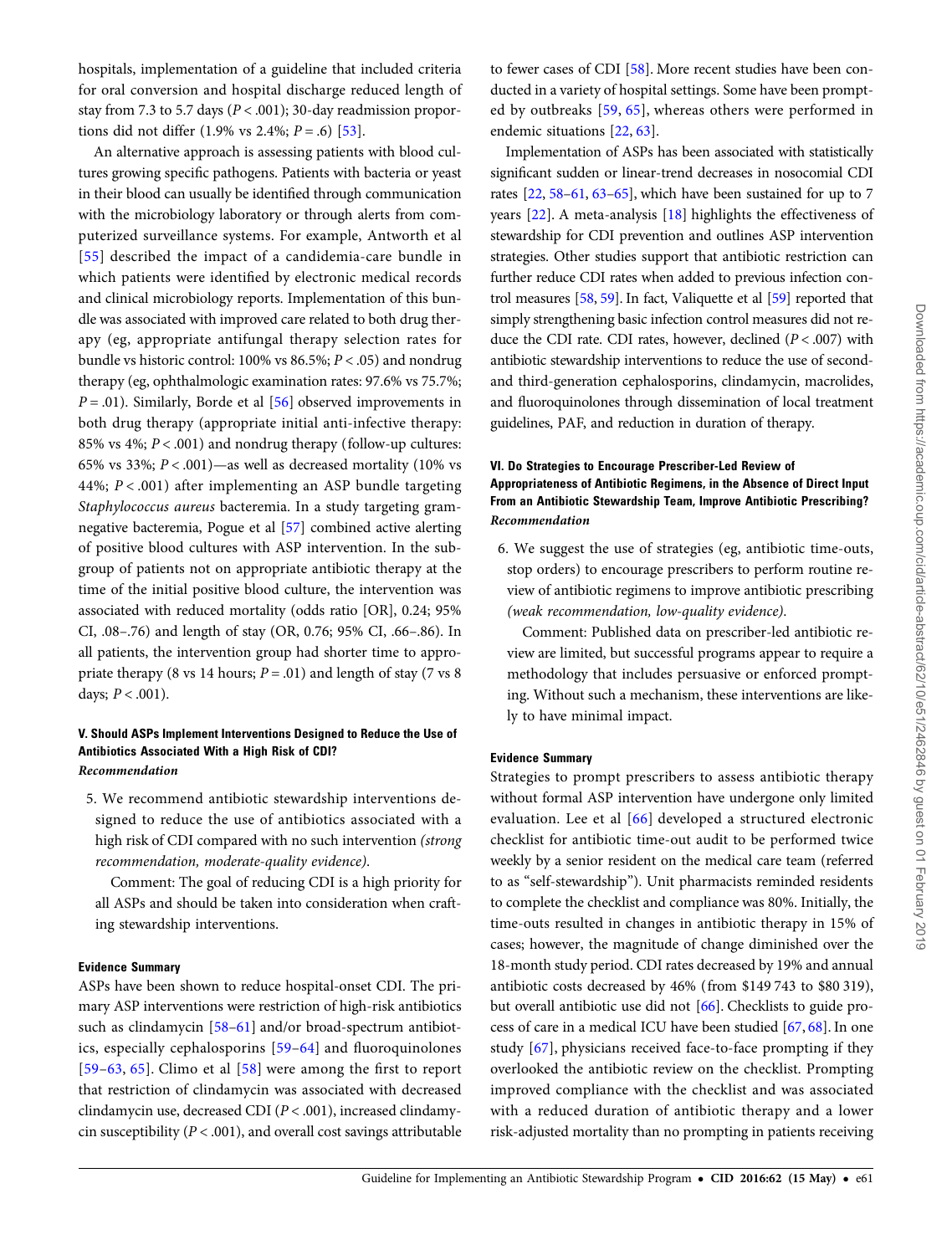empiric antibiotics (OR, 0.41; 95% CI, .18-.92;  $P = .03$ ) [\[67](#page-23-0)]. Even with prompting, prescribers may have difficulty performing self-stewardship. For example, in a study by Lesprit et al [\[69](#page-23-0)], clinicians were prompted to review IV therapy at 72 hours. There was no significant change in the frequency of antibiotic regimen modification compared with the control group; however, requests for infectious diseases input increased.

Antibiotic stop orders are another approach to requiring physicians to review their antibiotic use. This has been best studied for 3-day stop orders for vancomycin [[70,](#page-23-0) [71](#page-23-0)]. Guglielmo et al [\[70](#page-23-0)] reported that the stop order was associated with less continuation of vancomycin in the absence of documented gram-positive infection (33/133 [25%] vs 15/142 [11%];  $P = .002$ ) and less use of vancomycin in febrile neutropenia (37/133 [28%] vs 22/142 [15%]; P < .013). Hospital-wide vancomycin use decreased as well (160 g vs 100–120 g per 1000 patient-days; P not stated) [\[70\]](#page-23-0). A safety mechanism should be paired with stop orders to avoid unintended interruptions and to prevent alienating prescribers against antibiotic stewardship interventions.

Collectively, these findings suggest that antibiotic review by the prescriber can have an important stewardship impact if done with appropriate reminders or prompting, but available data do not confirm feasibility or sustainability.

### VII. Should Computerized Clinical Decision Support Systems Integrated Into the Electronic Health Record at the Time of Prescribing be Incorporated as Part of ASPs to Improve Antibiotic Prescribing? Recommendation

7. We suggest incorporation of computerized clinical decision support at the time of prescribing into ASPs (weak recommendation, moderate-quality evidence).

Comment: Computerized clinical decision support for prescribers should only be implemented if information technology resources are readily available. However, computerized surveillance systems that synthesize data from the electronic health record and other data sources can streamline the work of ASPs by identifying opportunities for interventions.

### Evidence Summary

Computerized decision support systems are designed to improve antibiotic use by providing treatment recommendations to clinicians at the time of prescribing [\[72](#page-23-0)–[77](#page-23-0)].

Implementation of computerized decision support systems for prescribers has been associated with reduced use of broadspectrum antibiotics [\[73](#page-23-0), [74\]](#page-23-0), improved antibiotic dosing [\[75\]](#page-23-0), reduced antibiotic resistance [[74\]](#page-23-0), more appropriate antibiotic selection [\[73](#page-23-0), [77](#page-23-0)], fewer prescribing errors [[72,](#page-23-0) [75](#page-23-0), [78](#page-23-0)], reduced adverse events [\[72](#page-23-0), [76](#page-23-0)], reduced antibiotic costs [\[72](#page-23-0), [73](#page-23-0), [75,](#page-23-0) [76\]](#page-23-0), reduced length of stay [\[72\]](#page-23-0), and reduced mortality [\[76](#page-23-0)]. Computerized surveillance systems for ASPs may improve efficiency

Among the potential disadvantages of computer decision support and surveillance systems are the time and financial resources required for implementation and maintenance, and the potential for a high proportion of nonactionable alerts that may lead to "alert fatigue" [\[80,](#page-23-0) [81\]](#page-24-0).

### VIII. Should ASPs Implement Strategies That Promote Cycling or Mixing in Antibiotic Selection to Reduce Antibiotic Resistance? Recommendation

8. We suggest against the use of antibiotic cycling as a stewardship strategy (weak recommendation, low-quality evidence).

Comment: Available data do not support the use of antibiotic cycling as an ASP strategy, and further research is unlikely to change that conclusion. Because clinical data are sparse for antibiotic mixing, we cannot give any recommendation about its utility.

### Evidence Summary

Antibiotic cycling involves withdrawal of an antibiotic or antibiotic class from general use (within a ward or an institution) for a designated period of time and substitution with antibiotics from a different class having a comparable spectrum of activity but for which bacteria may have different resistance mechanisms. Antibiotic cycling is difficult to achieve, labor intensive, and impractical for most inpatient facilities.

Many studies have been performed, but they fail to provide compelling evidence of the benefit of antibiotic cycling, partly because of methodologic shortcomings. Common weaknesses include single-center setting (usually in ICUs), before-andafter time-series analysis, lack of adherence to prescribing protocols, multiple simultaneous interventions (including infection prevention and guideline implementation), and lack of longterm follow-up. Brown and Nathwani [\[82](#page-24-0)] performed a systematic review of antibiotic cycling in 2005 and concluded that available study results did not permit conclusions regarding the efficacy of cycling.

In contrast to cycling that is performed at the level of the medical facility or patient care ward, a strategy known as antibiotic mixing is performed at the level of the individual patient, in which consecutive patients with the same diagnosis receive an antibiotic from a different class in rotation. Mathematical modeling suggests that antibiotic mixing is a more promising strategy for limiting emergence of resistance than cycling, but few clinical studies validate these models [\[83](#page-24-0), [84](#page-24-0)]. Comprehensive reviews published in 2010 [[85](#page-24-0), [86](#page-24-0)] concluded that more work is needed to demonstrate the usefulness of antibiotic mixing.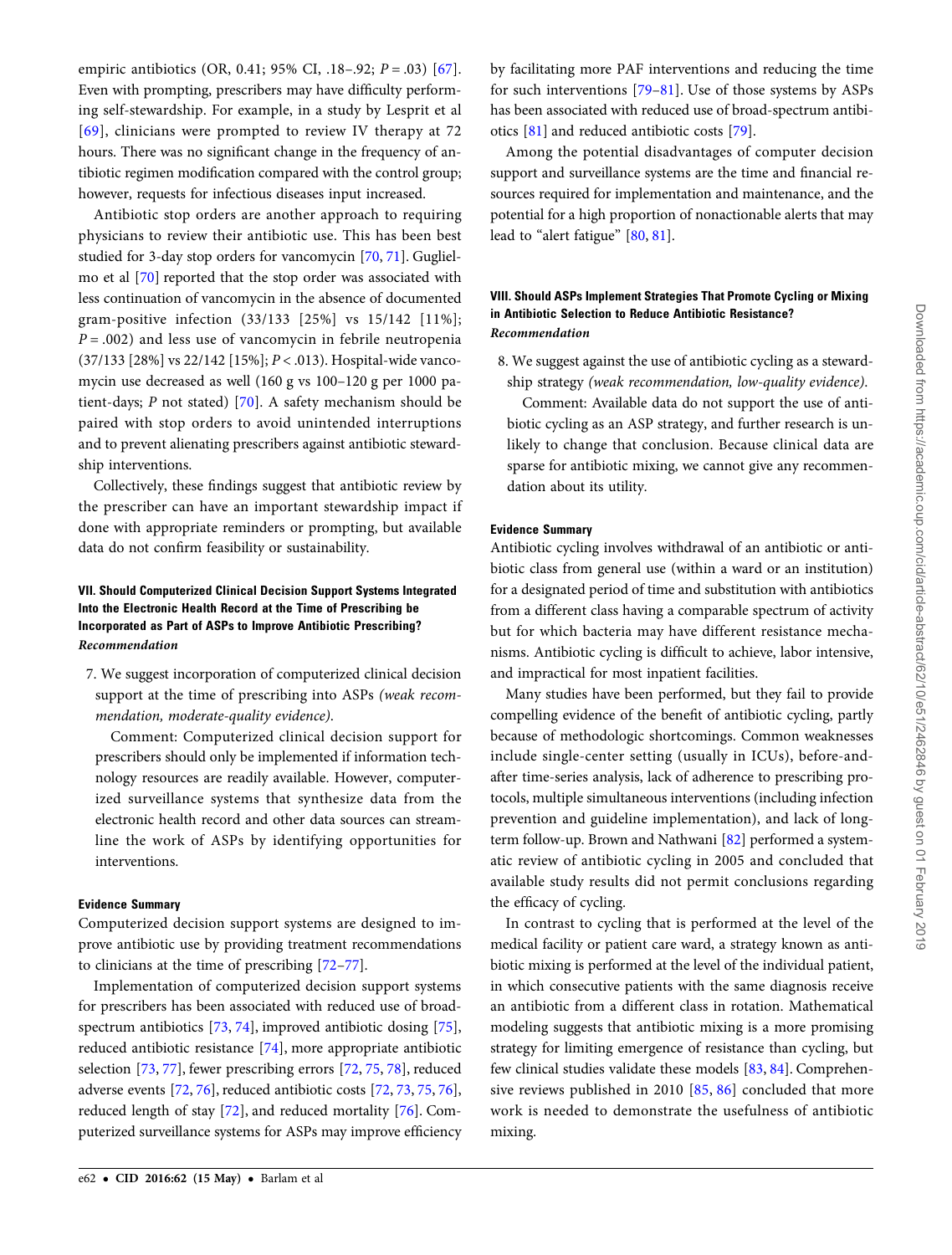# Downloaded from https://academic.oup.com/cid/article-abstract/62/10/e51/2462846 by guest on 01 February 2019 Downloaded from https://academic.oup.com/cid/article-abstract/62/10/e51/2462846 by guest on 01 February 2019

### **Optimization**

### IX. In Hospitalized Patients IV Intravenous Antibiotics, Does a Dedicated PK Monitoring and Adjustment Program Lead to Improved Clinical Outcomes and Reduced Costs? Recommendations

- 9. We recommend that hospitals implement PK monitoring and adjustment programs for aminoglycosides (strong recommendation, moderate-quality evidence).
- 10. We suggest that hospitals implement PK monitoring and adjustment programs for vancomycin (weak recommendation, low-quality evidence).

Comment: PK monitoring and adjustment programs can reduce costs and decrease adverse effects. The ASP should encourage implementation and provide support for training and assessment of competencies. The conduct of those programs should be integrated into routine pharmacy activities.

### Evidence Summary

In randomized studies, individualized PK monitoring and adjustment of aminoglycoside dosing compared with standard dosing is associated with increased likelihood of obtaining serum concentrations within therapeutic range [\[87](#page-24-0), [88](#page-24-0)] and reduced institutional costs [[87,](#page-24-0) [89](#page-24-0)]. Reductions in nephrotoxicity, hospital length of stay, and mortality [[87](#page-24-0),[90](#page-24-0)–[92\]](#page-24-0) have been observed in some studies. Leehey et al [[88](#page-24-0)] randomized patients receiving aminoglycosides to dosing directed by one of 3 groups: (1) physicians with PK monitoring input from a pharmacist; (2) physician–pharmacist PK monitoring team; or (3) physicians with no external input (control group). The PK monitoring groups achieved higher peak and marginally lower trough concentrations; however, there was no statistically significant difference in the likelihood of nephrotoxicity among groups 1, 2, and 3 (27%, 16%, and 16%, respectively;  $P = .31$ ). Clinical failure was less common in the PK-monitored groups across all patients (1%, 0%, and 11%, respectively;  $P = .004$ ), but not among patients with microbiologically proven infection. Bartal et al [\[90\]](#page-24-0) compared the outcomes of usual care vs an intensive PK monitoring program among patients receiving initial high-dose extended-interval gentamicin dosing. Nephrotoxicity was lower in the PK monitoring group (5% vs  $21\%$ ;  $P = .03$ ), with similar proportions of patients experiencing cure of infection or death at 28 days between the groups.

Only one randomized controlled study [[93](#page-24-0)] has been performed assessing the impact of a PK monitoring and adjustment program for vancomycin; no difference in efficacy in the concentration-monitoring arm was demonstrated, but there was a lower incidence of nephrotoxicity (adjusted OR, 0.04; 95% CI, .006–.30) at a cost per case of nephrotoxicity avoided of \$435. Observational studies [\[93](#page-24-0)–[96](#page-24-0)] of vancomycin dose individualization showed similar effects, with costs stable or lower.

Broader interventions directed at antibiotic dosing, usually involving integration of dosing support into computerized physician order-entry systems, have shown improved adherence to

dosing guidelines as well as fewer adverse effects, but no difference in effectiveness (eg, clinical cure, hospital mortality, or length of stay) [\[97](#page-24-0)–[99](#page-24-0)]. No studies have examined the relationship between PK monitoring and adjustment programs and institutional antibiotic resistance prevalence.

### X. In Hospitalized Patients, Should ASPs Advocate for Alternative Dosing Strategies Based on PK/Pharmacodynamic Principles to Improve Outcomes and Decrease Costs for Broad-Spectrum ß-Lactams and Vancomycin?

### Recommendation

11. In hospitalized patients, we suggest ASPs advocate for the use of alternative dosing strategies vs standard dosing for broad-spectrum β-lactams to decrease costs (weak recommendation, low-quality evidence).

Comment: Although data for improved outcomes for broadspectrum β-lactam dosing with this approach are still limited, these interventions are associated with antibiotic cost savings. ASPs should consider implementation but must take into account logistical issues such as nursing and pharmacy education and need for dedicated IV access. Considering the limited evidence, we cannot give any recommendation about the utility of alternative dosing strategies for vancomycin.

### Evidence Summary

Dosing strategies based on PK/pharmacodynamic (PK/PD) principles for aminoglycosides, such as once-daily dosing, have been shown to be effective in reducing nephrotoxicity and, in some studies, improve clinical outcomes [[100](#page-24-0), [101](#page-24-0)]. The effectiveness of alternative dosing schemes for β-lactam antibiotics and vancomycin based on PK/PD principles is unclear.

For β–lactam antibiotics, one meta-analysis showed decreased mortality (risk ratio, 0.59; 95% CI, .41–.83) among patients receiving continuous infusions of carbapenems or piperacillin-tazobactam vs standard infusions. This metaanalysis included 3 randomized controlled trials (RCTs) that comprised only 25% of the patient outcomes analyzed [[102](#page-24-0)]. In contrast, another meta-analysis that included 14 RCTs did not support improved outcomes using prolonged infusions of broad-spectrum β-lactam antibiotics (either extended or continuous infusion) [\[103\]](#page-24-0). A Cochrane review [\[104\]](#page-24-0) and a recent randomized trial [\[105](#page-24-0)] in critically ill patients of continuous infusions of β-lactam antibiotics compared with standard intermittent dosing also did not demonstrate benefits in outcome.

For vancomycin, continuous infusion has not been shown to improve clinical outcomes in adults but has been associated with decreased nephrotoxicity in a meta-analysis [\[106\]](#page-24-0). Similarly, continuous-infusion vancomycin has been associated with few adverse effects and no nephrotoxicity in children [\[107\]](#page-24-0).

Alternative dosing strategies for β-lactam antibiotics [[108\]](#page-24-0) and vancomycin [\[109](#page-24-0)] were associated with significantly lower costs than intermittent infusions in randomized studies. Savings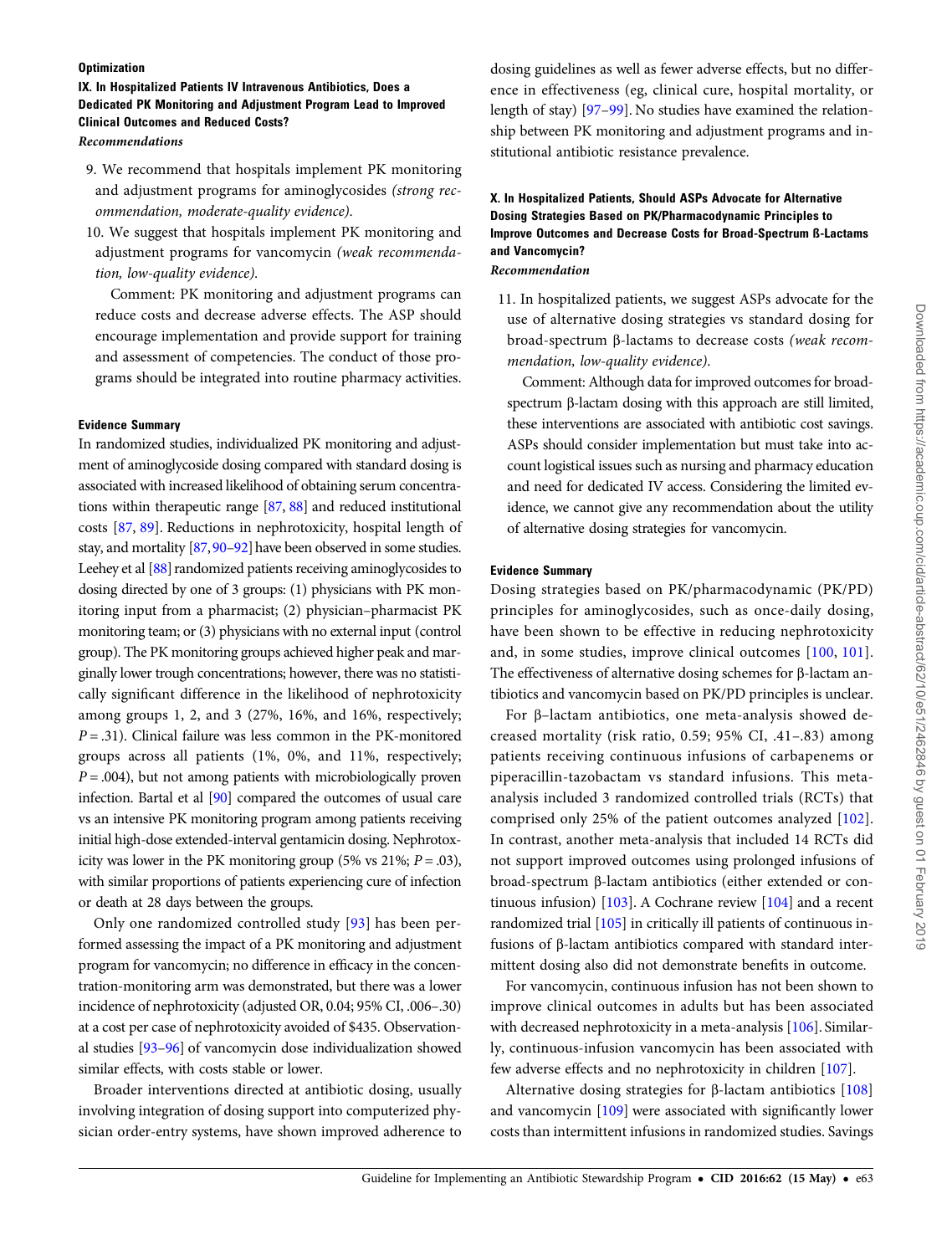were attributable to lower acquisition costs of β-lactam antibiotics but not overall hospital expenses [[108\]](#page-24-0), and lower costs of vancomycin acquisition and monitoring [[109](#page-24-0)].

### XI. Should ASPs Implement Interventions to Increase Use of Oral Antibiotics as a Strategy to Improve Outcomes or Decrease Costs? Recommendation

12. We recommend ASPs implement programs to increase both appropriate use of oral antibiotics for initial therapy and the timely transition of patients from IV to oral antibiotics (strong recommendation, moderate-quality evidence).

Comment: Programs to increase the appropriate use of oral antibiotics can reduce costs and length of hospital stay. IV-to-oral conversion of the same antibiotic is less complicated than other strategies and is applicable to many healthcare settings. The conduct of those programs should be integrated into routine pharmacy activities. ASPs should implement strategies to assess patients who can safely complete therapy with an oral regimen to reduce the need for IV catheters and to avoid outpatient parenteral therapy.

### Evidence Summary

The findings of many studies [[110](#page-24-0)–[116](#page-24-0)] have shown that programs aimed to increase the use of oral antibiotics are associated with reduced drug costs and length of hospital stay without compromising efficacy or safety. For example, Omidvari et al [\[115](#page-24-0)] reported that patients with CAP randomized to receive an abbreviated course of IV cephalosporin followed by oral cephalosporin had a lower total cost of care (\$5002 vs \$2953;  $P < .05$ ) and shorter hospital stay (10 vs 7 days;  $P = .01$ ) than those treated with conventional IV cephalosporin therapy. There were no differences in clinical course, cure rate, survival, or resolution of chest radiographs [\[115](#page-24-0)]. Laing et al [[116\]](#page-24-0) reported that the incidence of line complications was lower in patients who were switched to oral therapy than in those who remained on IV therapy (17/81 vs 26/81), but this difference was not significant ( $P = .077$ ).

Unlike automatic conversion from IV to oral formulations of the same antibiotic, switching from IV antibiotics without an equivalent oral formulation needs more advanced assistance. Mertz et al [[114](#page-24-0)] reported that early switching on medical wards was associated with a shorter duration of IV antibiotic treatment (reduction in median days, 19%; 95% CI, 9%–29%;  $P = .001$ ), a trend toward a decreased overall duration of antibiotic treatment, and economic savings—all without significant changes in mortality or readmissions; however, only 151 of 246 (61.1%) of potential cases were switched. This might have been partly attributable to the lack of precise recommendations for switching when an oral equivalent was not available (eg, piperacillin-tazobactam or meropenem) as switching occurred less often in such patients. In contrast, Sevinç et al [\[112\]](#page-24-0) reported an increased percentage of eligible patients being converted from IV to oral antibiotics (52/97 [54%] vs 66/80 [83%]; difference, 29%; 95% CI, 16%–42%; P < .001) after implementation of guidelines for switching therapy. They directed providers to seek infectious diseases consultation for patients on IV formulations without an oral equivalent. ASPs can have an important role with more complicated IV-to-oral transitions.

Another example of the potential benefit of IV-to-oral transition is reduction in the need for outpatient parenteral antibiotic therapy (OPAT). For example, Conant et al [\[117\]](#page-24-0) reported outcomes in 56 patients who received oral  $(n = 50)$  or no additional antibiotics ( $n = 6$ ) after mandatory infectious diseases approval of OPAT. Denial of OPAT was associated with true clinical failure in only 1 of 56 patients and a per-patient cost savings of \$3847.

### XII. In Patients With a Reported History of ß-Lactam Allergy, Should ASPs Facilitate Initiatives to Implement Allergy Assessments With the Goal of Improved Use of First-Line Antibiotics? Recommendation

13. In patients with a history of β-lactam allergy, we suggest that ASPs promote allergy assessments and PCN skin testing when appropriate (weak recommendation, low-quality evidence).

Comment: Allergy assessments and PCN skin testing can enhance use of first-line agents, but it is largely unstudied as a primary ASP intervention; however, ASPs should promote such assessments with providers. In facilities with appropriate resources for skin testing, the ASPs should actively work to develop testing and treatment strategies with allergists.

### Evidence Summary

PCN is the most common drug "allergy" noted at hospital admission, and is reported in 10%–15% of patients and 15%–24% of those requiring antibiotic therapy [\[118,](#page-24-0) [119\]](#page-24-0). Compared with nonallergic patients, patients labeled as having a PCN allergy are exposed to more alternative antibiotics; have increased prevalence of C. difficile, methicillin-resistant S. aureus, and vancomycin-resistant enterococcal infections; and have longer hospital stays [[118](#page-24-0)].

Properly performed skin testing using major and minor PCN determinant reagents has a negative predictive value of 97%–99% and a positive predictive value of 50%. Studies demonstrate that PCN and other β-lactam antibiotics can be safely given to patients with a putative PCN allergy who have had an allergy assessment and negative PCN skin testing [[119,](#page-24-0) [120](#page-24-0)]. Rimawi et al [\[121\]](#page-24-0) reported that all but one of 146 patients with a history of PCN allergy who had a negative skin test tolerated β-lactam therapy, resulting in a negative predictive value of >99%. They also found that the use of skin testing to guide antibiotic therapy yielded an annual savings of \$82 000 at a university teaching hospital.

Using structured drug allergy assessments has been associated with improved antibiotic stewardship as demonstrated by antibiotic selection, reduced alternative antibiotic use, decreased length of hospital stay and costs, and increased guideline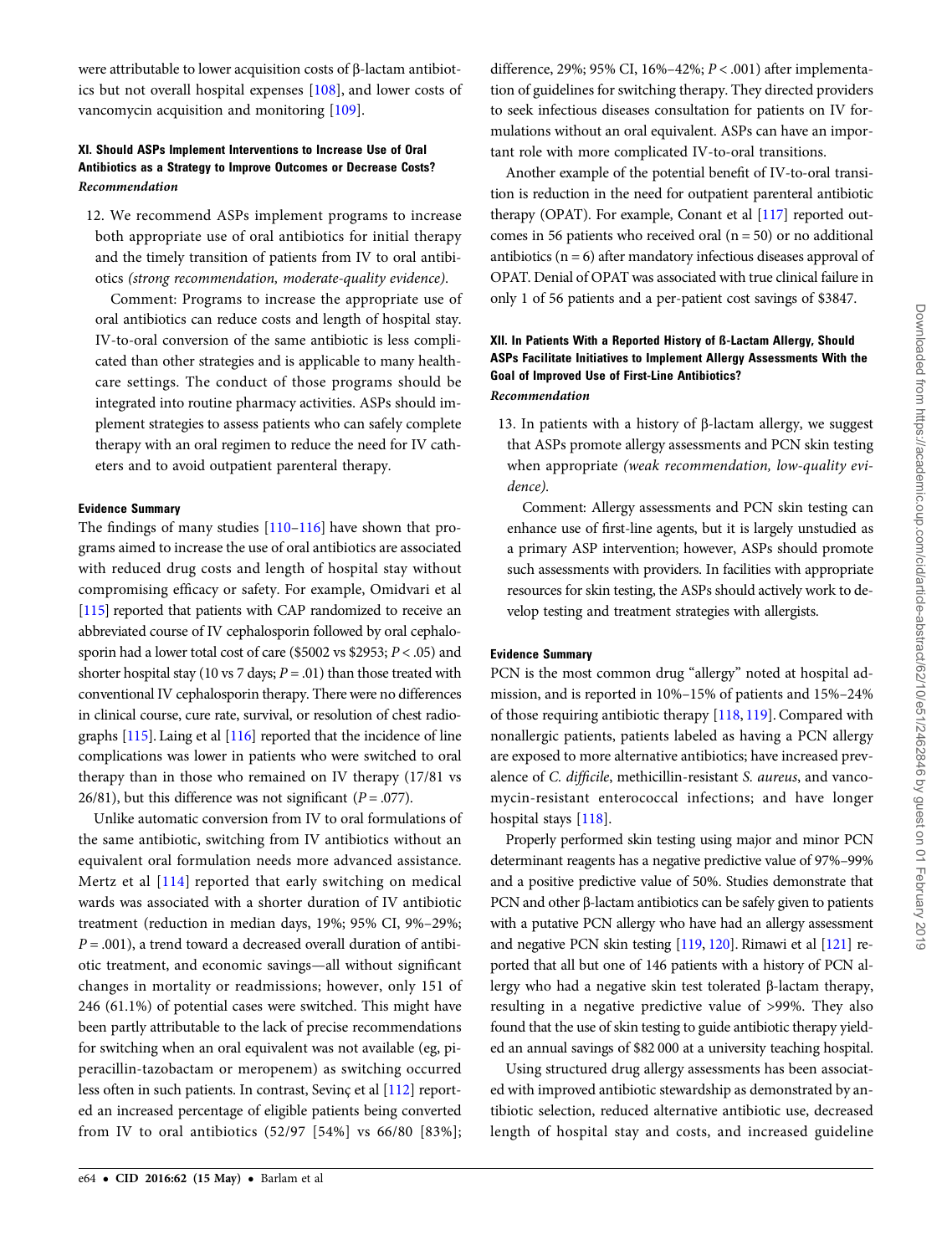adherence [[119](#page-24-0), [120](#page-24-0)]. For example, Park et al [[122\]](#page-24-0) reported that collaboration between trained pharmacists and allergists was associated with increased β-lactam prescriptions in patients with a history of PCN allergy. ASPs should encourage mechanisms that ensure allergy assessments are performed.

### XIII. Should ASPs Implement Interventions to Reduce Antibiotic Therapy to the Shortest Effective Duration? Recommendation

14. We recommend that ASPs implement guidelines and strategies to reduce antibiotic therapy to the shortest effective duration (strong recommendation, moderate-quality evidence).

Comment: Recommending a duration of therapy based on patient-specific factors is an important activity for ASPs. Suitable approaches include developing written guidelines with specific suggestions for duration, including duration of therapy recommendations as part of the preauthorization or prospective audit and feedback process, or specifying duration at the time of antibiotic ordering (eg, through an electronic order entry system).

### Evidence Summary

Findings from 2 pre–post investigations suggest that antibiotic stewardship interventions aimed at reducing the duration of antibiotic therapy lead to similar clinical outcomes compared with the preintervention period. Specifically, education and PAF for adult inpatients with CAP led to a median decrease in antibiotic use from 10 to 7 days ( $P < .001$ ), with no significant differences in length of stay or 30-day readmission rates [[54](#page-23-0)]. A second study [[47](#page-23-0)] found reduced antibiotic utilization and duration of therapy (from 13 to 10 days;  $P < .001$ ) after implementation of a guideline for inpatients with SSTIs. There are limited studies specifically evaluating the impact of ASP interventions to reduce duration of antibiotic therapy on clinical outcomes; however, evidence from systematic reviews [\[123](#page-24-0)–[126](#page-24-0)] and RCTs [\[127](#page-24-0)–[136](#page-25-0)] demonstrated that prescription of shorter courses of antibiotic therapy is associated with outcomes similar to those with longer courses in both adults and children with a variety of infection types (Table [2](#page-15-0)) and few adverse events.

### Microbiology and Laboratory Diagnostics

### XIV. Should ASPs Work With the Microbiology Laboratory to Develop Stratified Antibiograms, Compared With Nonstratified Antibiograms? Recommendation

15. We suggest development of stratified antibiograms over solely relying on nonstratified antibiograms to assist ASPs in developing guidelines for empiric therapy (weak recommendation, low-quality evidence).

Comment: Although there is limited evidence at this time that stratified antibiograms (eg, by location or age) lead to improved empiric antibiotic therapy, stratification can expose important differences in susceptibility, which can help ASPs develop optimized treatment recommendations and guidelines.

### Evidence Summary

Institutional antibiograms are helpful to ASPs for the development of guidelines for empiric therapy. The Clinical and Laboratory Standards Institute [[137\]](#page-25-0) provides guidelines for antibiogram construction and reporting, both for routine cumulative antibiograms and for enhanced antibiograms, which may be stratified by various parameters including patient location or population if at least 30 isolates are available for each organism. A single institutional, or hospital-wide, antibiogram may mask important susceptibility differences across units within the institution. For example, certain antibiotic-resistant organisms are often significantly more common in ICU than in non-ICU settings. At one medical center, the percentages of bacterial isolates resistant to antibiotics were significantly higher in medical and surgical ICUs than were those predicted by the hospital-wide antibiogram, whereas the percentage of isolates susceptible to antibiotics was higher in non-ICU units, compared with the hospital overall [[138\]](#page-25-0). Similarly, antibiograms can be stratified by population age group (eg, pediatrics) [\[139](#page-25-0)], by infection site (eg, blood or respiratory vs all sources) [[140,](#page-25-0) [141](#page-25-0)], by patient comorbidities (eg, cystic fibrosis) [\[142\]](#page-25-0), or by acquisition in the community vs healthcare setting [[143\]](#page-25-0).

One institution [\[144\]](#page-25-0) constructed a pediatric-specific antibiogram for Escherichia coli and compared it with antibiograms generated from combined data from both adult and pediatric isolates. There were significant antibiotic susceptibility differences between E. coli isolates obtained from pediatric patients vs the hospital-wide antibiogram data [\[144\]](#page-25-0). Provision of pediatric-specific data optimized prescribing choice when compared with no antibiogram and also with the hospital-wide antibiogram. Another institution [\[139\]](#page-25-0) also found age-specific differences with overestimation of resistance in E. coli and S. aureus for children and underestimation for the elderly.

### XV. Should ASPs Work With the Microbiology Laboratory to Perform Selective or Cascade Reporting of Antibiotic Susceptibility Test Results?

### Recommendation

16. We suggest selective and cascade reporting of antibiotics over reporting of all tested antibiotics (weak recommendation, low-quality evidence).

Comment: Although data are limited that demonstrate direct impact of those strategies on prescribing, some form of selective or cascaded reporting is reasonable. After implementation, ASPs should review prescribing to ensure there are no unintended consequences.

### Evidence Summary

Selective reporting is the practice of reporting susceptibility results for a limited number of antibiotics instead of all tested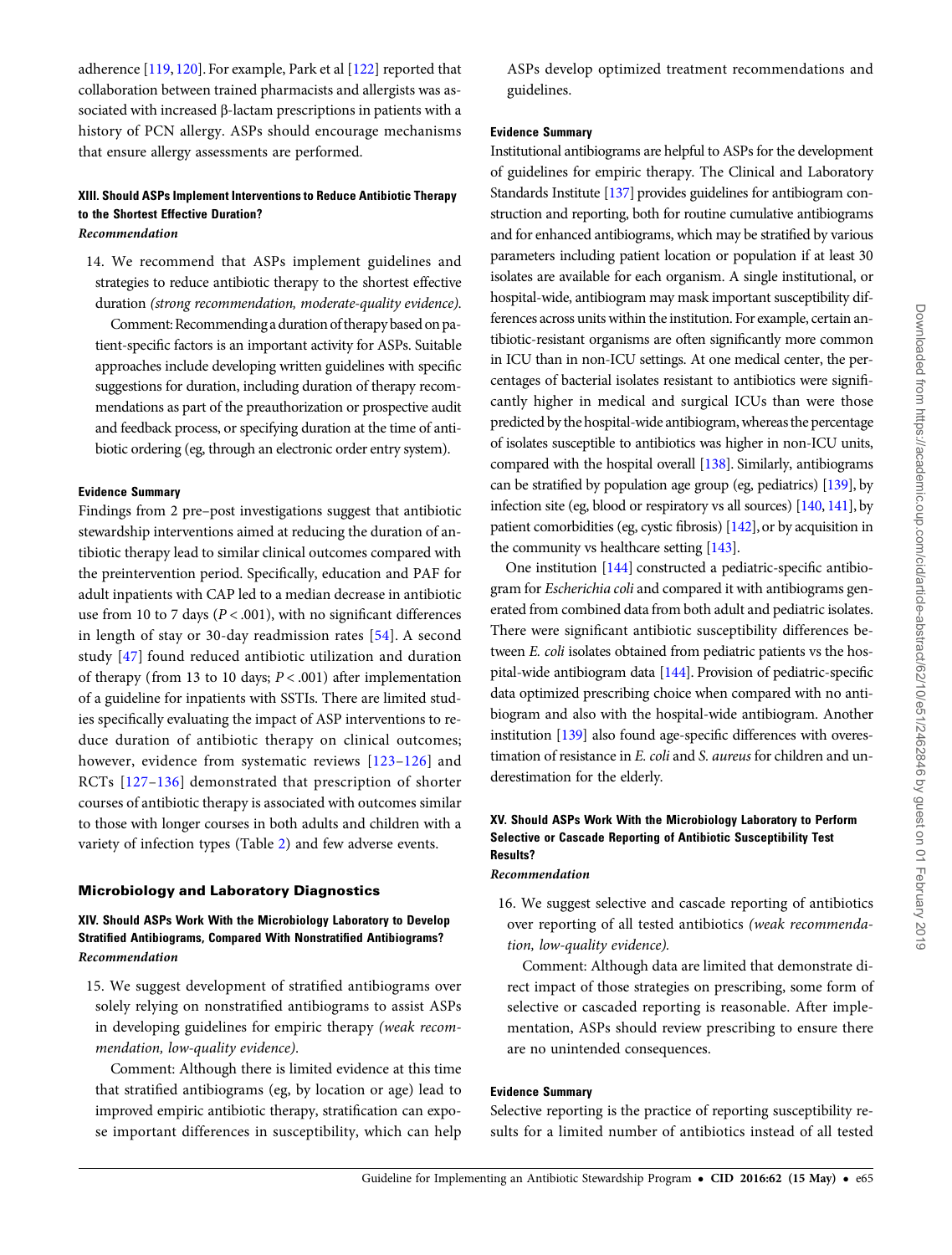### <span id="page-15-0"></span>Table 2. Meta-analyses and Examples of Randomized Clinical Studies Comparing Shorter Versus Longer Duration of Antibiotics

| Reference                      | Clinical Condition/Population                 | Treatment<br>Duration, d             | Clinical Outcome <sup>a</sup>                                                          |
|--------------------------------|-----------------------------------------------|--------------------------------------|----------------------------------------------------------------------------------------|
| Meta-analyses                  |                                               |                                      |                                                                                        |
| Dimopoulos et al, 2008 [123]   | Adults and children with CAP                  | $3 - 7$ vs $5 - 10$                  | Clinical success, relapse, mortality, adverse events                                   |
| Pugh et al, 2011 [124]         | Adults with VAP                               | 7-8 vs 10-15                         | Antibiotic-free days <sup>b</sup> , recurrence <sup>b</sup>                            |
| Dimopoulos et al, 2013 [125]   | Adults with VAP                               | 7-8 vs 10-15                         | Relapse, mortality, antibiotic-free days <sup>c</sup>                                  |
| Randomized clinical trials     |                                               |                                      |                                                                                        |
| Chastre et al, 2003 [127]      | Adults with VAP                               | 8 vs 15                              | Mortality, recurrent infections <sup>d</sup>                                           |
| El Moussaoui et al, 2006 [128] | Adults with CAP                               | 3 v s 5                              | Clinical and radiological success                                                      |
| Greenberg et al, 2014 [129]    | Children with CAP                             | 5 vs 10                              | Treatment failure <sup>e</sup>                                                         |
| Hepburn et al, 2004 [130]      | Adults with cellulitis                        | 5 vs 10                              | Clinical success                                                                       |
| Sandberg et al, 2012 [131]     | Adult females with acute pyelonephritis       | 7 vs 14                              | Clinical efficacy, adverse events                                                      |
| Talan et al, 2000 [132]        | Women with acute uncomplicated pyelonephritis | 7 vs 14                              | Bacteriologic and clinical cure <sup>t</sup>                                           |
| Runyon et al, 1991 [133]       | Adults with spontaneous bacterial peritonitis | 5 vs 10                              | Mortality, bacteriologic cure, recurrence                                              |
| Saini et al, 2011 [134]        | Neonatal septicemia                           | $2-4$ vs 7 (with<br>sterile culture) | Treatment failure                                                                      |
| Sawyer et al, 2015 [135]       | Adults with intra-abdominal infection         | 4 vs $\leq 10$                       | Composite of surgical site infection, recurrent<br>intra-abdominal infection, or death |
| Bernard et al, 2015 [136]      | Adults with vertebral osteomyelitis           | 42 vs 84                             | Cure at 1 y by independent committee and<br>secondary outcomes                         |

Abbreviations: CAP, community-acquired pneumonia; VAP, ventilator-associated pneumonia.

a There were no statistically significant between-group differences in outcomes unless otherwise noted

<sup>b</sup> Shorter course was associated with more antibiotic-free days (mean difference, 4.02; 95% confidence interval [CI], 2.26-5.78) and fewer VAP recurrences due to multidrug-resistant organisms (odds ratio [OR], 0.44; 95% CI, .21–.95), without adverse effects on other outcomes. For VAP due to nonfermenting gram-negative bacilli, however, shorter course was associated with more recurrences (OR, 2.18; 95% CI, 1.14–4.16).

<sup>c</sup> Shorter course was associated with more antibiotic-free days (mean difference, 3.40 days; 95% CI, 1.43–5.37).

 $^d$  Shorter course was associated with more antibiotic-free days (13.1 v 8.7 days;  $P < .001$ ) and no increase in recurrent infection except in the subset with nonfermenting gram-negative bacilli. <sup>e</sup> The 5-day, but not the 3-day, course was not inferior to the 10-day course.

<sup>f</sup> Shorter course was associated with higher bacteriologic (99% vs 89%; 95% CI, .04-.16;  $P = .004$ ) and clinical cure rates (96% vs 83%; 95% CI, .06-.22;  $P = .002$ ).

antibiotics. For example, a laboratory that practices selective reporting would routinely release linezolid and daptomycin results only when enterococci are nonsusceptible to ampicillin and vancomycin. In a randomized study for urinary tract infections, Coupat et al [[145](#page-25-0)] used a case-vignette format and randomly assigned residents to an intervention group, which received antibiotic susceptibility results for 2–4 antibiotics, or to a control group, which received full-length results for all 25 antibiotics tested. The increase in appropriateness of antibiotic prescription with the use of selective reporting ranged from 7% to 41%, depending upon the clinical scenario. Similar results have been seen in some prospective surveys [\[146](#page-25-0), [147](#page-25-0)].

Cascade reporting is one type of selective reporting in which susceptibility results of secondary antibiotics (either more costly or broader spectrum) are only reported if an organism is resistant to the primary antibiotic within the particular antibiotic class (eg, if the organism is cefazolin susceptible, ceftriaxone would not be reported). There are no published guidelines for cascade antibiotic reporting. The Clinical and Laboratory Standards Institute [[148](#page-25-0)] provides guidance for testing and reporting susceptibilities for certain organisms, but does not cover all organism-antibiotic combinations. ASPs should work with the microbiology laboratory to assess the impact these strategies may have on development of the antibiogram (eg, susceptibility data for suppressed results may not be available for inclusion).

### XVI. Should ASPs Advocate for Use of Rapid Viral Testing for Respiratory Pathogens to Reduce the Use of Inappropriate Antibiotics? Recommendation

17. We suggest the use of rapid viral testing for respiratory pathogens to reduce the use of inappropriate antibiotics (weak recommendation, low-quality evidence).

Comment: Although rapid viral testing has the potential to reduce inappropriate use of antibiotics, results have been inconsistent. Few studies have been performed to assess whether active ASP intervention would improve those results.

### Evidence Summary

Studies of the value of ASP interventions based on rapid testing for respiratory viruses are lacking. However, some data are available on decreased inappropriate antibiotic use with rapid viral testing. Those studies have been performed primarily in pediatric populations such as children presenting to physicians' offices [\[149](#page-25-0)] or emergency departments [[150](#page-25-0)-[152](#page-25-0)], or children requiring hospitalization [[153\]](#page-25-0). One study focused specifically on immunocompromised children [\[154\]](#page-25-0) and 2 focused on adults [\[155](#page-25-0), [156\]](#page-25-0).

Findings from some trials showed that rapid diagnostic testing for respiratory viruses by rapid antigen, rapid immunoassay, or direct fluorescent antigen was associated with decreased ancillary test orders (eg, chest radiograph, urinalysis) [\[150](#page-25-0), [157](#page-25-0)], decreased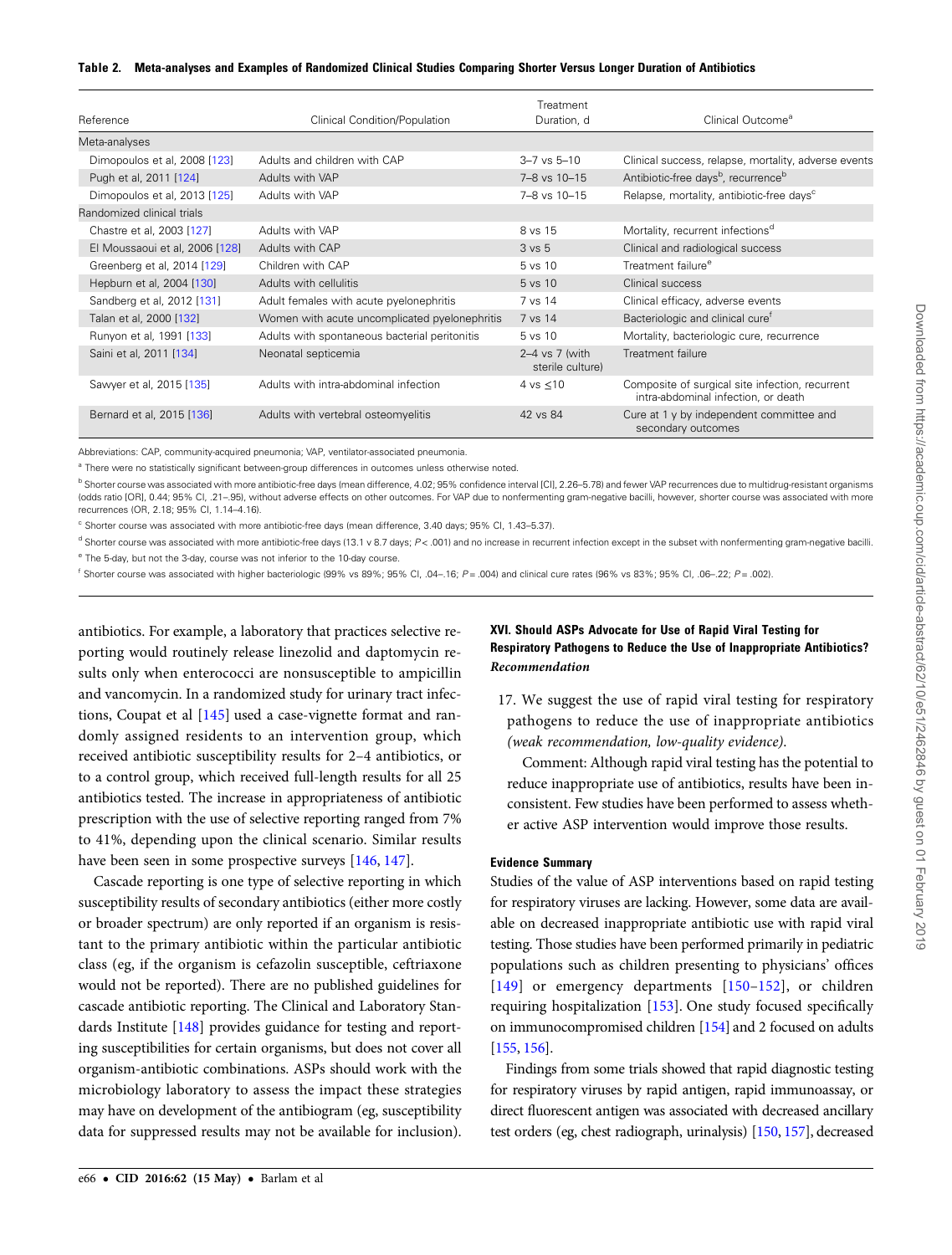antibiotic use [\[149,](#page-25-0) [150](#page-25-0), [153](#page-25-0), [156](#page-25-0), [157\]](#page-25-0), and increased antiviral use [\[149](#page-25-0), [150,](#page-25-0) [157](#page-25-0)]. For example, Bonner et al [[150\]](#page-25-0) reported that physician awareness of positive influenza results by a rapid immunoassay reduced the number of laboratory tests ordered  $(P = .01)$ , the number of radiographs ordered ( $P < .001$ ), and the associated charges ( $P < .001$ ). The authors also noted decreased antibiotic use ( $P < .001$ ), increased antiviral use ( $P = .02$ ), and shortened time to discharge  $(P < .001)$ . There was no impact on the above outcomes for patients with negative rapid test results.

Kadmon et al [[154](#page-25-0)] recently reported that polymerase chain reaction (PCR) test results prompted initiation of specific antiviral therapy and avoidance of unnecessary antibiotics in 17 of 50 episodes (34%). Other studies [[152,](#page-25-0) [155](#page-25-0)], however, have failed to detect statistically significant benefits in antibiotic use, hospital stays, or hospital admissions when reporting PCR or direct fluorescent antigen results. The lack of an appreciable benefit was attributable in part to the time to reporting of PCR results, which ranged from 12 to 24 hours in one study [\[152\]](#page-25-0) to a mean of 30 hours in another study [[155](#page-25-0)].

### XVII. Should ASPs Advocate for Rapid Diagnostic Testing on Blood Specimens to Optimize Antibiotic Therapy and Improve Clinical Outcomes?

Recommendation

18. We suggest rapid diagnostic testing in addition to conventional culture and routine reporting on blood specimens if combined with active ASP support and interpretation (weak recommendation, moderate-quality evidence).

Comment: Availability of rapid diagnostic tests is expected to increase; thus, ASPs must develop processes and interventions to assist clinicians in interpreting and responding appropriately to results.

### Evidence Summary

The use of rapid molecular assays and mass spectrometry to identify bacterial species and susceptibility in blood cultures has been associated with statistically significant improvements in time to initiation of appropriate antibiotic therapy [[158](#page-25-0)– [162](#page-25-0)], rates of recurrent infection [\[159](#page-25-0)], mortality [[159,](#page-25-0) [163](#page-25-0)], length of stay [[159,](#page-25-0) [161\]](#page-25-0), and hospital costs [\[160,](#page-25-0) [161\]](#page-25-0). For example, Forrest et al [[163\]](#page-25-0) described the use of peptide nucleic acid fluorescence in situ hybridization (PNA-FISH) for enterococci. Compared with pre–PNA-FISH, rapid testing coupled with antibiotic stewardship team support was associated with more rapid identification of Enterococcus faecalis (1.1 vs 4.1 days) and Enterococcus faecium (1.1 vs 3.4 days), faster time to effective therapy (1.3 vs 3.1 days), and decreased 30-day mortality for E. faecium (26% vs 45%) (all  $P < .05$ ) [\[163\]](#page-25-0). Matrix-assisted laser desorption/ionization time-of-flight (MALDI-TOF) mass spectrometry can rapidly identify bacteria, including rare species not ordinarily associated with clinical infection or pathogens that are difficult to grow or to identify to the species level [\[164\]](#page-25-0). In the study by Huang et al [[159](#page-25-0)], the stewardship team received immediate notification of blood culture Gram stain, MALDI-TOF identification, and susceptibility results, and then gave recommendations. MALDI-TOF was associated with more rapid identification of organisms (55.9 vs 84.0 hours; P < .001). Identification of organisms with MALDI-TOF in combination with real-time ASP review and intervention was associated with faster time to initiation of both effective (20.4 vs 30.1 hours;  $P = .021$ ) and optimal antibiotic therapy (47.3) vs 90.3 hours;  $P < .001$ ). A recent RCT [\[162\]](#page-25-0) compared standard blood culture processing (that included MALDI-TOF for organism identification) with rapid multiplex PCR (rmPCR) with templated comments, and rmPCR with templated comments and real-time ASP audit and feedback (rmPCR/AS). Both interventions were associated with greater use of narrow-spectrum β-lactams (rmPCR 71 hours and rmPCR/AS 85 hours vs control 42 hours;  $P = .04$ ) and faster time to appropriate escalation (rmPCR 6 hours and rmPCR/AS 5 hours vs control 24 hours;  $P = .04$ ). The intervention with ASP involvement was also associated with more rapid appropriate de-escalation (21 hours vs control 34 hours and rmPCR 38 hours;  $P < .0001$ ). These interventions were not, however, associated with improved mortality, length of stay, or cost, possibly because of the use of other rapid tests and ASP support at the institution.

These studies underscore the importance of combining use of rapid testing with 2 strategies to maximize the benefits and likelihood of a favorable impact on outcomes. First, ASP support [ $159-163$  $159-163$ ] or rapid notification of results [ $158, 162$ ] was a consistent feature of the studies that found statistically significant associations between rapid testing and outcomes. In contrast, studies lacking these features often did not find evidence of associations between rapid testing and improved antibiotic use [\[165\]](#page-25-0), time to initiation of appropriate antibiotic therapy [\[166](#page-25-0)], or length of stay benefit [\[165](#page-25-0)]—despite shortening the time to pathogen identification. Second, rapid testing should be performed continuously (ie, 24/7) or at least in frequent batches [\[167](#page-25-0), [168](#page-25-0)]. The optimal implementation of rapid testing requires increased laboratory resources and additional costs.

### XVIII. In Adults in ICUS With Suspected Infection, Should ASPs Advocate PCT Testing as an Intervention to Decrease Antibiotic Use? Recommendation

19. In adults in ICUs with suspected infection, we suggest the use of serial PCT measurements as an ASP intervention to decrease antibiotic use (weak recommendation, moderate-quality evidence).

Comment: Although randomized trials, primarily in Europe, have shown reduction in antibiotic use through implementation of PCT algorithms in the ICU, similar data are lacking for other regions including the United States where the patterns of antibiotic prescribing and approach to stewardship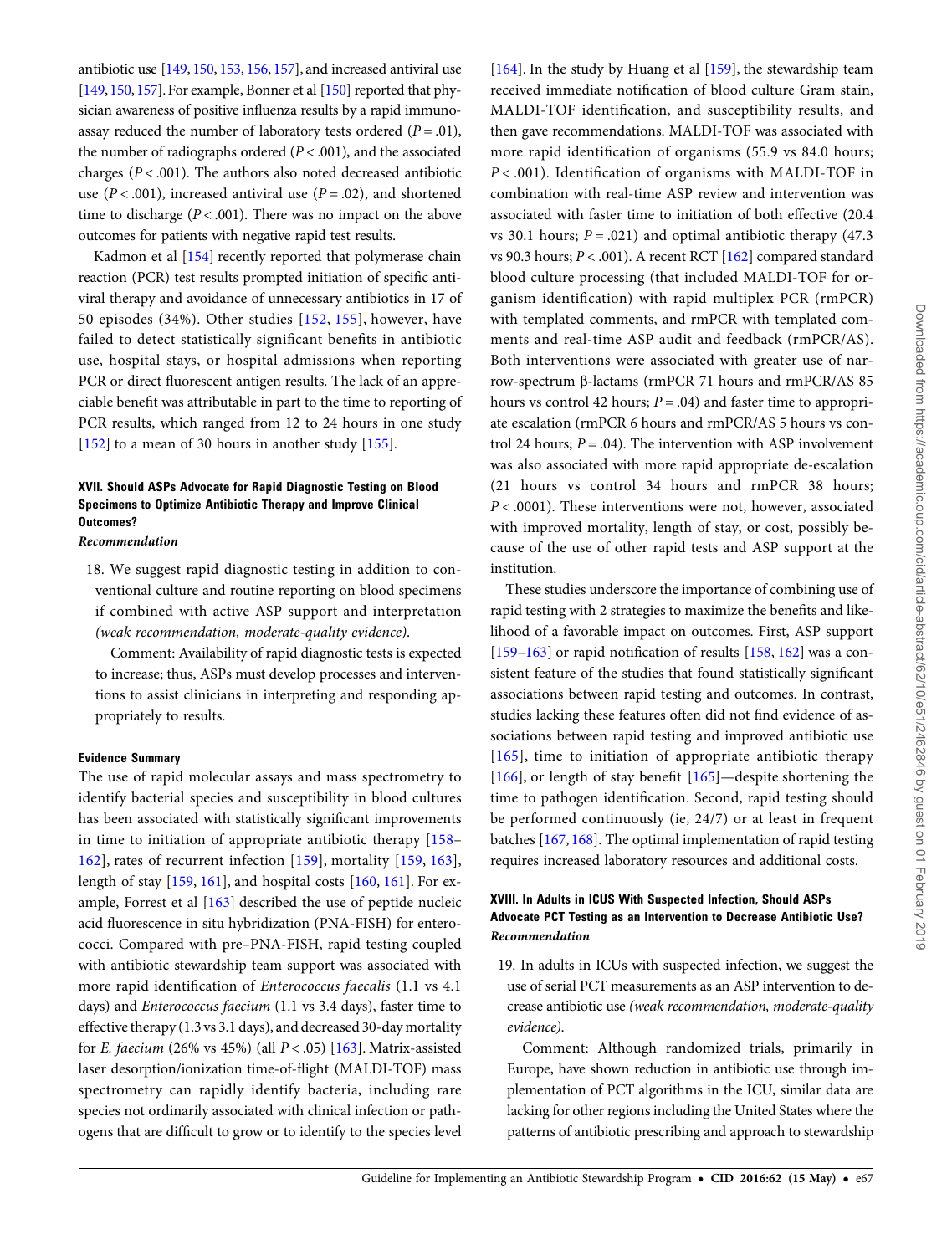may differ. If implemented, each ASP must develop processes and guidelines to assist clinicians in interpreting and responding appropriately to results, and must determine if this intervention is the best use of its time and resources.

### Evidence Summary

PCT has been assessed for its role in (1) shortening the duration of antibiotic therapy for bacterial infection based on serial measurements of PCT levels, and (2) avoidance of initiation of antibiotic therapy when the PCT level is low. Evidence from several prospective RCTs supports the use of PCT in decisions concerning discontinuation of antibiotic therapy in critically ill patients in ICUs [\[169](#page-25-0)–[172](#page-25-0)]. In general, trials assessing PCTguided discontinuation of antibiotic therapy report significantly more antibiotic-free days (2–4 days) in the PCT arm, without a negative effect on mortality. A meta-analysis focusing exclusively on critically ill ICU patients with severe sepsis or septic shock (including 7 studies and 1075 patients) showed no significant difference in 28-day mortality or hospital mortality and a median reduction of approximately 2 days in the length of antibiotic therapy with PCT guidance  $[173]$  $[173]$ . In a European multicenter study, Bouadma et al [[172](#page-25-0)] examined de-escalation of therapy in 621 septic patients and demonstrated 2.7 more antibioticfree days in the PCT group ( $P < .001$ ), although days of antibiotic exposure per 1000 inpatient-days were high for each group (653 PCT vs 812 control) [\[172](#page-25-0)]. Available evidence does not support the use of PCT to avoid initiation of antibiotics in the critically ill ICU population when the PCT result is negative [\[174,](#page-25-0) [175\]](#page-25-0).

### XIX. In Patients With Hematologic Malignancy, Should ASPs Advocate for Incorporation of Nonculture-Based Fungal Markers in Interventions to Optimize Antifungal Use? Recommendation

20. In patients with hematologic malignancy at risk of contracting IFD, we suggest incorporating nonculture-based fungal markers in ASP interventions to optimize antifungal use (weak recommendation, low-quality evidence).

Comment: ASPs with an existing intervention to optimize antifungal use in patients with hematologic malignancy can consider algorithms incorporating nonculture-based fungal markers. Those interventions must be done in close collaboration with the primary teams (eg, hematology-oncology). Antibiotic stewards must develop expertise in antifungal therapy and fungal diagnostics for the programs to be successful. The value of those markers for interventions in other populations has not been demonstrated.

### Evidence Summary

Some studies have demonstrated that the use of nonculturebased fungal markers can safely reduce antifungal treatments for patients with hematologic malignancy at high risk for IFD. Although not specifically studied as part of an ASP intervention, incorporation into existing ASPs for antifungal

stewardship in that population may be useful. A variety of fungal tests such as galactomannan (GM), (1,3)-β-D-glucan (BDG), or single- or multipathogen fungal PCR have been studied. For example, Cordonnier et al [[176\]](#page-25-0) compared a preemptive approach (antifungal treatment initiation using both clinical and GM evidence of IFD) with an empiric strategy (antifungal treatment for any high-risk patient with suggestive clinical signs of IFD). The preemptive approach was associated with decreased antifungal treatment (39.2% vs  $61.3\%$ ;  $P < .001$ ) and no detrimental effect on mortality.

Few studies assessed utilization of BDG or PCR to target therapy. An RCT [\[177\]](#page-25-0) of Aspergillus and Candida PCR compared survival between allogeneic stem cell transplant recipients who received empiric antifungal treatment with those who received empiric plus PCR-based antifungal treatment. The authors demonstrated improved 30-day survival in the group in which treatment decisions were in part based upon PCR, but survival did not differ by day 100.

There are limited data assessing the value of fungal markers in other patient populations. Pediatric data are limited, but studies [\[178\]](#page-25-0) have shown that GM assay is a useful adjunctive tool when monitored twice weekly in hospitalized children with hematologic malignancies and fever.

### Measurement

### XX. Which Overall Measures Best Reflect the Impact of ASPs and Their Interventions?

### Recommendation

21. We suggest monitoring antibiotic use as measured by DOTs in preference to DDD (weak recommendation, low-quality evidence).

Comment: Every ASP must measure antibiotic use, stratified by antibiotic. DOTs are preferred, but DDDs remain an alternative for sites that cannot obtain patient-level antibiotic use data. ASPs should consider measurement of appropriate antibiotic use within their own institutions by examining compliance with local or national guidelines, particularly when assessing results of a targeted intervention, and share that data with clinicians to help inform their practice. Although rates of CDI or antibiotic resistance may not reflect ASP impact (because those outcomes are affected by patient population, infection control, and other factors), those outcomes may also be used for measurement of targeted interventions.

### Evidence Summary

DOTs and DDDs are standardized methods for measurement of antibiotic use. Both are useful for facility-level monitoring and interfacility comparisons. DOTs have some important advantages. DOTs are not impacted by dose adjustments and can be used in both adult and pediatric populations, whereas DDDs have more limited use in pediatrics due to weight-based dosing. In addition, the Antimicrobial Use and Resistance Module in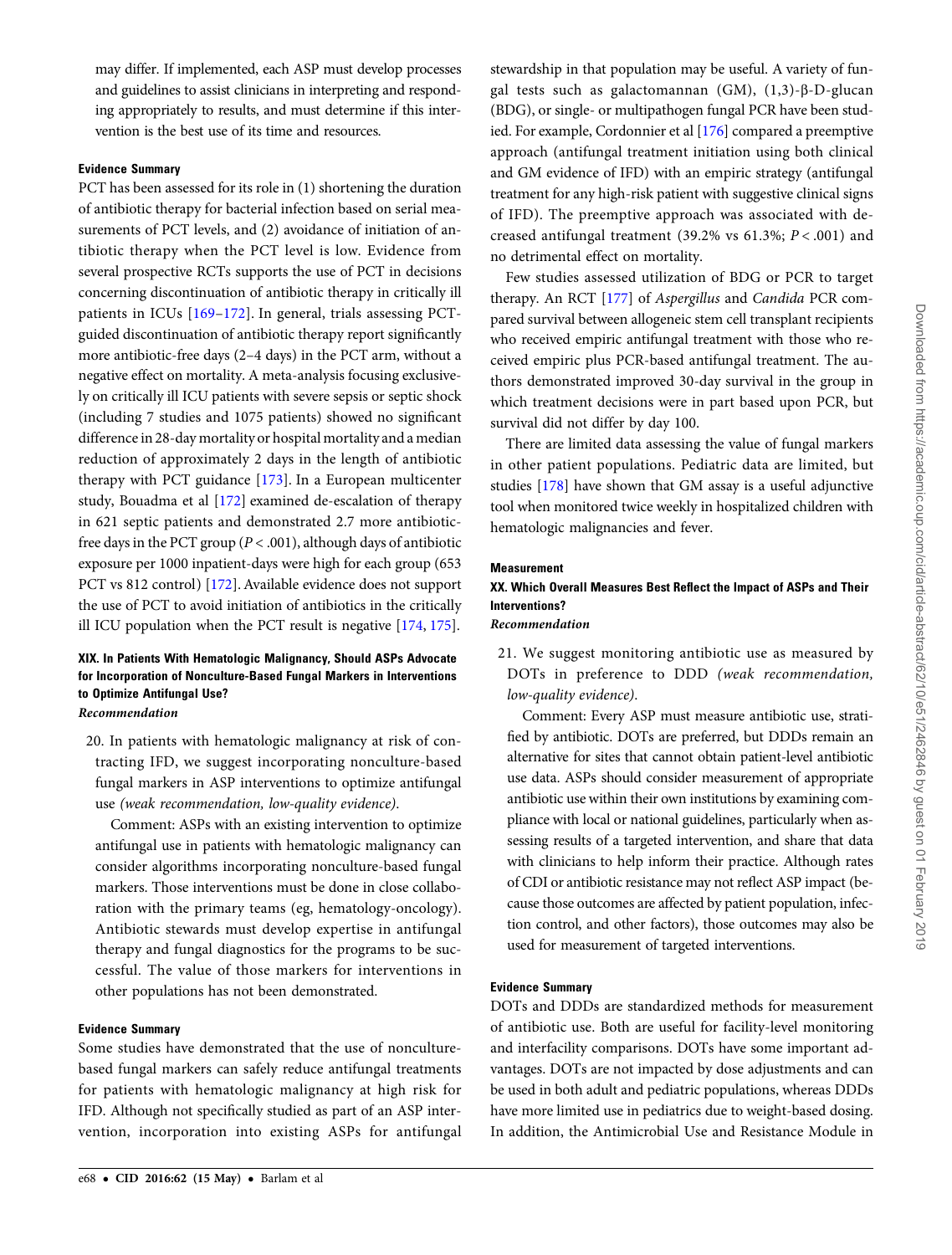the CDC's National Healthcare Safety Network requires reporting of antibiotic use by DOTs [[179\]](#page-26-0). DOTs, however, require patient-level antibiotic use data, which currently may not be feasible at every facility [\[180](#page-26-0)–[182](#page-26-0)]. Either method can be used to examine overall use or specific use by unit, provider, or service in the hospital. In addition to measurement of antibiotic use, appropriateness of prescribing can be assessed by determining compliance with facility-specific antibiotic treatment guidelines. This is particularly useful when assessing the success of a targeted intervention.

Measurement of ASP impact on patient outcomes is important but is more challenging than measurement of antibiotic use or guideline compliance. For example, using CDI rates to measure the effectiveness of stewardship interventions has significant limitations. Although implementation of ASPs has been associated with reduced CDI rates in quasi-experimental studies [\[18](#page-22-0)], the quantitative relationships between changes in antibiotic use and CDI incidence are largely unknown. Because CDI rates are affected by other practices besides antibiotic use, such as compliance with infection control measures, they may be a relatively insensitive metric for judging the effectiveness of ASPs. Moreover, traditional statistical techniques have significant limitations when applied to nonindependent events such as CDI. Despite this, when implementing ASP interventions directed at reduction of antibiotics considered to be high risk for promoting CDI (eg, cephalosporins, clindamycin, fluoroquinolones), including rates of healthcare-facility-onset CDI as a secondary outcome measure is recommended in that population.

Antibiotic resistance is an even more complex metric than CDI because the development and spread of resistance is impacted by many factors. Implementation of stewardship interventions has been associated with reduced resistance in both gram-positive and gram-negative bacteria [\[34\]](#page-22-0); however, observed effects on resistance are unpredictable because of confounding variables and many pathogen and host factors. Still, measurement of resistance may be useful for selected bacterial pathogens and in focused patient populations receiving a targeted ASP intervention.

ASPs have the potential to decrease length of stay, primarily as a consequence of timely switching from IV to oral antibiotics or by stopping unnecessary IV antibiotics; however, the impact depends on the preexisting contribution of prolonged administration of parenteral antibiotics to excess length of stay. Days of hospitalization avoided is a better measure of the effectiveness of ASP. Parenteral therapy and days of central venous access avoided are other metrics that can be useful.

### XXI. What is the Best Measure of Expenditures on Antibiotics to Assess the Impact of ASPs and Interventions? Recommendation

22. We recommend measuring antibiotic costs based on prescriptions or administrations instead of purchasing data (good practice recommendation).

### Evidence Summary

ASPs result in cost savings for facilities [[183](#page-26-0)]. It is important to monitor program costs in addition to measuring antibiotic use as one way to justify continued administrative support for ASP activities. Antibiotic costs should be measured based on pre-scriptions or administrations instead of purchasing data [[184\]](#page-26-0) and normalized to account for patient census (eg, antibiotic cost per patient-day) [\[184](#page-26-0)]. Program costs (eg, salary for stewardship personnel) [\[19,](#page-22-0) [185\]](#page-26-0) and adjustment for inflation or standardizing costs across years [\[185\]](#page-26-0) should be considered. Analyses that measure the effects of an intervention over time should compare actual costs after the initiation of the intervention vs projected costs in the absence of the intervention, as direct cost reductions tend to plateau [[185,](#page-26-0) [186\]](#page-26-0). More robust analyses include expenditures beyond drug acquisition such as those for drug administration, therapeutic drug monitoring, and toxicities [\[187](#page-26-0)]. If resources are available, programs should analyze broader effects on budgets, such as total hospitalization costs [\[58](#page-23-0), [160](#page-25-0), [188](#page-26-0)].

### XXII. What Measures Best Reflect the Impact of Interventions to Improve Antibiotic Use and Clinical Outcomes in Patients With Specific Infectious Diseases Syndromes?

Recommendation

23. Measures that consider the goals and size of the syndromespecific intervention should be used (good practice recommendation).

### Evidence Summary

The choice of metrics for syndrome-specific interventions (see Section IV) to improve therapy can measure process or outcome (Table [3\)](#page-19-0) [\[39](#page-23-0), [50](#page-23-0)–[57,](#page-23-0) [189](#page-26-0)–[191](#page-26-0)]. For example, interventions designed to increase compliance with a guideline should evaluate the proportion of patients in each period who are compliant. Evidence of unintended negative effects such as hospital readmission or increase in rates of hospital-acquired CDI should also be monitored. The major limitation to these metrics is the availability of reliable data.

### Special Populations

### XXIII. Should ASPs Develop Facility-Specific Clinical Guidelines for Management of F&N in Hematology-Oncology Patients to Reduce Unnecessary Antibiotic Use and Improve Outcomes? Recommendation

24. We suggest ASPs develop facility-specific guidelines for F&N management in hematology-oncology patients over no such approach (weak recommendation, low-quality evidence).

Comment: Clinical guidelines with an implementation and dissemination strategy can be successfully used in the care of cancer patients with F&N and are strongly encouraged.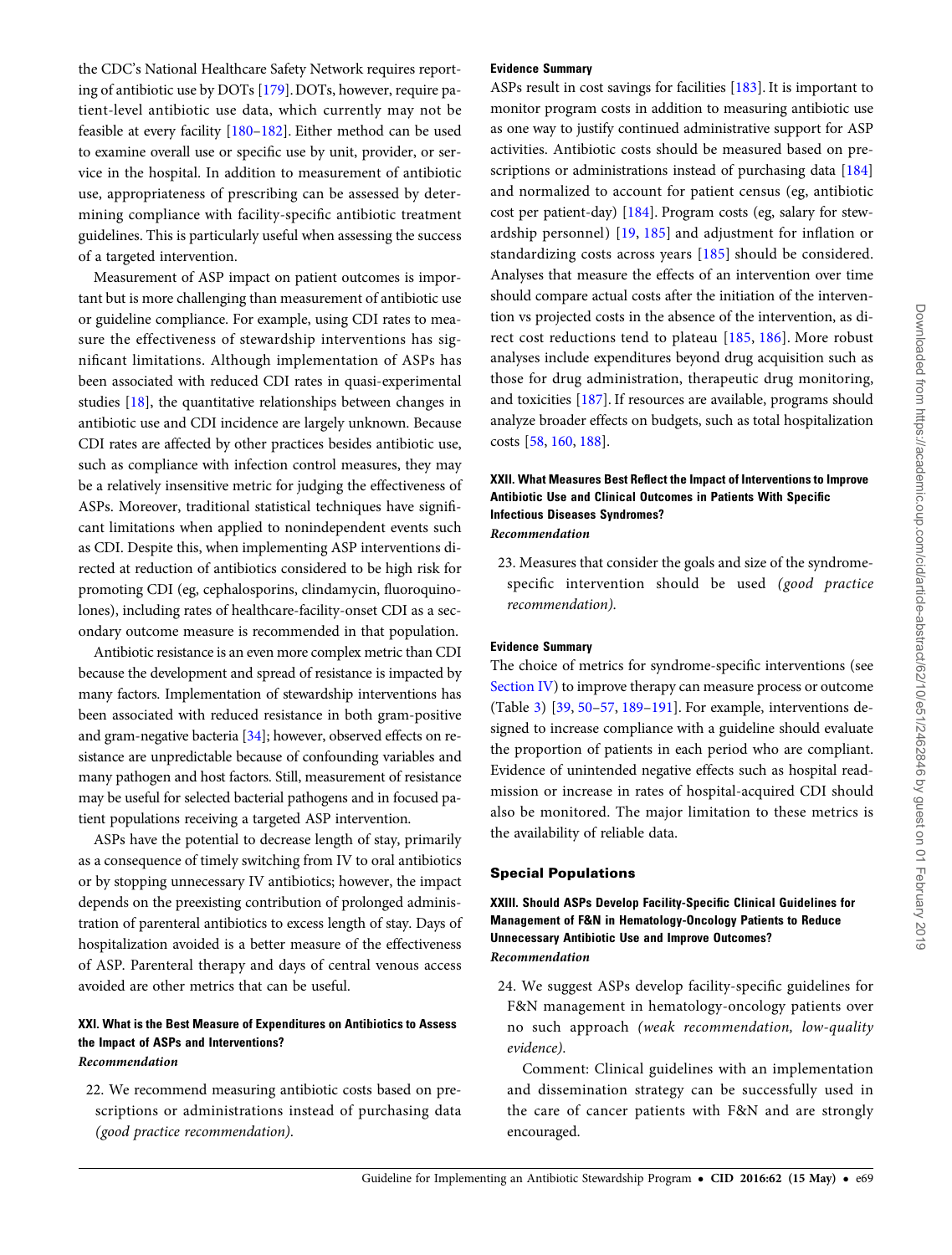<span id="page-19-0"></span>Table 3. Possible Metrics for Evaluation of Interventions to Improve Antibiotic Use and Clinical Outcomes in Patients With Specific Infectious Diseases Syndromes

| Process Measures                                                                                                                                                                                                                                                                                                                                                                                                  | Outcome Measures                                                                                                                                                                                                                                                                                                                                                                        |
|-------------------------------------------------------------------------------------------------------------------------------------------------------------------------------------------------------------------------------------------------------------------------------------------------------------------------------------------------------------------------------------------------------------------|-----------------------------------------------------------------------------------------------------------------------------------------------------------------------------------------------------------------------------------------------------------------------------------------------------------------------------------------------------------------------------------------|
| Excess days of therapy (ie,<br>unnecessary days of therapy<br>avoided based on accepted targets<br>and benchmarks) <sup>a</sup><br>Duration of therapy<br>Proportion of patients compliant with<br>facility-based quideline or treatment<br>algorithm <sup>a</sup><br>Proportion of patients with revision of<br>antibiotics based on microbiology<br>data<br>Proportion of patients converted to oral<br>therapy | Hospital length of stay<br>30-day mortality<br>Unplanned hospital readmission<br>within 30 d<br>Proportion of patients diagnosed<br>with hospital-acquired Clostridium<br>difficile infection or other adverse<br>event(s) related to antibiotic<br>treatment <sup>a</sup><br>Proportion of patients with clinical<br>failure (eq. need to broaden<br>therapy, recurrence of infection) |

Sources: [\[39,](#page-23-0) [50](#page-23-0)–[57,](#page-23-0) [189](#page-26-0)–[191](#page-26-0)].

<sup>a</sup> These metrics are applicable for antibiotic stewardship program interventions to reduce antibiotic treatment of asymptomatic bacteriuria, which, in most cases, should not be treated; therefore, the other metrics do not apply.

### Evidence Summary

Implementing clinical pathways for management of F&N can reduce unnecessary antibiotic use without adverse outcomes in hematology-oncology units, although data are limited. Nucci et al [\[192](#page-26-0)] reported that adoption of 1997 IDSA guidelines in patients with hematologic malignancies or who were undergoing hematopoietic stem cell transplant was associated with reductions in empiric glycopeptide use ( pre- vs postguidelines: 33% vs 7% of F&N episodes;  $P < .0001$ ) and total glycopeptide use (73% vs 43% of F&N episodes;  $P = .0008$ ). Success rates for empiric regimen, time to defervescence, duration of antibiotic therapy, and death rates were similar before and after guideline adoption. No deaths were attributed to infections due to gram-positive organisms [\[192\]](#page-26-0).

Studies have shown that adherence to treatment guidelines resulted in improvement in important clinical outcomes. For example, Pakakasama et al [[193\]](#page-26-0) demonstrated that implementation of clinical guidelines in pediatric cancer patients resulted in statistically significant reductions in septic shock (intervention vs control: 3.5% vs 10.9%;  $P = .011$ ), ICU admissions  $(2.9\% \text{ vs } 9.4\%; P = .016)$ , and death  $(0\% \text{ vs } 6.5\%; P = .001)$ . In another study [[194\]](#page-26-0), adherence to an ASP protocol for initial antibiotic therapy based on IDSA guidelines was associated with lower mortality (hazard ratio, 0.36; 95% CI, .14–.92) in 169 adult patients with 307 episodes of F&N (79% with hematologic malignancy).

### XXIV. In Immunocompromised Patients Receiving Antifungal Therapy, do Interventions by ASPs Improve Utilization and Outcomes? Recommendation

25. We suggest implementation of ASP interventions to improve the appropriate prescribing of antifungal treatment in immunocompromised patients (weak recommendation, low-quality evidence).

Comment: In facilities with large immunocompromised patient populations, ASP interventions targeting antifungal therapy can show benefit. Those interventions must be done in close collaboration with the primary teams (eg, hematologyoncology, solid organ transplant providers). Antibiotic stewards must develop expertise in antifungal therapy and fungal diagnostics for the programs to be successful.

### Evidence Summary

Programs that have successfully implemented antifungal stewardship interventions have used a multipronged approach that included PAF, education, and development of clinical guidelines [\[195](#page-26-0)–[198](#page-26-0)]. Published studies have not focused exclusively on immunocompromised patients, but those patients accounted for the largest group in most reports. Patients in the ICU made up the second-largest group. One study [\[196](#page-26-0)] reviewed 636 antifungal prescriptions for 6 years after implementing an antifungal ASP, of which 72% were from the adult and pediatric hematology services. That study utilized their ASP to provide feedback to the primary teams regarding fungal diagnosis, serologic and radiographic investigations, drug therapeutic monitoring, and/or starting, stopping, or modifying antifungal therapy. The primary teams had a high compliance rate (88%) with the ASP recommendations. Process of care measures for the management of candidemia and aspergillosis (eg, optimal voriconazole monitoring, use of recommended first-line therapy) improved. Patient outcomes were favorable in 47 of 63 (75%) patients with aspergillosis and 52 of 60 (87%) with candidemia, and did not change significantly during the observation period—although the study was underpowered to demonstrate improvement. The total cost of antifungals was considered to be stable and actually decreased in the year just after the formal study ended.

In a second study [\[197](#page-26-0)], the stewardship team focused on highcost antifungals at a tertiary hospital in 173 patients over a 12 month period. The following antifungal agents were successfully stopped or switched: liposomal amphotericin B (51/125 [41%]), caspofungin (8/11 [73%]), micafungin (33/51 [65%]), and combination therapy (5/10 [50%]). In contrast, voriconazole was stopped or switched in only 16 of 89 (18%) patients. The total annual cost for these 4 antifungal agents fell from ₤1.835 million before the ASP intervention to ₤1.656 million during intervention, resulting in a crude savings of ₤179 000.

### XXV. In Residents of Nursing Homes and Skilled Nursing Facilities, do Antibiotic Stewardship Strategies Decrease Unnecessary Use of Antibiotics and Improve Clinical Outcomes? Recommendation

26. In nursing homes and skilled nursing facilities, we suggest implementation of antibiotic stewardship strategies to decrease unnecessary use of antibiotics (good practice recommendation). Comment: Implementing ASPs at nursing homes and

e70 • CID 2016:62 (15 May) • Barlam et al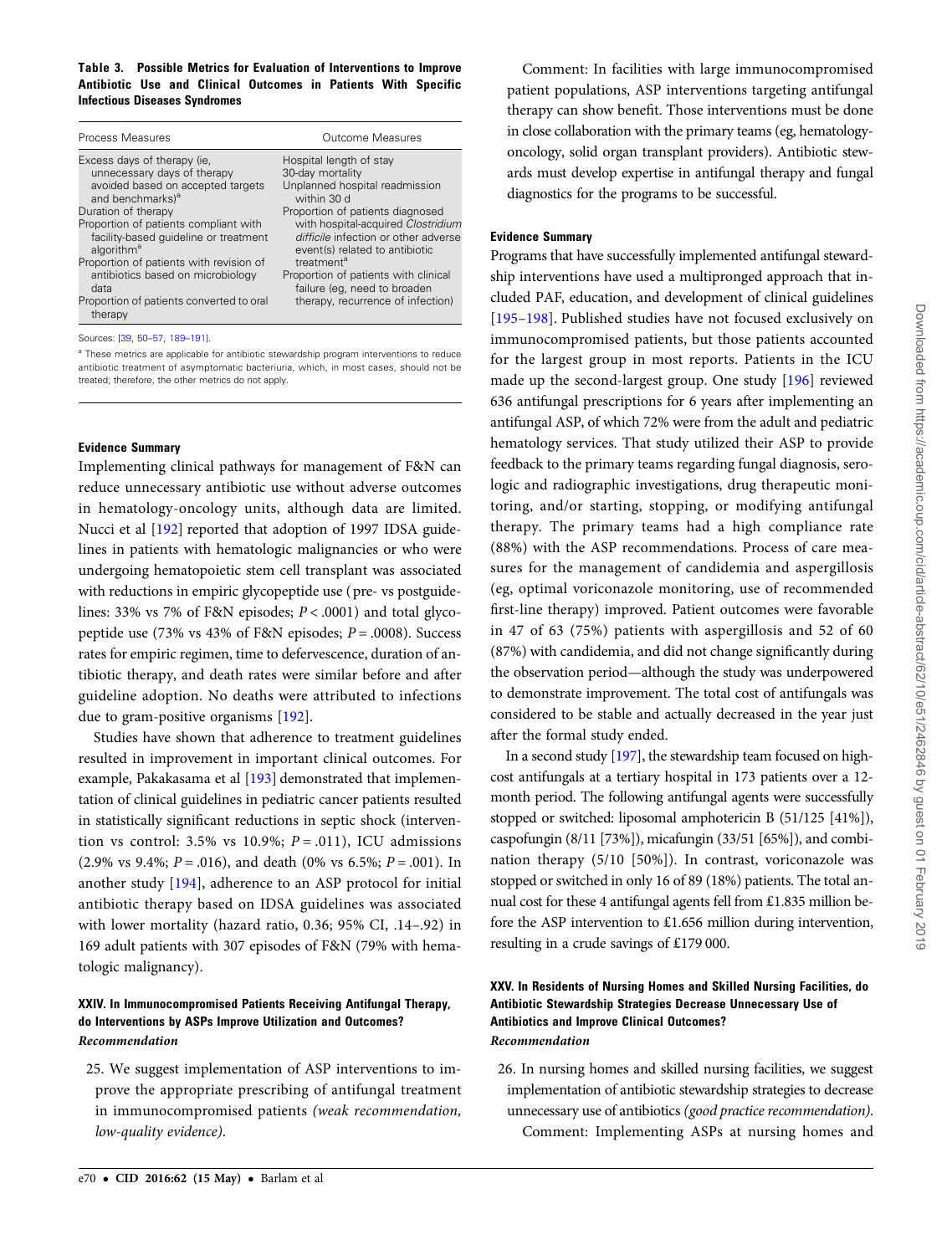skilled nursing facilities is important and must involve pointof-care providers to be successful. The traditional physician– pharmacist team may not be available on-site, and facilities might need to investigate other approaches to review and optimize antibiotic use, such as obtaining infectious diseases expertise through telemedicine consultation.

### Evidence Summary

Nursing homes are significant reservoirs for multidrug-resistant organisms [\[199\]](#page-26-0). Developing approaches to improve antibiotic use is important; however, few studies have shown an impact on clinical outcomes.

Jump et al [[200\]](#page-26-0) reported a decrease in systemic antibiotic use by 30.1% ( $P < .001$ ) and fewer positive C. difficile tests ( $P = .04$ ) after initiating an infectious diseases consultation service at a single Veterans Affairs long-term care facility. The intervention included 24/7 consultation availability by telephone, with weekly on-site case review by an infectious diseases physician and a nurse practitioner. This model, however, may not be possible in many US nursing homes given resource restraints such as lack of finances, availability of an infectious diseases physician, and interest.

Schwartz et al [\[201\]](#page-26-0) conducted an intervention that included physician education, guideline implementation, and presentation of local baseline antibiotic use data in a public long-term care facility with 20 salaried internists. Antibiotic starts decreased by 25.9%, and antibiotic DOTs decreased by 29.7%; those decreases were sustained for a 2-year follow-up period. This level of physician staffing, however, is not typical of most facilities.

Stewardship interventions inclusive of the nursing staff have been successful in reducing antibiotic use, but the effect on clinical outcome is not usually reported. Fleet et al [\[202](#page-26-0)] evaluated the impact of the Resident Antimicrobial Management Plan at 30 nursing homes in England. The nursing staff received written educational materials and used this tool to record compliance with good practice points at treatment initiation and 48–72 hours later. Antibiotic consumption over 12 weeks decreased by 4.9% (95% CI, 1.0%–8.6%;  $P = .02$ ) in the intervention group and increased by 5.1% (95% CI, .2%–10.2%;  $P = .04$ ) in the control group. Loeb et al [\[189\]](#page-26-0) studied a multifaceted educational intervention for urinary tract infections that included a diagnostic and treatment algorithm at 24 nursing homes in Ontario, Canada and Idaho. Antibiotic use for suspected urinary tract infection was lower at intervention than at usual-care nursing homes (1.17 vs 1.59 courses per 1000 resident-days; weighted mean difference, −0.49; 95% CI, −.93 to −.06). Zimmerman et al [\[203](#page-26-0)] assessed a quality improvement program at 12 nursing homes in North Carolina. This multifaceted program consisted of guideline education for providers, sensitization to antibiotic prescribing matters for nursing staff and family members, and prescribing feedback for providers and nursing staff. Between baseline and follow-up at 9 months, prescription rates dropped more at intervention homes (13.16 vs 9.51 per 1000 resident-days) than at comparison homes (12.70 vs 11.80 per 1000 resident-days; pooled difference in differences, −2.75;  $P = .05$ ).

### XXVI. In NICUs, do Antibiotic Stewardship Interventions Reduce Inappropriate Antibiotic Use and/or Resistance? Recommendation

27. We suggest implementation of antibiotic stewardship interventions to reduce inappropriate antibiotic use and/or resistance in the NICU (good practice recommendation).

### Evidence Summary

Limited evidence is available to determine the most effective ASP strategies in the NICU, but general principles should apply [[204\]](#page-26-0).

Antibiotic policy and guidelines have been shown to be effective in the NICU [[205\]](#page-26-0). After implementing a vancomycin guideline, Chiu et al [[206](#page-26-0)] saw a 35% reduction in the initiation of vancomycin and a 65% overall decrease in exposure to vancomycin compared with the preimplementation period. Zingg et al [\[205](#page-26-0)] evaluated antibiotic use after initiating a policy to shorten antibiotic therapy for sepsis and coagulase-negative staphylococcal infection, and to stop preemptive treatment if blood cultures were negative. They found an overall 2.8% yearly reduction in antibiotic use  $(P < .001)$  without increasing mortality. Antibiotic restriction interventions can be successful in the NICU. For example, Murki et al [\[207\]](#page-26-0) reported that restricting all cephalosporin classes was associated with a 22% decreased incidence of extended-spectrum β-lactamase–producing, gramnegative infections compared with the previous year ( $P = .03$ ). The proportion of ampicillin use increased from 12.8% to 25.7% ( $P < .001$ ) after the intervention, and the proportion of cephalosporin use declined from 15.8% to 3.0%  $(P < .001)$ .

### XXVII. Should Antimicrobial Stewardship Programs Implement Interventions to Reduce Antibiotic Therapy in Terminally Ill Patients? Recommendation

28. In terminally ill patients, we suggest ASPs provide support to clinical care providers in decisions related to antibiotic treatment (good practice recommendation).

### Evidence Summary

End of life is defined as the final days or weeks of life in patients under hospice care where the primary goals are managing symptoms, improving comfort, and optimizing quality of life not prolonging survival. In contrast, palliative care is more general and can be pursued along with curative therapies.

Antibiotic use, frequently with multiple antibiotics, is common in patients with terminal cancer. Therapy is often continued after transition to comfort care and discontinued less than 1 day prior to death [[208](#page-26-0)]. Patients with advanced dementia also have high exposure to antibiotics, especially in the weeks prior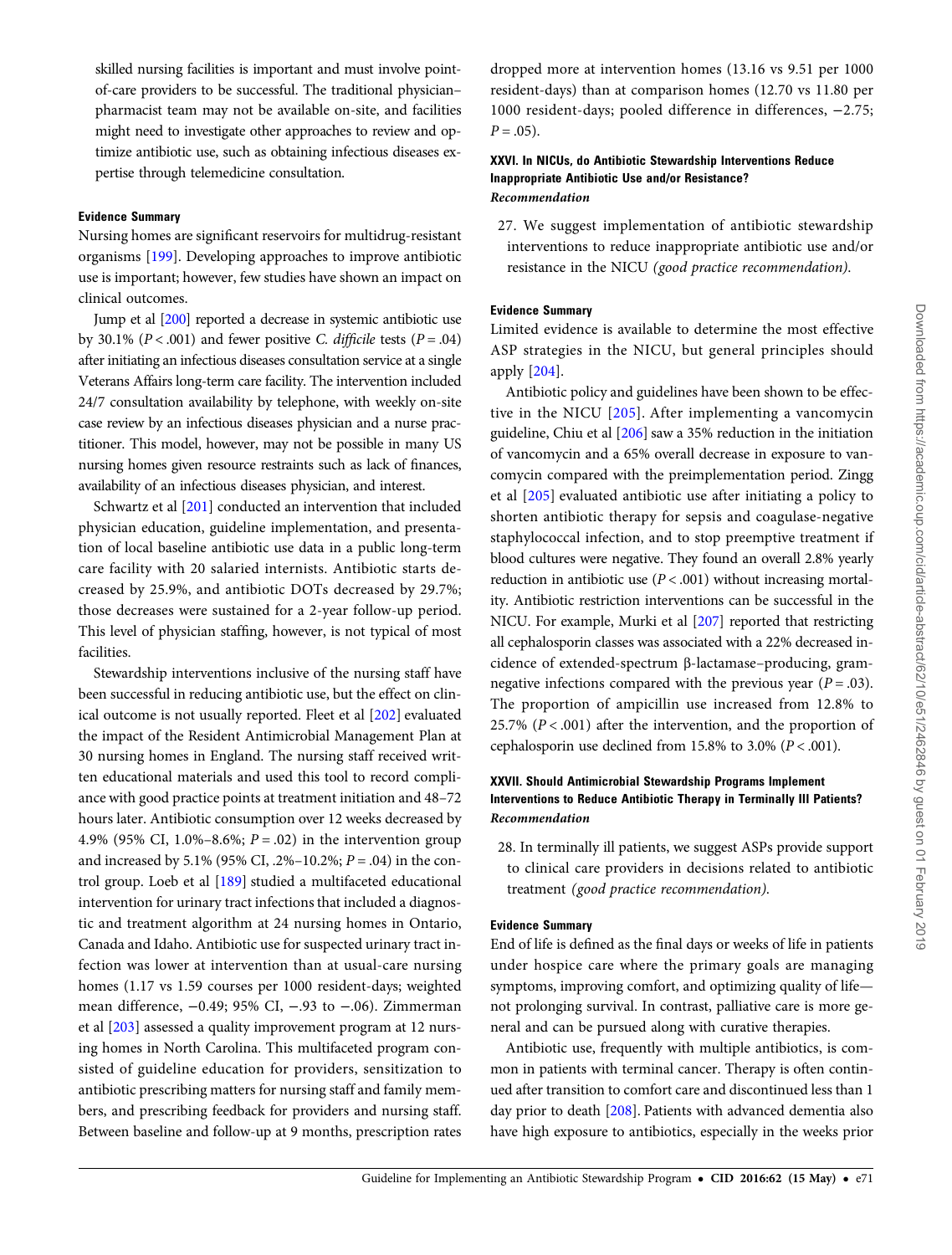to death [[209](#page-26-0)]. Therefore, older adults with advanced dementia or who are in long-term care facilities [[209](#page-26-0)] and patients receiving end-of-life treatment in the ICU [[210](#page-26-0)] may become reservoirs for resistant bacteria. For example, end-of-life antibiotic treatment in the ICU was independently associated with acquisition of resistant bacteria in a logistic regression analysis [[210\]](#page-26-0).

For patients under hospice care, the impact of antibiotic therapy on symptom alleviation should be considered in the context of specific infections [[208](#page-26-0), [211\]](#page-26-0). For example, treating urinary tract infection may improve dysuria and treating thrush may improve dysphagia [[211,](#page-26-0) [212\]](#page-26-0), but the impact of antibiotics on the symptoms of respiratory tract infection is less clear [\[213](#page-26-0)– [216\]](#page-26-0). Givens et al [\[213\]](#page-26-0) reported that, compared with no antibiotic therapy, antibiotic treatment of suspected pneumonia in patients with advanced dementia via any route of administration was associated with improved survival but less comfort  $(P < .001$  for all comparisons) as measured by the Symptom Management at End of Life Dementia scale. In contrast, antibiotic treatment of pneumonia in nursing home residents with dementia was associated with fewer symptoms in 2 Dutch studies. Van der Steen et al [[214\]](#page-26-0) reported that the level of discomfort was generally higher in patients for whom antibiotic therapy was withheld in nonsurvivors compared with surviving patients treated with antibiotics; however, those nonsurvivor patients had more discomfort before pneumonia developed. Subsequently, Van der Steen et al [\[215\]](#page-26-0) reported fewer symptoms if pneumonia was treated with antibiotics rather than just fluids in patients with dementia even if death was imminent; the majority of patients received oral therapy. If prolonging survival is not a primary goal, withholding antibiotic agents should be considered. If treatment is desired, antibiotic agents should be administered orally whenever possible.

Patients and their surrogates should be engaged in the decision to use antibiotic agents at end of life. Stiel et al [\[217\]](#page-26-0) reported that families of terminally ill cancer patients are often consulted about stopping antibiotics, but the decision to start therapy is usually made by clinicians without much discussion. Similarly, Givens et al [\[218\]](#page-26-0) reported that most infectious episodes in nursing home residents with advanced dementia did not involve healthcare proxies in decision making.

Given significant treatment burdens, potential for adverse effects such as CDI, and public health risks, antibiotic therapy should be viewed as aggressive care in the end-of-life setting.

### **CONCLUSIONS**

This guideline discusses a broad range of possible ASP interventions. We have emphasized the need for each site to assess its clinical needs and available resources and individualize its ASP with that assessment in mind.

A powerful way to support antibiotic stewardship is to improve the scientific basis for ASP interventions. As outlined in Section XIII, ASPs can successfully intervene to reduce the duration of therapy for many infections because well-constructed, randomized controlled clinical trials have demonstrated that clinical outcomes are equivalent. Rigorous published evidence is often needed to convince clinicians to alter well-established, albeit suboptimal, practice. For example, ASPs can cite highquality data to reduce unnecessary antibiotic treatment of uncomplicated diverticulitis [[219\]](#page-26-0), or ASB (eg, in women 60 years or younger, diabetic patients, or the elderly) [[220\]](#page-26-0). Additional clinical trials that incorporate consideration of antibiotic stewardship in their design are critically needed.

Another significant gap is the dearth of implementation research in this area [[28](#page-22-0)]. Although the National Action Plan for Combating Antibiotic-Resistant Bacteria [[6\]](#page-22-0) will require the institution of ASPs across healthcare facilities, little effort and limited research funding have been allocated to study how best to achieve large-scale implementation. Qualitative assessments that can examine the impact of factors such as organizational culture, prescriber attitudes, and the self- efficacy of the antibiotic steward (ie, the extent to which he/she believes his/her goals can be reached) are lacking and are important to establish the context in which ASP implementation occurs [\[221,](#page-26-0) [222\]](#page-26-0). There is inadequate information on the best model for an ASP. For example, should stewards use the "bundle" approach that has been applied to ventilator-associated pneumonia [[223\]](#page-26-0) and central line–associated bloodstream infection with great success [[224](#page-26-0)]? Although ASPs have studied application of a combination of interventions, they are not comparable to existing bundles because they require interpretation, expertise, and persuasion [[225\]](#page-26-0). A new or adapted model for ASP is likely needed and best developed through application of rigorous implementation science.

Despite the recognition that much more research is needed, this guideline identifies core interventions for all ASPs as well as other interventions that can be implemented based on facilityspecific assessments of need and resources. Every healthcare facility is able to perform stewardship, and institution of an ASP is attainable and of great importance to public health.

### Notes

Acknowledgments. The expert panel expresses its gratitude to Drs Elizabeth Dodds Ashley, Annie Wong-Beringer, and Stan Deresinski for their thoughtful reviews of earlier drafts of the guideline. The panel greatly appreciates the work of Charles B. Wessels and Michele Klein Fedyshin of the Health Sciences Library System of the University of Pittsburgh for the development and execution of the systematic literature searches for this guideline, and Jennifer J. Padberg, MPH, for her administrative assistance throughout the guideline development process.

Financial support. Support for these guidelines was provided by the Infectious Diseases Society of America (IDSA) and the Society for Healthcare Epidemiology of America.

Potential conflicts of interest. The following list is a reflection of what has been reported to IDSA. To provide thorough transparency, IDSA requires full disclosure of all relationships, regardless of relevancy to the guideline topic. Evaluation of such relationships as potential conflicts of interest is determined by a review process that includes assessment by the Standards and Practice Guidelines Committee (SPGC) chair, the SPGC liaison to the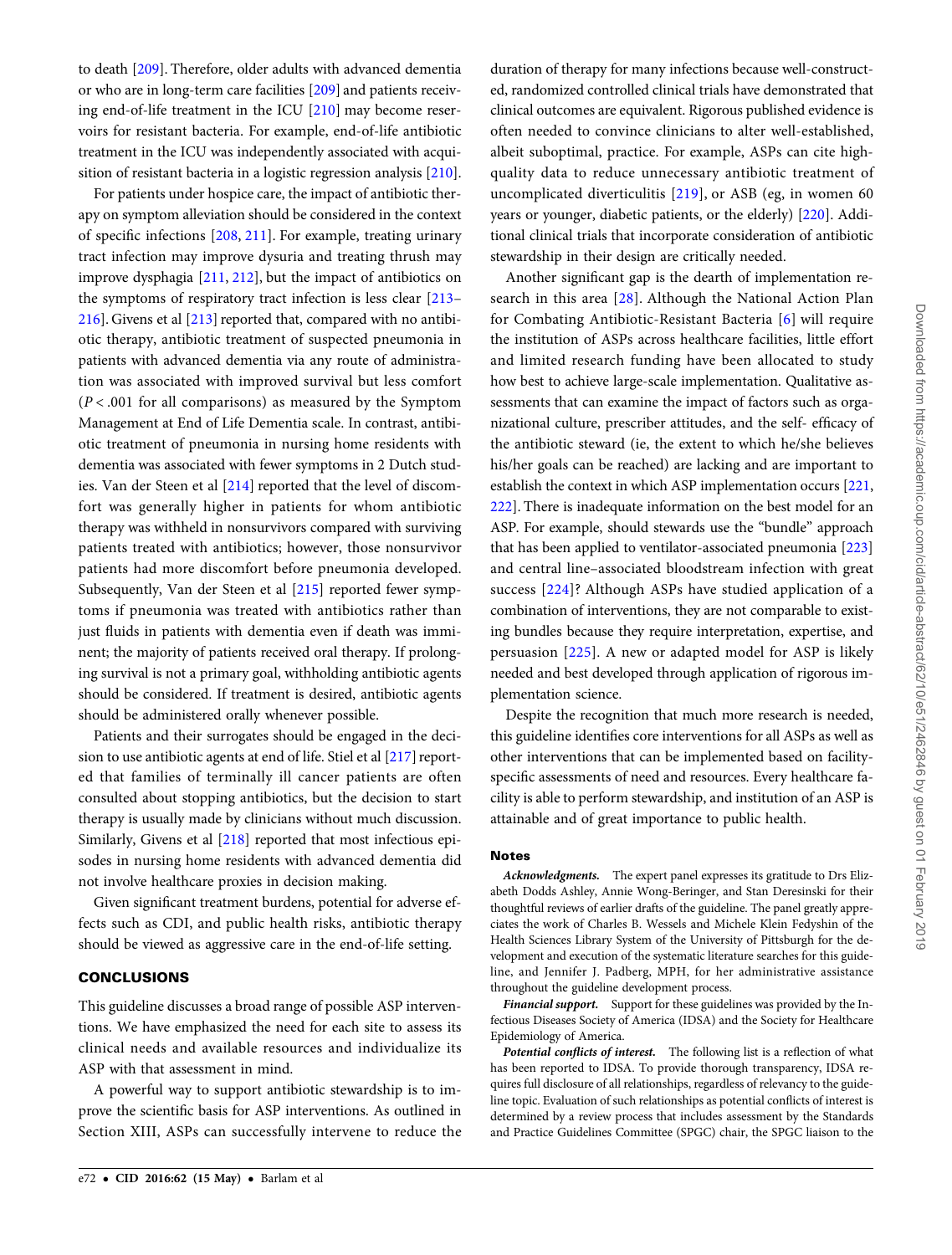<span id="page-22-0"></span>development panel, and the board of directors liaison to the SPGC, and, if necessary, the Conflicts of Interest (COI) Task Force of the Board. This assessment of disclosed relationships for possible COI will be based on the relative weight of the financial relationship (ie, monetary amount) and the relevance of the relationship (ie, the degree to which an association might reasonably be interpreted by an independent observer as related to the topic or recommendation of consideration). The reader of these guidelines should be mindful of this when the list of disclosures is reviewed. S. E. C. has received grants from Pfizer Grants for Learning and Change, and personal fees from Novartis, outside the submitted work. C. M. has received personal fees from Actavis Pharmaceuticals and grants from Cubist Pharmaceuticals, outside the submitted work. A. N. S. has received nonfinancial support from Bruker Diagnostics, outside the submitted work. C. W. H. has received payments for manuscript preparation from IDSA, during the conduct of the work, and payments from Cardeas, Johnson & Johnson, and Sanofi Aventis, outside the submitted work. T. C. J. has been a member of an advisory committee for Durata Therapeutics, outside the submitted work. P. A. L. has received personal fees from JAMA Surgery and Oakstone General Surgery, outside the submitted work. L. S. M. has received grants and nonfinancial support from, and has served on advisory boards for, Cepheid and Durata, and has received honoraria from Alere, outside the submitted work. G. J. M. has received grants from Cempra Pharmaceuticals, Cerexa, and AstraZeneca, and has participated as coauthor on a manuscript for Cubist Pharmaceuticals, outside the submitted work. J. G. N. has served as a consultant for RPS Diagnostics and has received grants from Pfizer, outside the submitted work. C. A. O. has received personal fees from Astellas and Bayer Pharmaceuticals, outside the submitted work. K. K. T. has received personal fees from Premier, Diatherix, the American Institutes of Research, University of Rochester, and Dignity Health, and has received grants from Pew Charitable Trusts, the CDC Foundation, and the Association of State and Territorial Health Officials, outside the submitted work. All other authors report no potential conflicts of interest. All authors have submitted the ICMJE Form for Disclosure of Potential Conflicts of Interest. Conflicts that the editors consider relevant to the content of the manuscript have been disclosed.

### References

- 1. Fishman N. Policy statement on amtimicrobial stewardship by the Society for Healthcare Epidemiology of America (SHEA), the Infectious Diseases Society of America (IDSA), and the Pediatric Diseases Society (PIDS). Infect Control Hosp Epidemiol 2012; 33:322–7.
- 2. Guyatt GH, Oxman AD, Kunz R, et al. Going from evidence to recommendations. BMJ 2008; 336:1049–51.
- 3. Guyatt GH, Oxman AD, Kunz R, et al. Incorporating considerations of resources use into grading recommendations. BMJ 2008; 336:1170–3.
- 4. Jaeschke R, Guyatt GH, Dellinger P, et al. Use of GRADE grid to reach decisions on clinical practice guidelines when consensus is elusive. BMJ 2008; 337:a744.
- 5. US GRADE Network. Approach and implications to rating the quality of evidence and strength of recommendations using the GRADE methodology, 2015. Available at: [http://www.gradeworkinggroup.org/.](http://www.gradeworkinggroup.org/) Accessed 17 July 2015.
- 6. The White House. National action plan for combating antibiotic-resistant bacteria, 2015. Available at: [https://www.whitehouse.gov/sites/default/](https://www.whitehouse.gov/sites/default/files/docs/national_action_plan_for_combating_antibotic-resistant_bacteria.pdf)files/docs/ [national\\_action\\_plan\\_for\\_combating\\_antibotic-resistant\\_bacteria.pdf.](https://www.whitehouse.gov/sites/default/files/docs/national_action_plan_for_combating_antibotic-resistant_bacteria.pdf) Accessed 14 May 2015.
- 7. Centers for Disease Control and Prevention (CDC). Core elements of hospital antibiotic stewardship programs, 2014. Available at: [http://www.cdc.gov/](http://www.cdc.gov/getsmart/healthcare/pdfs/core-elements.pdf) [getsmart/healthcare/pdfs/core-elements.pdf.](http://www.cdc.gov/getsmart/healthcare/pdfs/core-elements.pdf) Accessed 8 May 2014.
- 8. Dellit TH, Owens RC, McGowan JE Jr, et al. Infectious Diseases Society of America and the Society for Healthcare Epidemiology of America guidelines for developing an institutional program to enhance antimicrobial stewardship. Clin Infect Dis 2007; 44:159–77.
- 9. Centers for Disease Control and Prevention (CDC). The core elements of antibiotic stewardship for nursing homes, 2015. Available at: [http://www.cdc.gov/](http://www.cdc.gov/longtermcare/index.html) [longtermcare/index.html.](http://www.cdc.gov/longtermcare/index.html) Accessed 22 September 2015.
- 10. Infectious Diseases Society of America. Handbook on clinical practice guideline development, 2015. Available at: [http://www.idsociety.org/uploadedFiles/IDSA/](http://www.idsociety.org/uploadedFiles/IDSA/Guidelines-Patient_Care/IDSA_Practice_Guidelines/IDSA%20Handbook%20on%20CPG%20Development%2010.15.pdf) [Guidelines-Patient\\_Care/IDSA\\_Practice\\_Guidelines/IDSA%20Handbook%](http://www.idsociety.org/uploadedFiles/IDSA/Guidelines-Patient_Care/IDSA_Practice_Guidelines/IDSA%20Handbook%20on%20CPG%20Development%2010.15.pdf) [20on%20CPG%20Development%2010.15.pdf](http://www.idsociety.org/uploadedFiles/IDSA/Guidelines-Patient_Care/IDSA_Practice_Guidelines/IDSA%20Handbook%20on%20CPG%20Development%2010.15.pdf). Accessed 5 January 2015.
- 11. Infectious Diseases Society of America. Data supplement for "Implementing an Antibiotic Stewardship Program: guidelines by the Infectious Diseases Society of America and the Society for Healthcare Epidemiology of America," 2016.

Available at: [http://www.idsociety.org/Antimicrobial\\_Agents/#Implementing](http://www.idsociety.org/Antimicrobial_Agents/#ImplementinganAntibioticStewardshipProgram) [anAnti bioticStewardshipProgram.](http://www.idsociety.org/Antimicrobial_Agents/#ImplementinganAntibioticStewardshipProgram) Accessed 6 January 2016.

- 12. Guyatt GH, Schunemann HJ, Djulbegovic B, Akl EA. Guideline panels should not GRADE good practice statements. J Clin Epidemiol 2015; 68:597–600.
- 13. White AC Jr, Atmar RL, Wilson J, Cate TR, Stager CE, Greenberg SB. Effects of requiring prior authorization for selected antimicrobials: expenditures, susceptibilities, and clinical outcomes. Clin Infect Dis 1997; 25:230–9.
- 14. Buising KL, Thursky KA, Robertson MB, et al. Electronic antibiotic stewardship reduced consumption of broad-spectrum antibiotics using a computerized antimicrobial approval system in a hospital setting. J Antimicrob Chemother 2008; 62:608–16.
- 15. Pakyz AL, Oinonen M, Polk RE. Relationship of carbapenem restriction in 22 university teaching hospitals to carbapenem use and carbapenem-resistant Pseudomonas aeruginosa. Antimicrob Agents Chemother 2009; 53:1983–6.
- 16. Metjian TA, Prasad PA, Kogon A, Coffin SE, Zaoutis TE. Evaluation of an antimicrobial stewardship program at a pediatric teaching hospital. Pediatr Infect Dis J 2008; 27:106–11.
- 17. Lewis GJ, Fang X, Gooch M, Cook PP. Decreased resistance of Pseudomonas aeruginosa with restriction of ciprofloxacin in a large teaching hospital's intensive care and intermediate care units. Infect Control Hosp Epidemiol 2012; 33:368–73.
- 18. Feazel LM, Malhotra A, Perencevich EN, Kaboli P, Diekema DJ, Schweizer ML. Effect of antibiotic stewardship programmes on Clostridium difficile incidence: a systematic review and meta-analysis. J Antimicrob Chemother 2014; 69:1748–54.
- 19. Gross R, Morgan AS, Kinky DE, Weiner M, Gibson GA, Fishman NO. Impact of a hospital-based antimicrobial management program on clinical and economic outcomes. Clin Infect Dis 2001; 33:289–95.
- 20. Linkin DR, Fishman NO, Landis JR, et al. Effect of communication errors during calls to an antimicrobial stewardship program. Infect Control Hosp Epidemiol 2007; 28:1374–81.
- 21. Rahal JJ, Urban C, Horn D, et al. Class restriction of cephalosporin use to control total cephalosporin resistance in nosocomial Klebsiella. JAMA 1998; 280:1233–7.
- 22. Carling P, Fung T, Killion A, Terrin N, Barza M. Favorable impact of a multidisciplinary antibiotic management program conducted during 7 years. Infect Control Hosp Epidemiol 2003; 24:699–706.
- 23. Fridkin SK, Lawton R, Edwards JR, Tenover FC, McGowan JE Jr, Gaynes RP. Monitoring antimicrobial use and resistance: comparison with a national benchmark on reducing vancomycin use and vancomycin-resistant enterococci. Emerg Infect Dis 2002; 8:702–7.
- 24. DiazGranados CA. Prospective audit for antimicrobial stewardship in intensive care: impact on resistance and clinical outcomes. Am J Infect Control 2012; 40:526–9.
- 25. Elligsen M, Walker SA, Pinto R, et al. Audit and feedback to reduce broadspectrum antibiotic use among intensive care unit patients: a controlled interrupted time series analysis. Infect Control Hosp Epidemiol 2012; 33:354–61.
- 26. Newland JG, Stach LM, DeLurgio SA, et al. Impact of a prospective-audit-with feedback antimicrobial stewardship program at a children's hospital. J Pediatr Infect Dis 2012; 1:179–86.
- 27. Di Pentima MC, Chan S, Hossain J. Benefits of a pediatric antimicrobial stewardship program at a children's hospital. Pediatrics 2011; 128:1062–70.
- 28. Wagner B, Filice GA, Drekonja D, et al. Antimicrobial stewardship programs in inpatient hospital settings: a systematic review. Infect Control Hosp Epidemiol 2014; 35:1209–28.
- 29. van Kasteren ME, Mannien J, Kullberg BJ, et al. Quality improvement of surgical prophylaxis in Dutch hospitals: evaluation of a multi-site intervention by time series analysis. J Antimicrob Chemother 2005; 56:1094–102.
- 30. Yeo CL, Chan DS, Earnest A, et al. Prospective audit and feedback on antibiotic prescription in an adult hematology-oncology unit in Singapore. Eur J Clin Microbiol Infect Dis 2012; 31:583–90.
- 31. Cosgrove SE, Seo SK, Bolon MK, et al. Evaluation of postprescription review and feedback as a method of promoting rational antimicrobial use: a multicenter intervention. Infect Control Hosp Epidemiol 2012; 33:374–80.
- 32. LaRocco A Jr. Concurrent antibiotic review programs—a role for infectious diseases specialists at small community hospitals. Clin Infect Dis 2003; 37:742–3.
- 33. Vettese N, Hendershot J, Irvine M, Wimer S, Chamberlain D, Massoud N. Outcomes associated with a thrice-weekly antimicrobial stewardship programme in a 253-bed community hospital. J Clin Pharm Ther 2013; 38:401–4.
- 34. Davey P, Brown E, Charani E, et al. Interventions to improve antibiotic prescribing practices for hospital inpatients. Cochrane Database Syst Rev 2013; 4: CD003543.
- 35. Mehta JM, Haynes K, Wileyto EP, et al. Comparison of prior authorization and prospective audit with feedback for antimicrobial stewardship. Infect Control Hosp Epidemiol 2014; 35:1092–9.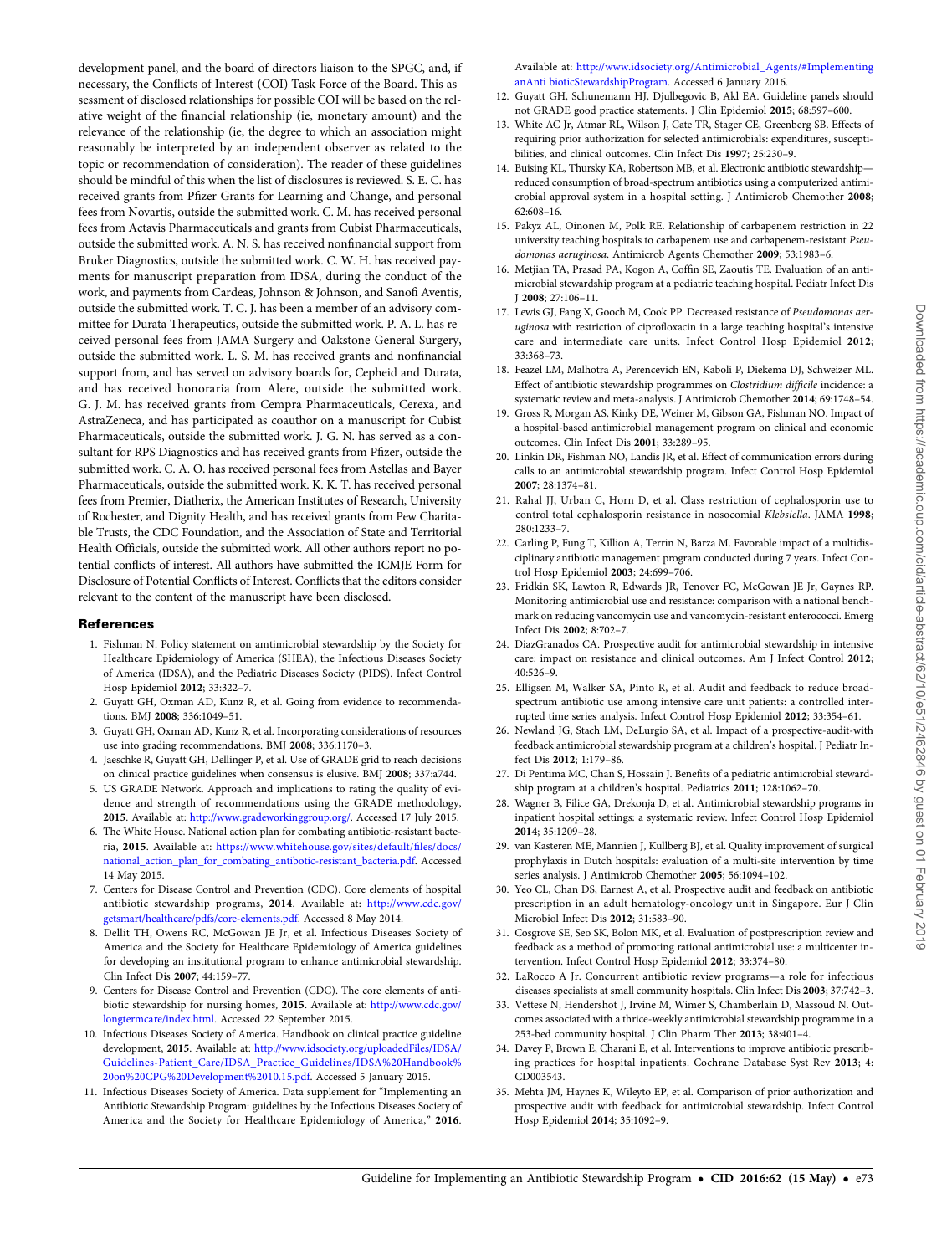- <span id="page-23-0"></span>36. Landgren FT, Harvey KJ, Mashford ML, Moulds RF, Guthrie B, Hemming M. Changing antibiotic prescribing by educational marketing. Med J Aust 1988; 149: 595–9.
- 37. Abbo LM, Cosgrove SE, Pottinger PS, et al. Medical students' perceptions and knowledge about antimicrobial stewardship: how are we educating our future prescribers? Clin Infect Dis 2013; 57:631–8.
- 38. Accreditation Council for Graduate Medical Education. ACGME invited to White House Forum; commits to antibiotic stewardship efforts, 2015. Available at: [http://www.acgme.org/acgmeweb/tabid/478/About/ACGMECommitstoAnti](http://www.acgme.org/acgmeweb/tabid/478/About/ACGMECommitstoAntibioticStewardshipEfforts.aspx) [bioticStewardshipEfforts.aspx](http://www.acgme.org/acgmeweb/tabid/478/About/ACGMECommitstoAntibioticStewardshipEfforts.aspx). Accessed 9 June 2015.
- 39. Carratala J, Garcia-Vidal C, Ortega L, et al. Effect of a 3-step critical pathway to reduce duration of intravenous antibiotic therapy and length of stay in community-acquired pneumonia: a randomized controlled trial. Arch Intern Med 2012; 172:922–8.
- 40. Hauck LD, Adler LM, Mulla ZD. Clinical pathway care improves outcomes among patients hospitalized for community-acquired pneumonia. Ann Epidemiol 2004; 14:669–75.
- 41. Marrie TJ, Lau CY, Wheeler SL, Wong CJ, Vandervoort MK, Feagan BG, CAP-ITAL Study Investigators. A controlled trial of a critical pathway for treatment of community-acquired pneumonia. Community-Acquired Pneumonia Intervention Trial Assessing Levofloxacin. JAMA 2000; 283:749–55.
- 42. Newman RE, Hedican EB, Herigon JC, Williams DD, Williams AR, Newland JG. Impact of a guideline on management of children hospitalized with communityacquired pneumonia. Pediatrics 2012; 129:e597–604.
- 43. Benenson R, Magalski A, Cavanaugh S, Williams E. Effects of a pneumonia clinical pathway on time to antibiotic treatment, length of stay, and mortality. Acad Emerg Med 1999; 6:1243–8.
- 44. Worrall CL, Anger BP, Simpson KN, Leon SM. Impact of a hospital-acquired/ ventilator-associated/healthcare-associated pneumonia practice guideline on outcomes in surgical trauma patients. J Trauma 2010; 68:382–6.
- 45. Dellit TH, Chan JD, Skerrett SJ, Nathens AB. Development of a guideline for the management of ventilator-associated pneumonia based on local microbiologic findings and impact of the guideline on antimicrobial use practices. Infect Control Hosp Epidemiol 2008; 29:525–33.
- 46. Ibrahim EH, Ward S, Sherman G, Schaiff R, Fraser VJ, Kollef MH. Experience with a clinical guideline for the treatment of ventilator-associated pneumonia. Crit Care Med 2001; 29:1109–15.
- 47. Jenkins TC, Knepper BC, Sabel AL, et al. Decreased antibiotic utilization after implementation of a guideline for inpatient cellulitis and cutaneous abscess. Arch Intern Med 2011; 171:1072–9.
- 48. Fine MJ, Stone RA, Lave JR, et al. Implementation of an evidence-based guideline to reduce duration of intravenous antibiotic therapy and length of stay for patients hospitalized with community-acquired pneumonia: a randomized controlled trial. Am J Med 2003; 115:343–51.
- 49. Wilde AM, Nailor MD, Nicolau DP, Kuti JL. Inappropriate antibiotic use due to decreased compliance with a ventilator-associated pneumonia computerized clinical pathway: implications for continuing education and prospective feedback. Pharmacotherapy 2012; 32:755–63.
- 50. Zabarsky TF, Sethi AK, Donskey CJ. Sustained reduction in inappropriate treatment of asymptomatic bacteriuria in a long-term care facility through an educational intervention. Am J Infect Control 2008; 36:476–80.
- 51. Bonnal C, Baune B, Mion M, et al. Bacteriuria in a geriatric hospital: impact of an antibiotic improvement program. J Am Med Dir Assoc 2008; 9:605–9.
- 52. Ostrowsky B, Sharma S, DeFino M, et al. Antimicrobial stewardship and automated pharmacy technology improve antibiotic appropriateness for communityacquired pneumonia. Infect Control Hosp Epidemiol 2013; 34:566–72.
- 53. Capelastegui A, Espana PP, Quintana JM, et al. Improvement of process-of-care and outcomes after implementing a guideline for the management of community-acquired pneumonia: a controlled before-and-after design study. Clin Infect Dis 2004; 39:955–63.
- 54. Avdic E, Cushinotto LA, Hughes AH, et al. Impact of an antimicrobial stewardship intervention on shortening the duration of therapy for community-acquired pneumonia. Clin Infect Dis 2012; 54:1581–7.
- 55. Antworth A, Collins CD, Kunapuli A, et al. Impact of an antimicrobial stewardship program comprehensive care bundle on management of candidemia. Pharmacotherapy 2013; 33:137–43.
- 56. Borde JP, Batin N, Rieg S, et al. Adherence to an antibiotic stewardship bundle targeting Staphylococcus aureus blood stream infections at a 200-bed community hospital. Infection 2014; 42:713–9.
- 57. Pogue JM, Mynatt RP, Marchaim D, et al. Automated alerts coupled with antimicrobial stewardship intervention lead to decreases in length of stay in patients with gram-negative bacteremia. Infect Control Hosp Epidemiol 2014; 35:132–8.
- 58. Climo MW, Israel DS, Wong ES, Williams D, Coudron P, Markowitz SM. Hospital-wide restriction of clindamycin: effect on the incidence of Clostridium difficile-associated diarrhea and cost. Ann Intern Med 1998; 128(12 pt 1):989–95.
- 59. Valiquette L, Cossette B, Garant MP, Diab H, Pepin J. Impact of a reduction in the use of high-risk antibiotics on the course of an epidemic of Clostridium difficile-associated disease caused by the hypervirulent NAP1/027 strain. Clin Infect Dis 2007; 45(suppl 2):S112–21.
- 60. Aldeyab MA, Kearney MP, Scott MG, et al. An evaluation of the impact of antibiotic stewardship on reducing the use of high-risk antibiotics and its effect on the incidence of Clostridium difficile infection in hospital settings. J Antimicrob Chemother 2012; 67:2988–96.
- 61. Talpaert MJ, Gopal Rao G, Cooper BS, Wade P. Impact of guidelines and enhanced antibiotic stewardship on reducing broad-spectrum antibiotic usage and its effect on incidence of Clostridium difficile infection. J Antimicrob Chemother 2011; 66:2168–74.
- 62. Dancer SJ, Kirkpatrick P, Corcoran DS, Christison F, Farmer D, Robertson C. Approaching zero: temporal effects of a restrictive antibiotic policy on hospital-acquired Clostridium difficile, extended-spectrum beta-lactamase-producing coliforms and meticillin-resistant Staphylococcus aureus. Int J Antimicrob Agents 2013; 41:137–42.
- 63. Price J, Cheek E, Lippett S, et al. Impact of an intervention to control Clostridium difficile infection on hospital- and community-onset disease; an interrupted time series analysis. Clin Microbiol Infect 2010; 16:1297–302.
- 64. Fowler S, Webber A, Cooper BS, et al. Successful use of feedback to improve antibiotic prescribing and reduce Clostridium difficile infection: a controlled interrupted time series. J Antimicrob Chemother 2007; 59:990–5.
- 65. Kallen AJ, Thompson A, Ristaino P, et al. Complete restriction of fluoroquinolone use to control an outbreak of Clostridium difficile infection at a community hospital. Infect Control Hosp Epidemiol 2009; 30:264–72.
- 66. Lee TC, Frenette C, Jayaraman D, Green L, Pilote L. Antibiotic self-stewardship: trainee-led structured antibiotic time-outs to improve antimicrobial use. Ann Intern Med 2014; 161(suppl 10):S53–8.
- 67. Weiss CH, Persell SD, Wunderink RG, Baker DW. Empiric antibiotic, mechanical ventilation, and central venous catheter duration as potential factors mediating the effect of a checklist prompting intervention on mortality: an exploratory analysis. BMC Health Serv Res 2012; 12:198–204.
- 68. Weiss CH, Dibardino D, Rho J, Sung N, Collander B, Wunderink RG. A clinical trial comparing physician prompting with an unprompted automated electronic checklist to reduce empirical antibiotic utilization. Crit Care Med 2013; 41:2563–9.
- 69. Lesprit P, Landelle C, Girou E, Brun-Buisson C. Reassessment of intravenous antibiotic therapy using a reminder or direct counselling. J Antimicrob Chemother 2010; 65:789–95.
- 70. Guglielmo B, Dudas V, Maewal I, et al. Impact of a series of interventions in vancomycin prescribing on use and prevalence of vancomycin-resistant enterococci. Jt Comm Qual Patient Saf 2005; 31:469–75.
- 71. Connor DM, Binkley S, Fishman NO, Gasink LB, Linkin D, Lautenbach E. Impact of automatic orders to discontinue vancomycin therapy on vancomycin use in an antimicrobial stewardship program. Infect Control Hosp Epidemiol 2007; 28:1408–10.
- 72. Evans RS, Pestotnik SL, Classen DC, et al. A computer-assisted management program for antibiotics and other antiinfective agents. N Engl J Med 1998; 338:232–8.
- 73. Paul M, Andreassen S, Tacconelli E, et al. Improving empirical antibiotic treatment using TREAT, a computerized decision support system: cluster randomized trial. J Antimicrob Chemother 2006; 58:1238–45.
- 74. Yong MK, Buising KL, Cheng AC, Thursky KA. Improved susceptibility of gramnegative bacteria in an intensive care unit following implementation of a computerized antibiotic decision support system. J Antimicrob Chemother 2010; 65:1062–9.
- 75. Mullett CJ, Evans RS, Christenson JC, Dean JM. Development and impact of a computerized pediatric antiinfective decision support program. Pediatrics 2001; 108:E75.
- 76. Pestotnik SL, Classen DC, Evans RS, Burke JP. Implementing antibiotic practice guidelines through computer-assisted decision support: clinical and financial outcomes. Ann Intern Med 1996; 124:884–90.
- 77. Filice GA, Drekonja DM, Thurn JR, et al. Use of a computer decision support system and antimicrobial therapy appropriateness. Infect Control Hosp Epidemiol 2013; 34:558–65.
- 78. Kaushal R, Shojania KG, Bates DW. Effects of computerized physician order entry and clinical decision support systems on medication safety: a systematic review. Arch Intern Med 2003; 163:1409–16.
- 79. McGregor JC, Weekes E, Forrest GN, et al. Impact of a computerized clinical decision support system on reducing inappropriate antimicrobial use: a randomized controlled trial. J Am Med Inform Assoc 2006; 13:378–84.
- 80. Hermsen ED, VanSchooneveld TC, Sayles H, Rupp ME. Implementation of a clinical decision support system for antimicrobial stewardship. Infect Control Hosp Epidemiol 2012; 33:412–5.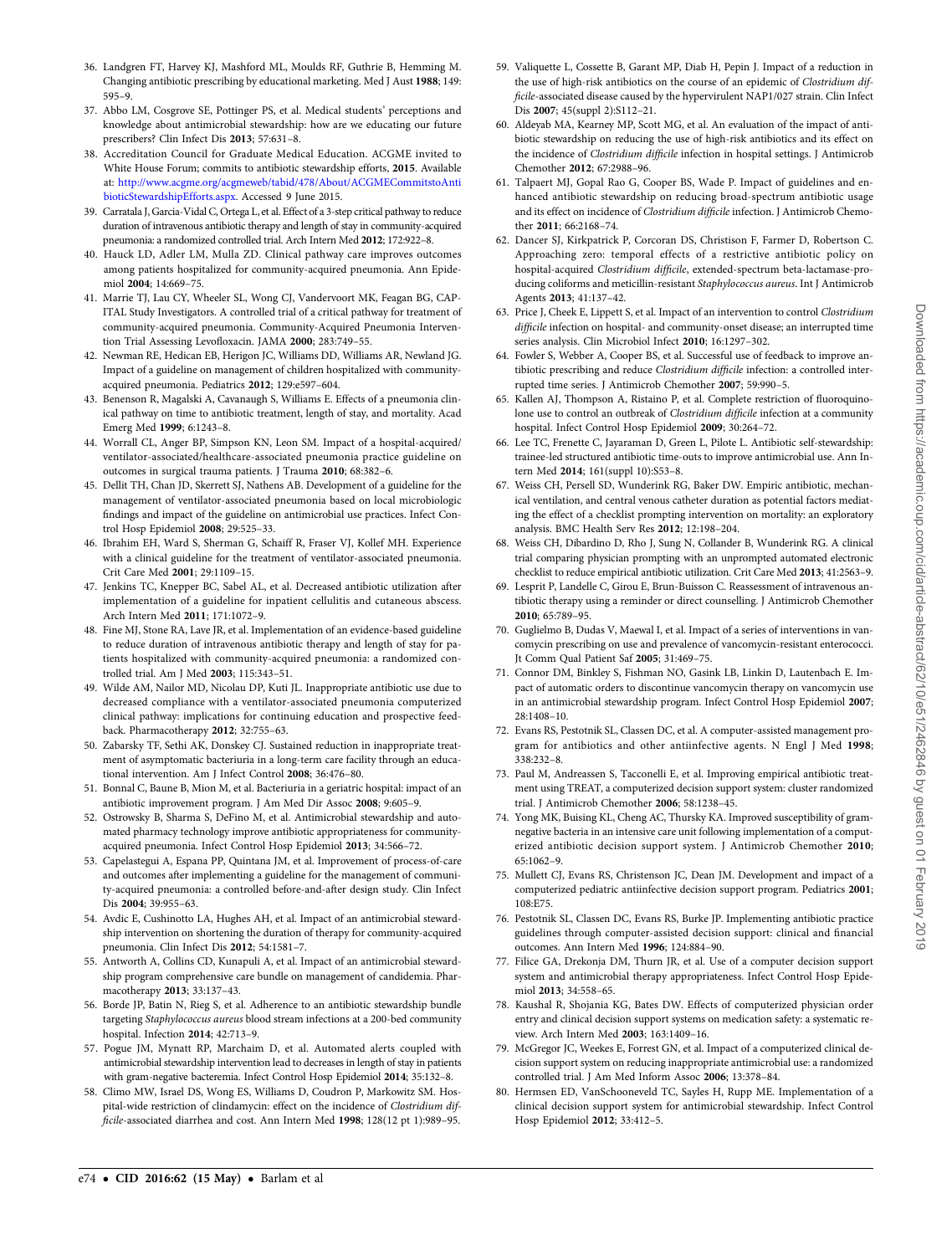- <span id="page-24-0"></span>81. Patel J, Esterly JS, Scheetz MH, Bolon MK, Postelnick MJ. Effective use of a clinical decision-support system to advance antimicrobial stewardship. Am J Health Syst Pharm 2012; 69:1543–4.
- 82. Brown EM, Nathwani D. Antibiotic cycling or rotation: a systematic review of the evidence of efficacy. J Antimicrob Chemother 2005; 55:6–9.
- 83. Bergstrom CT, Lo M, Lipsitch M. Ecological theory suggests that antimicrobial cycling will not reduce antimicrobial resistance in hospitals. Proc Natl Acad Sci U S A 2004; 101:13285–90.
- 84. Beardmore RE, Pena-Miller R. Antibiotic cycling versus mixing: the difficulty of using mathematical models to definitively quantify their relative merits. Math Biosci Eng 2010; 7:923–33.
- 85. Bal AM, Kumar A, Gould IM. Antibiotic heterogeneity: from concept to practice. Ann N Y Acad Sci 2010; 1213:81–91.
- 86. Masterton RG. Antibiotic heterogeneity. Int J Antimicrob Agents 2010; 36(suppl 3):S15–8.
- 87. Kemme DJ, Daniel CI. Aminoglycoside dosing: a randomized prospective study. South Med J 1993; 86:46-51.
- 88. Leehey DJ, Braun BI, Tholl DA, et al. Can pharmacokinetic dosing decrease nephrotoxicity associated with aminoglycoside therapy. J Am Soc Nephrol 1993; 4:81–90.
- 89. Streetman DS, Nafziger AN, Destache CJ, Bertino AS Jr. Individualized pharmacokinetic monitoring results in less aminoglycoside-associated nephrotoxicity and fewer associated costs. Pharmacotherapy 2001; 21:443–51.
- 90. Bartal C, Danon A, Schlaeffer F, et al. Pharmacokinetic dosing of aminoglycosides: a controlled trial. Am J Med 2003; 114:194–8.
- 91. Bond CA, Raehl CL. Clinical and economic outcomes of pharmacist-managed aminoglycoside or vancomycin therapy. Am J Health Syst Pharm 2005; 62:1596–605.
- 92. Whipple JK, Ausman RK, Franson T, Quebbeman EJ. Effect of individualized pharmacokinetic dosing on patient outcome. Crit Care Med 1991; 19: 1480–5.
- 93. Fernandez de Gatta MD, Calvo MV, Hernandez JM, Caballero D, San Miguel JF, Dominguez-Gil A. Cost-effectiveness analysis of serum vancomycin concentration monitoring in patients with hematologic malignancies. Clin Pharmacol Ther 1996; 60:332–40.
- 94. Iwamoto T, Kagawa Y, Kojima M. Clinical efficacy of therapeutic drug monitoring in patients receiving vancomycin. Biol Pharm Bull 2003; 26:876–9.
- 95. Karam CM, McKinnon PS, Neuhauser MM, Rybak MJ. Outcome assessment of minimizing vancomycin monitoring and dosing adjustments. Pharmacotherapy 1999; 19:257–66.
- 96. Welty TE, Copa AK. Impact of vancomycin therapeutic drug monitoring on patient care. Ann Pharmacother 1994; 28:1335–9.
- 97. Jiang SP, Zhu ZY, Ma KF, Zheng X, Lu XY. Impact of pharmacist antimicrobial dosing adjustments in septic patients on continuous renal replacement therapy in an intensive care unit. Scand J Infect Dis 2013; 45:891–9.
- 98. Wang HY, Lu CL, Wu MP, Huang MH, Huang YB. Effectiveness of an integrated CPOE decision-supporting system with clinical pharmacist monitoring practice in preventing antibiotic dosing errors. Int J Clin Pharmacol Ther 2012; 50:375–82.
- 99. Evans RS, Pestotnik SL, Classen DC, Burke JP. Evaluation of a computer-assisted antibiotic-dose monitor. Ann Pharmacother 1999; 33:1026–31.
- 100. Freeman CD, Strayer AH. Mega-analysis of meta-analysis: an examination of meta-analysis with an emphasis on once-daily aminoglycoside comparative trials. Pharmacotherapy 1996; 16:1093–102.
- 101. Barza M, Ioannidis JP, Cappelleri JC, Lau J. Single or multiple daily doses of aminoglycosides: a meta-analysis. BMJ 1996; 312:338–45.
- 102. Falagas ME, Tansarli GS, Ikawa K, Vardakas KZ. Clinical outcomes with extended or continuous versus short-term intravenous infusion of carbapenems and piperacillin/tazobactam: a systematic review and meta-analysis. Clin Infect Dis 2013; 56:272–82.
- 103. Tamma PD, Putcha N, Suh YD, Van Arendonk KJ, Rinke ML. Does prolonged beta-lactam infusions improve clinical outcomes compared to intermittent infusions? A meta-analysis and systematic review of randomized, controlled trials. BMC Infect Dis 2011; 11:181–93.
- 104. Shiu J, Wang E, Tejani AM, Wasdell M. Continuous versus intermittent infusions of antibiotics for the treatment of severe acute infections. Cochrane Database Syst Rev 2013; 3:CD008481.
- 105. Dulhunty JM, Roberts JA, Davis JS, et al. A multicenter randomized trial of continuous versus intermittent β-lactam infusion in severe sepsis. Am J Respir Crit Care Med 2015; 192:1298–305.
- 106. Cataldo MA, Tacconelli E, Grilli E, Pea F, Petrosillo N. Continuous versus intermittent infusion of vancomycin for the treatment of gram-positive infections: systematic review and meta-analysis. J Antimicrob Chemother 2012; 67:17–24.
- 107. McKamy S, Chen T, Lee M, Ambrose PJ. Evaluation of a pediatric continuousinfusion vancomycin therapy guideline. Am J Health Syst Pharm 2012; 69:2066–71.
- 108. McNabb JJ, Nightingale CH, Quintiliani R, Nicolau DP. Cost-effectiveness of ceftazidime by continuous infusion versus intermittent infusion for nosocomial pneumonia. Pharmacotherapy 2001; 21:549–55.
- 109. Wysocki M, Delatour F, Faurisson F, et al. Continuous versus intermittent infusion of vancomycin in severe staphylococcal infections: prospective multicenter randomized study. Antimicrob Agents Chemother 2001; 45:2460–7.
- 110. Goff DA, Bauer KA, Reed EE, Stevenson KB, Taylor JJ, West JE. Is the "lowhanging fruit" worth picking for antimicrobial stewardship programs? Clin Infect Dis 2012; 55:587–92.
- 111. Jones M, Huttner B, Madaras-Kelly K, et al. Parenteral to oral conversion of fluoroquinolones: low-hanging fruit for antimicrobial stewardship programs? Infect Control Hosp Epidemiol 2012; 33:362–7.
- 112. Sevinç F, Prins JM, Koopmans RP, et al. Early switch from intravenous to oral antibiotics: guidelines and implementation in a large teaching hospital. J Antimicrob Chemother 1999; 43:601–6.
- 113. Davis SL, Delgado G Jr, McKinnon PS. Pharmacoeconomic considerations associated with the use of intravenous-to-oral moxifloxacin for community-acquired pneumonia. Clin Infect Dis 2005; 41(suppl 2):S136–43.
- 114. Mertz D, Koller M, Haller P, et al. Outcomes of early switching from intravenous to oral antibiotics on medical wards. J Antimicrob Chemother 2009; 64:188–99.
- 115. Omidvari K, de Boisblanc BP, Karam G, Nelson S, Haponik E, Summer W. Early transition to oral antibiotic therapy for community-acquired pneumonia: duration of therapy, clinical outcomes, and cost analysis. Respir Med 1998; 92:1032–9.
- 116. Laing RB, Mackenzie AR, Shaw H, Gould IM, Douglas JG. The effect of intravenous-to-oral switch guidelines on the use of parenteral antimicrobials in medical wards. J Antimicrob Chemother 1998; 42:107–11.
- 117. Conant MM, Erdman SM, Osterholzer D. Mandatory infectious diseases approval of outpatient parenteral antimicrobial therapy (OPAT): clinical and economic outcomes of averted cases. J Antimicrob Chemother 2014; 69:1695–700.
- 118. Macy E, Contreras R. Health care use and serious infection prevalence associated with penicillin "allergy" in hospitalized patients: a cohort study. J Allergy Clin Immunol 2014; 133:790–6.
- 119. Unger NR, Gauthier TP, Cheung LW. Penicillin skin testing: potential implications for antimicrobial stewardship. Pharmacotherapy 2013; 33:856–67.
- 120. Trubiano J, Phillips E. Antimicrobial stewardship's new weapon? A review of antibiotic allergy and pathways to 'de-labeling.' Curr Opin Infect Dis 2013; 26:526–37.
- 121. Rimawi RH, Cook PP, Gooch M, et al. The impact of penicillin skin testing on clinical practice and antimicrobial stewardship. J Hosp Med 2013; 8:341–5.
- 122. Park MA, McClimon BJ, Ferguson B, et al. Collaboration between allergists and pharmacists increases β-lactam antibiotic prescriptions in patients with a history of penicillin allergy. Int Arch Allergy Immunol 2011; 154:57–62.
- 123. Dimopoulos G, Matthaiou DK, Karageorgopoulos DE, Grammatikos AP, Athanassa Z, Falagas ME. Short- versus long-course antibacterial therapy for community-acquired pneumonia: a meta-analysis. Drugs 2008; 68:1841–54.
- 124. Pugh R, Grant C, Cooke RP, Dempsey G. Short-course versus prolonged-course antibiotic therapy for hospital-acquired pneumonia in critically ill adults. Cochrane Database Syst Rev 2011:CD007577.
- 125. Dimopoulos G, Poulakou G, Pneumatikos IA, Armaganidis A, Kollef MH, Matthaiou DK. Short-versus long-duration antibiotic regimens for ventilatorassociated pneumonia: a systematic review and meta-analysis. Chest 2013; 144:1759–67.
- 126. Abbo LM, Hooton TM. Antimicrobial stewardship and urinary tract infections. Antibiotics 2014; 3:174–92.
- 127. Chastre J, Wolff M, Fagon JY, et al. Comparison of 8 vs 15 days of antibiotic therapy for ventilator-associated pneumonia in adults: a randomized trial. JAMA 2003; 290:2588–98.
- 128. el Moussaoui R, de Borgie CA, van den Broek P, et al. Effectiveness of discontinuing antibiotic treatment after three days versus eight days in mild to moderatesevere community acquired pneumonia: randomised, double blind study. BMJ 2006; 332:1355–62.
- 129. Greenberg D, Givon-Lavi N, Sadaka Y, Ben-Shimol S, Bar-Ziv J, Dagan R. Shortcourse antibiotic treatment for community-acquired alveolar pneumonia in ambulatory children: a double-blind, randomized, placebo-controlled trial. Pediatr Infect Dis J 2014; 33:136–42.
- 130. Hepburn MJ, Dooley DP, Skidmore PJ, Ellis MW, Starnes WF, Hasewinkle WC. Comparison of short-course (5 days) and standard (10 days) treatment for uncomplicated cellulitis. Arch Intern Med 2004; 164:1669–74.
- 131. Sandberg T, Skoog G, Hermansson AB, et al. Ciprofloxacin for 7 days versus 14 days in women with acute pyelonephritis: a randomised, open-label and doubleblind, placebo-controlled, non-inferiority trial. Lancet 2012; 380:484–90.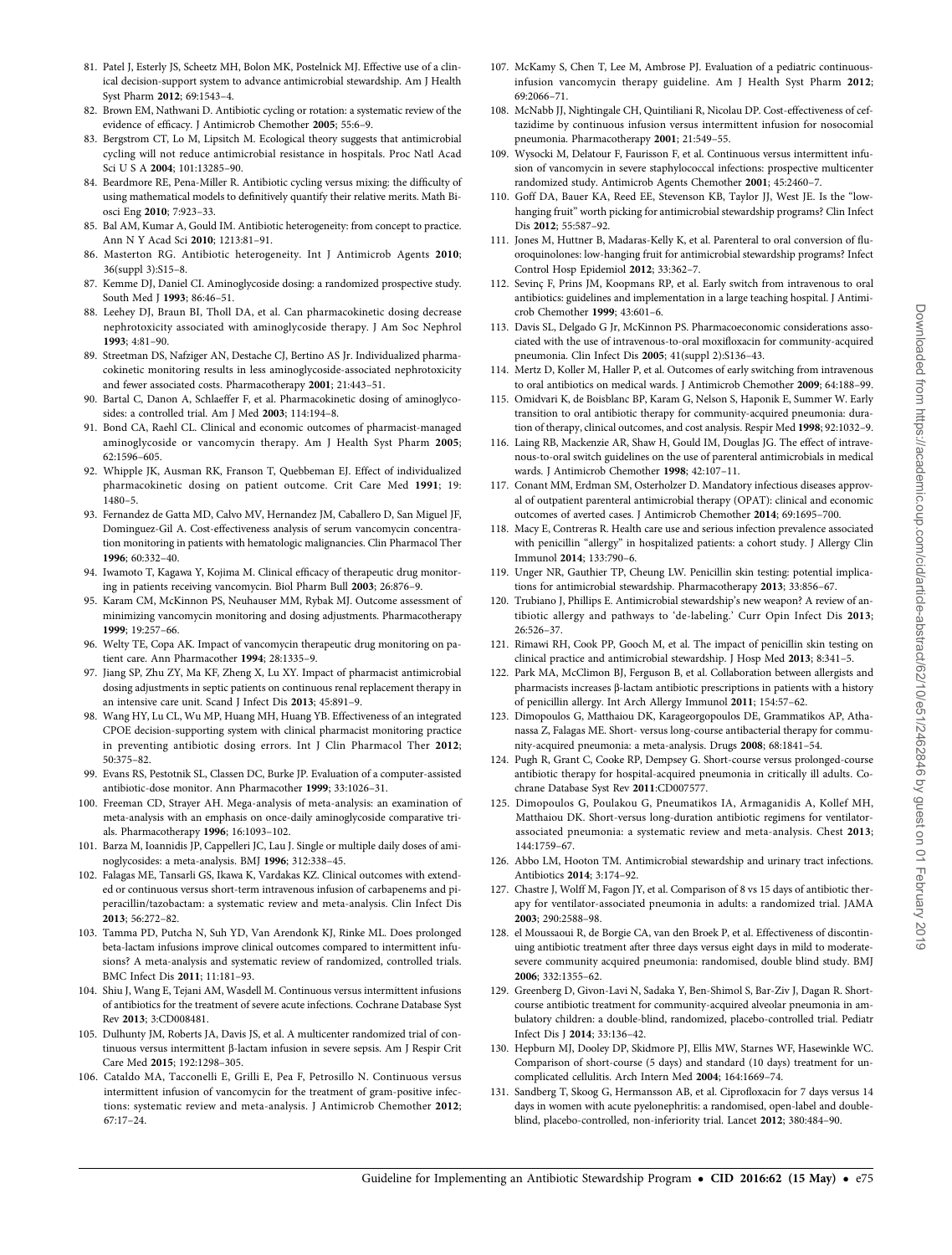- <span id="page-25-0"></span>132. Talan DA, Stamm WE, Hooton TM, et al. Comparison of ciprofloxacin (7 days) and trimethoprim-sulfamethoxazole (14 days) for acute uncomplicated pyelonephritis pyelonephritis in women: a randomized trial. JAMA 2000; 283:1583–90.
- 133. Runyon BA, McHutchison JG, Antillon MR, Akriviadis EA, Montano AA. Shortcourse versus long-course antibiotic treatment of spontaneous bacterial peritonitis. A randomized controlled study of 100 patients. Gastroenterology 1991; 100:1737–42.
- 134. Saini SS, Dutta S, Ray P, Narang A. Short course versus 7-day course of intravenous antibiotics for probable neonatal septicemia: a pilot, open-label, randomized controlled trial. Indian Pediatr 2011; 48:19–24.
- 135. Sawyer RG, Claridge JA, Nathens AB, et al. Trial of short-course antimicrobial therapy for intraabdominal infection. N Engl J Med 2015; 372:1996–2005.
- 136. Bernard L, Dinh A, Ghout I, et al. Antibiotic treatment for 6 weeks versus 12 weeks in patients with pyogenic vertebral osteomyelitis: an open-label, noninferiority, randomised, controlled trial. Lancet 2015; 385:875–82.
- 137. Clinical and Laboratory Standards Institute. Analysis and presentation of cumulative antimicrobial susceptibility test data; approved guideline. 4th ed. CLSI document M39-A4, 2014. Wayne, PA: CLSI, 2014.
- 138. Binkley S, Fishman NO, LaRosa LA, et al. Comparison of unit-specific and hospital-wide antibiograms: potential implications for selection of empirical antimicrobial therapy. Infect Control Hosp Epidemiol 2006; 27:682–7.
- 139. Swami SK, Banerjee R. Comparison of hospital-wide and age and location stratified antibiograms of S. aureus, E. coli, and S. pneumoniae: age- and location-stratified antibiograms. Springerplus 2013; 2:63–7.
- 140. Green DL. Selection of an empiric antibiotic regimen for hospital-acquired pneumonia using a unit and culture-type specific antibiogram. J Intensive Care Med 2005; 20:296–301.
- 141. Kuster SP, Ruef C, Zbinden R, et al. Stratification of cumulative antibiograms in hospitals for hospital unit, specimen type, isolate sequence and duration of hospital stay. J Antimicrob Chemother 2008; 62:1451–61.
- 142. Bosso JA, Mauldin PD, Steed LL. Consequences of combining cystic fibrosis- and non-cystic fibrosis-derived Pseudomonas aeruginosa antibiotic susceptibility results in hospital antibiograms. Ann Pharmacother 2006; 40:1946–9.
- 143. Anderson DJ, Miller B, Marfatia R, Drew R. Ability of an antibiogram to predict Pseudomonas aeruginosa susceptibility to targeted antimicrobials based on hospital day of isolation. Infect Control Hosp Epidemiol 2012; 33:589–93.
- 144. Boggan JC, Navar-Boggan AM, Jhaveri R. Pediatric-specific antimicrobial susceptibility data and empiric antibiotic selection. Pediatrics 2012; 130:e615–22.
- 145. Coupat C, Pradier C, Degand N, Hofliger P, Pulcini C. Selective reporting of antibiotic susceptibility data improves the appropriateness of intended antibiotic prescriptions in urinary tract infections: a case-vignette randomised study. Eur J Clin Microbiol Infect Dis 2013; 32:627–36.
- 146. Tan TY, McNulty C, Charlett A, Nessa N, Kelly C, Beswick T. Laboratory antibiotic susceptibility reporting and antibiotic prescribing in general practice. J Antimicrob Chemother 2003; 51:379–84.
- 147. McNulty CA, Lasseter GM, Charlett A, et al. Does laboratory antibiotic susceptibility reporting influence primary care prescribing in urinary tract infection and other infections? J Antimicrob Chemother 2011; 66:1396–404.
- 148. Clinical and Laboratory Standards Institute. Performance standards for antimicrobial susceptibility testing; 23rd informational supplement. CLSI document M100-S24. Wayne, PA: CLSI, 2014.
- 149. Jennings LC, Skopnik H, Burckhardt I, Hribar I, Del Piero L, Deichmann KA. Effect of rapid influenza testing on the clinical management of paediatric influenza. Influenza Other Respir Viruses 2009; 3:91–8.
- 150. Bonner AB, Monroe KW, Talley LI, Klasner AE, Kimberlin DW. Impact of the rapid diagnosis of influenza on physician decision-making and patient management in the pediatric emergency department: results of a randomized, prospective, controlled trial. Pediatrics 2003; 112:363–7.
- 151. Doan QH, Kissoon N, Dobson S, et al. A randomized, controlled trial of the impact of early and rapid diagnosis of viral infections in children brought to an emergency department with febrile respiratory tract illnesses. J Pediatr 2009; 154:91–5.
- 152. Wishaupt JO, Russcher A, Smeets LC, Versteegh FG, Hartwig NG. Clinical impact of RT-PCR for pediatric acute respiratory infections: a controlled clinical trial. Pediatrics 2011; 128:e1113–20.
- 153. Byington CL, Castillo H, Gerber K, et al. The effect of rapid respiratory viral diagnostic testing on antibiotic use in a children's hospital. Arch Pediatr Adolesc Med 2002; 156:1230–4.
- 154. Kadmon G, Levy I, Mandelboim M, et al. Polymerase-chain-reaction-based diagnosis of viral pulmonary infections in immunocompromised children. Acta Paediatr 2013; 102:e263–8.
- 155. Oosterheert JJ, van Loon AM, Schuurman R, et al. Impact of rapid detection of viral and atypical bacterial pathogens by real-time polymerase chain reaction for patients with lower respiratory tract infection. Clin Infect Dis 2005; 41: 1438–44.
- 156. Falsey AR, Murata Y, Walsh EE. Impact of rapid diagnosis on management of adults hospitalized with influenza. Arch Intern Med 2007; 167:354–60.
- 157. Petrozzino JJ, Smith C, Atkinson MJ. Rapid diagnostic testing for seasonal influenza: an evidence-based review and comparison with unaided clinical diagnosis. J Emerg Med 2010; 39:476–90 e1.
- 158. Parta M, Goebel M, Thomas J, Matloobi M, Stager C, Musher DM. Impact of an assay that enables rapid determination of Staphylococcus species and their drug susceptibility on the treatment of patients with positive blood culture results. Infect Control Hosp Epidemiol 2010; 31:1043–8.
- 159. Huang AM, Newton D, Kunapuli A, et al. Impact of rapid organism identification via matrix-assisted laser desorption/ionization time-of-flight combined with antimicrobial stewardship team intervention in adult patients with bacteremia and candidemia. Clin Infect Dis 2013; 57:1237–45.
- 160. Bauer KA, West JE, Balada-Llasat JM, Pancholi P, Stevenson KB, Goff DA. An antimicrobial stewardship program's impact with rapid polymerase chain reaction methicillin-resistant Staphylococcus aureus/S. aureus blood culture test in patients with S. aureus bacteremia. Clin Infect Dis 2010; 51:1074–80.
- 161. Perez KK, Olsen RJ, Musick WL, et al. Integrating rapid pathogen identification and antimicrobial stewardship significantly decreases hospital costs. Arch Pathol Lab Med 2013; 137:1247–54.
- 162. Banerjee R, Teng CB, Cunningham SA, et al. Randomized trial of rapid multiplex polymerase chain reaction-based blood culture identification and susceptibility testing. Clin Infect Dis 2015; 61:1071–80.
- 163. Forrest GN, Roghmann MC, Toombs LS, et al. Peptide nucleic acid fluorescent in situ hybridization for hospital-acquired enterococcal bacteremia: delivering earlier effective antimicrobial therapy. Antimicrob Agents Chemother 2008; 52:3558–63.
- 164. Seng P, Abat C, Rolain JM, et al. Identification of rare pathogenic bacteria in a clinical microbiology laboratory: impact of matrix-assisted laser desorption ionization-time of flight mass spectrometry. J Clin Microbiol 2013; 51:2182–94.
- 165. Holtzman C, Whitney D, Barlam T, Miller NS. Assessment of impact of peptide nucleic acid fluorescence in situ hybridization for rapid identification of coagulase-negative staphylococci in the absence of antimicrobial stewardship intervention. J Clin Microbiol 2011; 49:1581–2.
- 166. Frye AM, Baker CA, Rustvold DL, et al. Clinical impact of a real-time PCR assay for rapid identification of staphylococcal bacteremia. J Clin Microbiol 2012; 50:127–33.
- 167. Schneiderhan W, Grundt A, Worner S, Findeisen P, Neumaier M. Workflow analysis of around-the-clock processing of blood culture samples and integrated MALDI-TOF mass spectrometry analysis for the diagnosis of bloodstream infections. Clin Chem 2013; 59:1649–56.
- 168. Bloos F, Sachse S, Kortgen A, et al. Evaluation of a polymerase chain reaction assay for pathogen detection in septic patients under routine condition: an observational study. PLoS One 2012; 7:e46003.
- 169. Nobre V, Harbarth S, Graf JD, Rohner P, Pugin J. Use of procalcitonin to shorten antibiotic treatment duration in septic patients: a randomized trial. Am J Respir Crit Care Med 2008; 177:498–505.
- 170. Schroeder S, Hochreiter M, Koehler T, et al. Procalcitonin (PCT)-guided algorithm reduces length of antibiotic treatment in surgical intensive care patients with severe sepsis: results of a prospective randomized study. Langenbecks Arch Surg 2009; 394:221–6.
- 171. Hochreiter M, Kohler T, Schweiger AM, et al. Procalcitonin to guide duration of antibiotic therapy in intensive care patients: a randomized prospective controlled trial. Crit Care 2009; 13:R83–9.
- 172. Bouadma L, Luyt CE, Tubach F, et al. Use of procalcitonin to reduce patients' exposure to antibiotics in intensive care units (PRORATA trial): a multicentre randomised controlled trial. Lancet 2010; 375:463–74.
- 173. Prkno A, Wacker C, Brunkhorst FM, Schlattmann P. Procalcitonin-guided therapy in intensive care unit patients with severe sepsis and septic shock—a systematic review and meta-analysis. Crit Care 2013; 17:R291–301.
- 174. Jensen JU, Hein L, Lundgren B, et al. Procalcitonin-guided interventions against infections to increase early appropriate antibiotics and improve survival in the intensive care unit: a randomized trial. Crit Care Med 2011; 39:2048–58.
- 175. Layios N, Lambermont B, Canivet JL, et al. Procalcitonin usefulness for the initiation of antibiotic treatment in intensive care unit patients. Crit Care Med 2012; 40:2304–9.
- 176. Cordonnier C, Pautas C, Maury S, et al. Empirical versus preemptive antifungal therapy for high-risk, febrile, neutropenic patients: a randomized, controlled trial. Clin Infect Dis 2009; 48:1042–51.
- 177. Hebart H, Klingspor L, Klingebiel T, et al. A prospective randomized controlled trial comparing PCR-based and empirical treatment with liposomal amphotericin B in patients after allo-SCT. Bone Marrow Transplant 2009; 43:553–61.
- 178. Jha AK, Bansal D, Chakrabarti A, Shivaprakash MR, Trehan A, Marwaha RK. Serum galactomannan assay for the diagnosis of invasive aspergillosis in children with haematological malignancies. Mycoses 2013; 56:442–8.